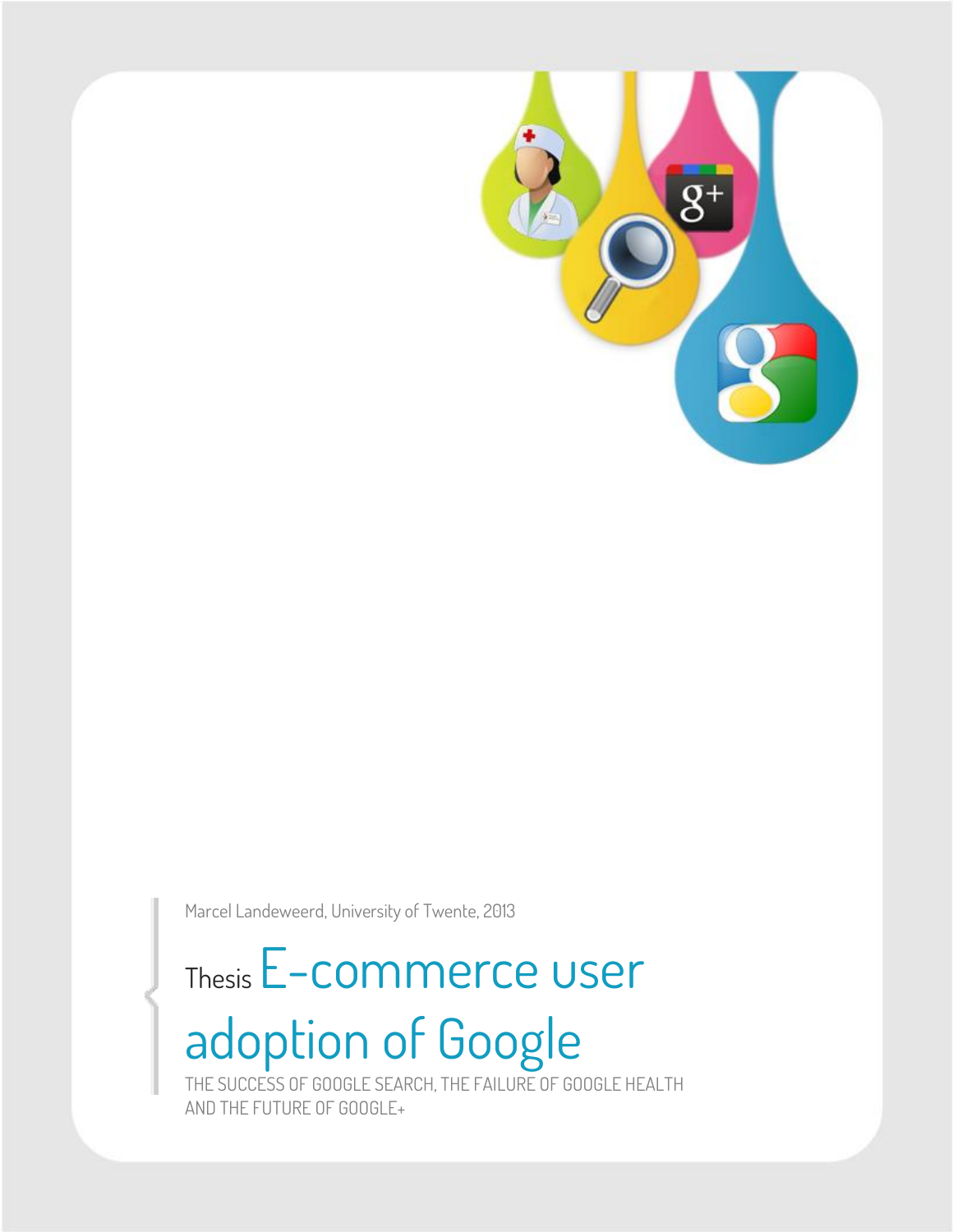# Table Of Contents



MASTER THESIS M. LANDEWEERD

| t oreword |  |
|-----------|--|
| Summarv   |  |

# • Paper / E-commerce user adoption of Google

| Introduction                 |    |
|------------------------------|----|
| Background                   |    |
| Literature study             |    |
| Research method              |    |
| Results                      | lБ |
| Discussion                   |    |
| Conclusions & Implications   |    |
| Future research              |    |
| Reference list               |    |
| Appendix A: Literature study |    |

# • Reflection / Personal Notes

| Preface                           |  |
|-----------------------------------|--|
| The process                       |  |
| Limitations of current literature |  |
| Personal notes on Google          |  |
| References                        |  |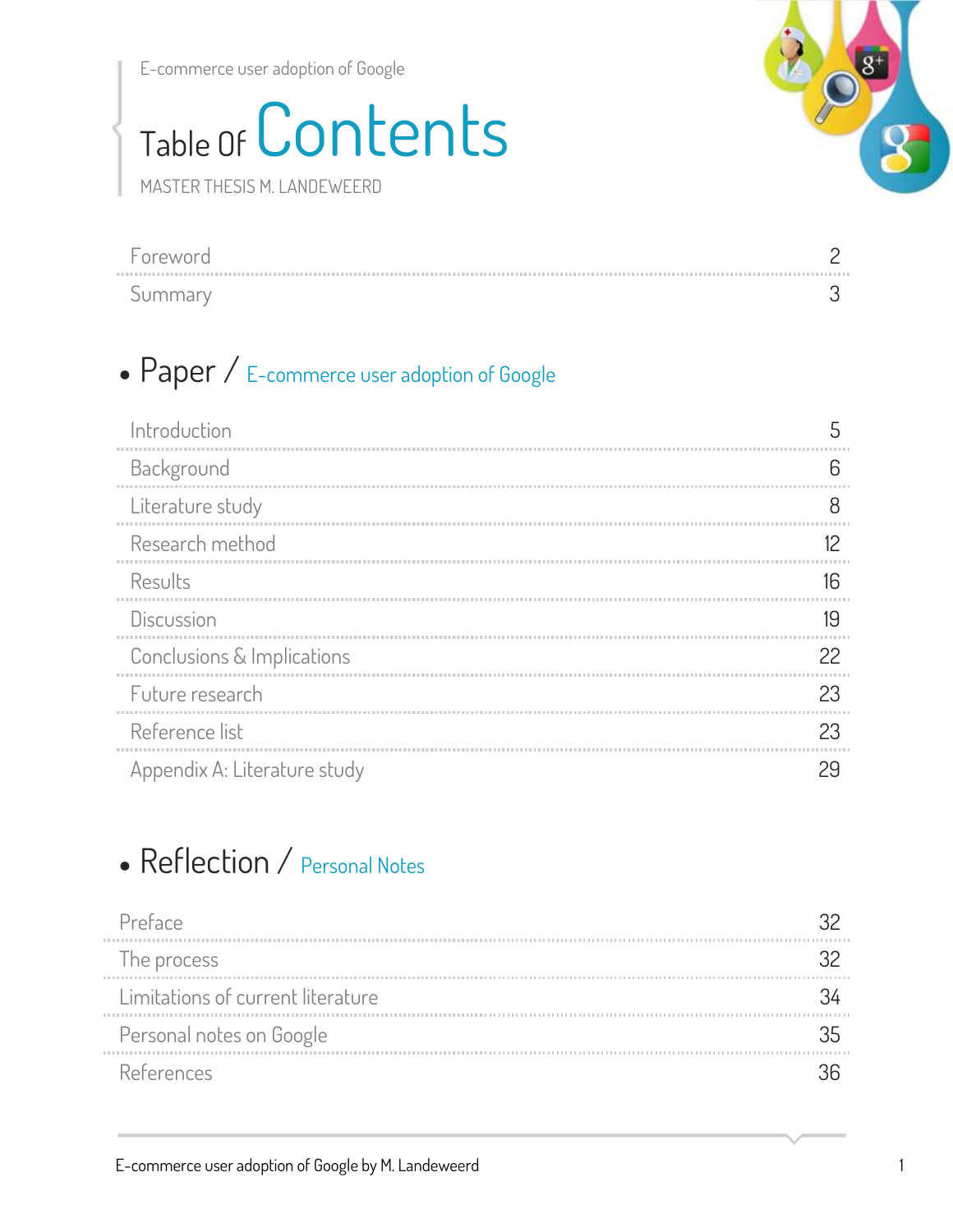E-commerce user adoption of Google

# Paper Foreword

THE SUCCESS OF GOOGLE SEARCH, THE FAILURE OF GOOGLE HEALTH AND THE FUTURE OF GOOGLE+

Mainly with great pleasure I spent last months researching user-acceptance of e-commerce, it was a great journey with the accidental bumps and obstacles on the road. Having own Webshops in the past and currently working on my own Webshop Trustmark, E-commerce is a matter that is close to my heart, which makes it interesting to study. E-commerce is an emerging topic nowadays. The internet is integrated in our lives and it is hard to imagine a world without global connectivity. Companies like Google and Facebook profit from this and are growing from startups into big multinationals in years.

When Dr. Ton Spil gave me the opportunity to research e-commerce and the case of Google I was happy to take it. Starting points were interviews supplied by Dr. Ton Spil concerning the adoption of Google Search and Google Health. These interviews were part of an academic course in which students used the PRIMA method to find user motivations behind adoption of Google Health and Google Search. This PRIMA model is co-authored by Dr. Ton Spil and is based on several leading adoption and resistance theories. With this input I started my research looking for the factors which made Google Search a success and Google Health a failure. This quest resulted in the current paper addressing the user adoption of Google products using an extensive literature search and interviews with potential users of Google Search, Google Health and Google Plus.

First of all I want to thank dr. Ton Spil for his support and help during my research. His input served as starting point for my research. His feedback was very valuable and his way of working was very practical allowing for conversations using Skype and allowing for my own input. Furthermore I like to thank dr. Rich Klein for his feedback and help on improving the level of English of the paper. Without the help of dr. Ton Spil and dr. Rich Klein this study would not have been possible. Mentions of "we" in this paper stress this collective effort.

Also I would like to thank all students who gave their input as interviewers and all people who spent their time on giving their input as interviewee. Without these results it would not have been possible to do my research. Further I would like to thank Ir. Drs. M.B. Michel-Verkerke, who as a co-author of the PRIMA/USE IT method gave valuable feedback on improving and structuring the paper.

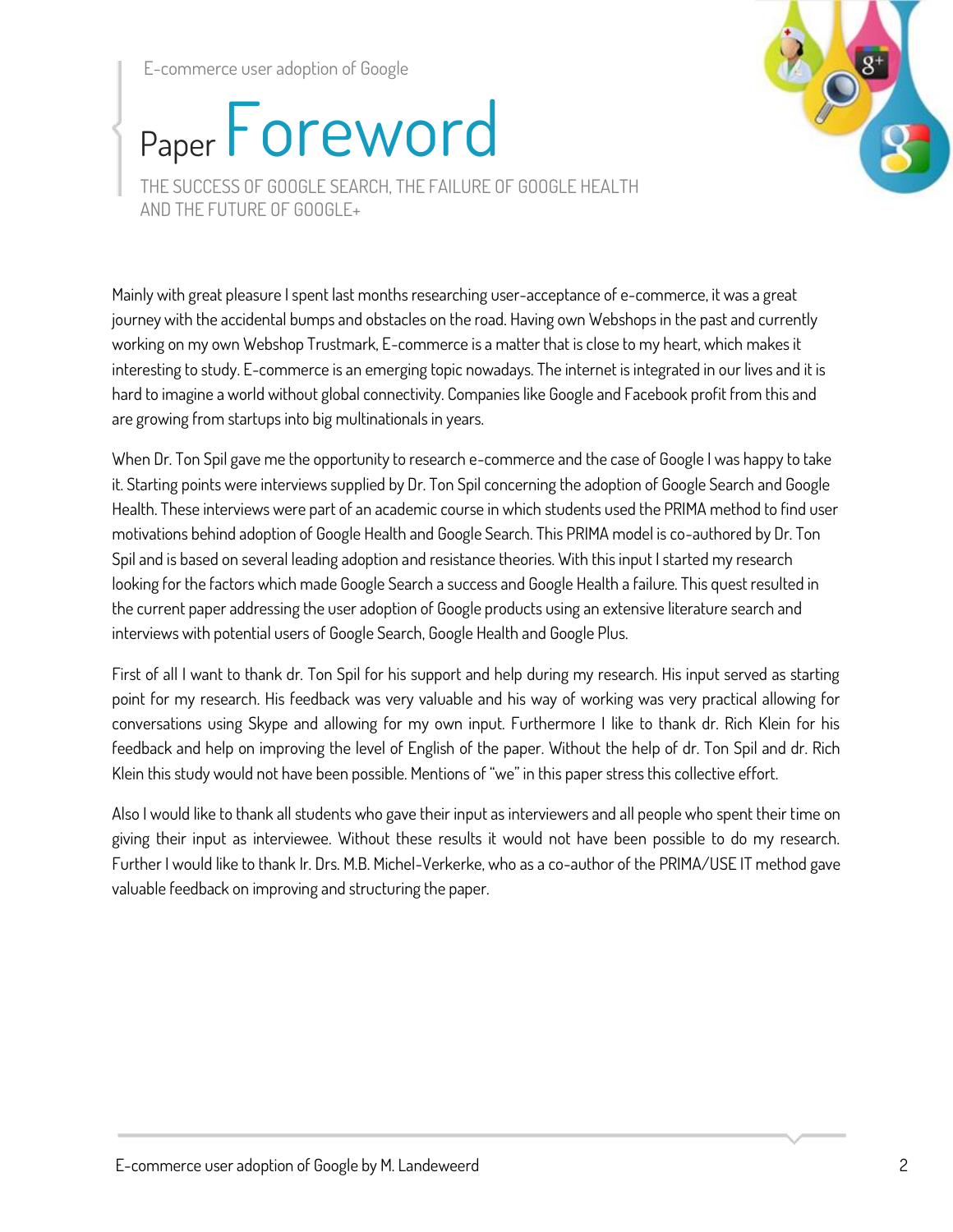E-commerce user adoption of Google

# Paper Summary THE SUCCESS OF GOOGLE SEARCH, THE FAILURE OF GOOGLE HEALTH

AND THE FUTURE OF GOOGLE+

With the Internet integrated in all aspects of our society, fast growing Internet companies like Google and Facebook have become part of our daily lives. In this paper we use the case of Google to study what makes certain project of the company successful, while others fail.

To study success versus failure first an extensive literature study is done to provide for an overview of current academic insights in the area of e-commerce user adoption. This literature search resulted in the following success factors: service quality, information quality, system quality, trust, perceived usability, perceived risks, perceived usefulness, perceived enjoyment, social and personal influence, and perceived compatibility.

To test how these factors affect the user adoption of Google, 127 potential users of the Google Search, Google Health and Google Plus products were interviewed. Google Search is an example of a successful product, Google Health retired on January 1<sup>st</sup> 2012 because of a lacking user adoption by which it can be considered as unsuccessful. The (future) success of Google Plus still remains unknown.

|                               | Google Search                                                | Google Health                                                | <b>Google Plus</b>                    |
|-------------------------------|--------------------------------------------------------------|--------------------------------------------------------------|---------------------------------------|
|                               | Search Engine                                                | E-Personal Health<br>Record (ePHR)                           | Social Network                        |
| Service quality               | $\overline{\mathbf{?}}$                                      | ?                                                            | ( ? )                                 |
| Information quality           | $\checkmark$                                                 | ශ                                                            | ශ                                     |
| System quality                | է                                                            | Ø                                                            | Ø                                     |
| Trust                         | Ø                                                            | ශ                                                            | Ø                                     |
| Perceived usability           | Ø                                                            | Ø                                                            | Ø                                     |
| Perceived risks               | Low                                                          | High                                                         | Medium                                |
| Perceived usefulness          | ✓                                                            | ပ                                                            | ×                                     |
| Perceived enjoyment           | ?)                                                           | ?                                                            | ?                                     |
| Social and personal influence | ✔                                                            | x                                                            | ය                                     |
| Perceived compatibility       | $\blacktriangledown$                                         | ය                                                            | Ø                                     |
|                               | Google is considered<br>the most successful<br>search engine | Google Health retired<br>because of lacking<br>user adoption | Our study shows a<br>lacking adoption |

#### TABLE 1: SUMMARY OF INTERVIEW RESULTS

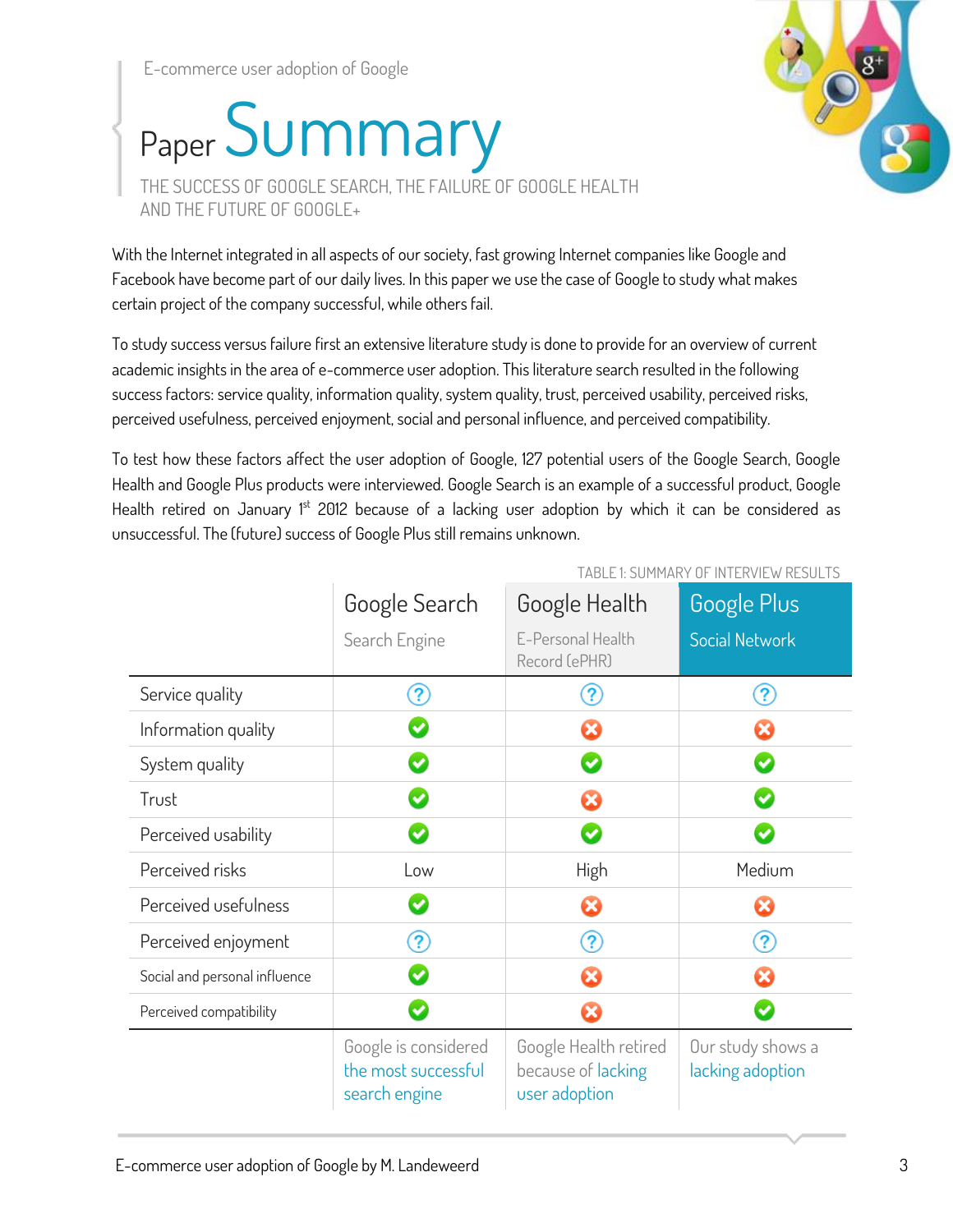Google Search scores good on every success factor. Users consider the information as reliable simple and fast. The system quality is considered good, just like the usability. Users trust Google with their search queries and perceived risks are low. Social pressure of using Google Search is high. Last but not least Google Search is compatible with their experiences, values and work practices and the usefulness is considered very high. There was insufficient data to measure user enjoyment, furthermore users didn't use the customer service which made it impossible to measure this success factor.

Google Health scores bad on several success factors. Despite a good system quality and usability, the system in general is not considered useful. People currently don't administer their own health information and don't see the value in doing so. Currently this is a task of the medical specialist which makes Google Health incompatible with their experiences, values and work practices. Furthermore people considered information not very reliable, because they provide it their selves without having sufficient medical knowledge. They don't trust Google with their medical data since risks are considered too high for very privacy sensitive health information. Last there is no social pressure to use Google Health.

Google Plus has a good usability. People are already used to using social networks which makes Google Plus compatible with current experiences and work practices. The new functionality like circles and hangouts are considered of value, but many users also mention the same is possible with Facebook. Users see risks as medium, while companies know a lot about the user, but users mention putting not too much information online. Google is trusted with this information, while more people trust Google with their data than Facebook. The big problem of Google Plus is a lack of user adoption, which causes a lack of information, while friends are not active on Google Plus. This affects the perceived usefulness, while users don't consider Google Plus useful without information about their friends. Based on current results Google Plus is doomed to fail. Google should find a way to solve the chicken and the egg problem caused by usefulness and user adoption. Possible solutions include radical innovations or inclusion of friends data from external sources.

Looking at the selected success criteria, no single criteria at its own can explain the success or failure of the Google Products . Rather than selecting one criterion a service should be evaluated based on all criteria in which the importance of criteria may fluctuate based on the service. For example enjoyment will be more important for hedonic services than for utilitarian services. Furthermore trust should be in balance with risks, while services with higher risks need more trust as trust can mitigate specific risks.

The user adoption of e-commerce is a widely debated topic, and our study showed a wide variety of success factors all partially explaining the adoption of e-commerce. Looking at our literature study no single model encompasses all success factors found in our literature study. Furthermore the influence of groups and the business environment seems underrepresented in current models. That said, the complete answer remains hidden. Till that time rather than to draw on a single model our collection of success factors can serve as a valuable guideline both for research as practice.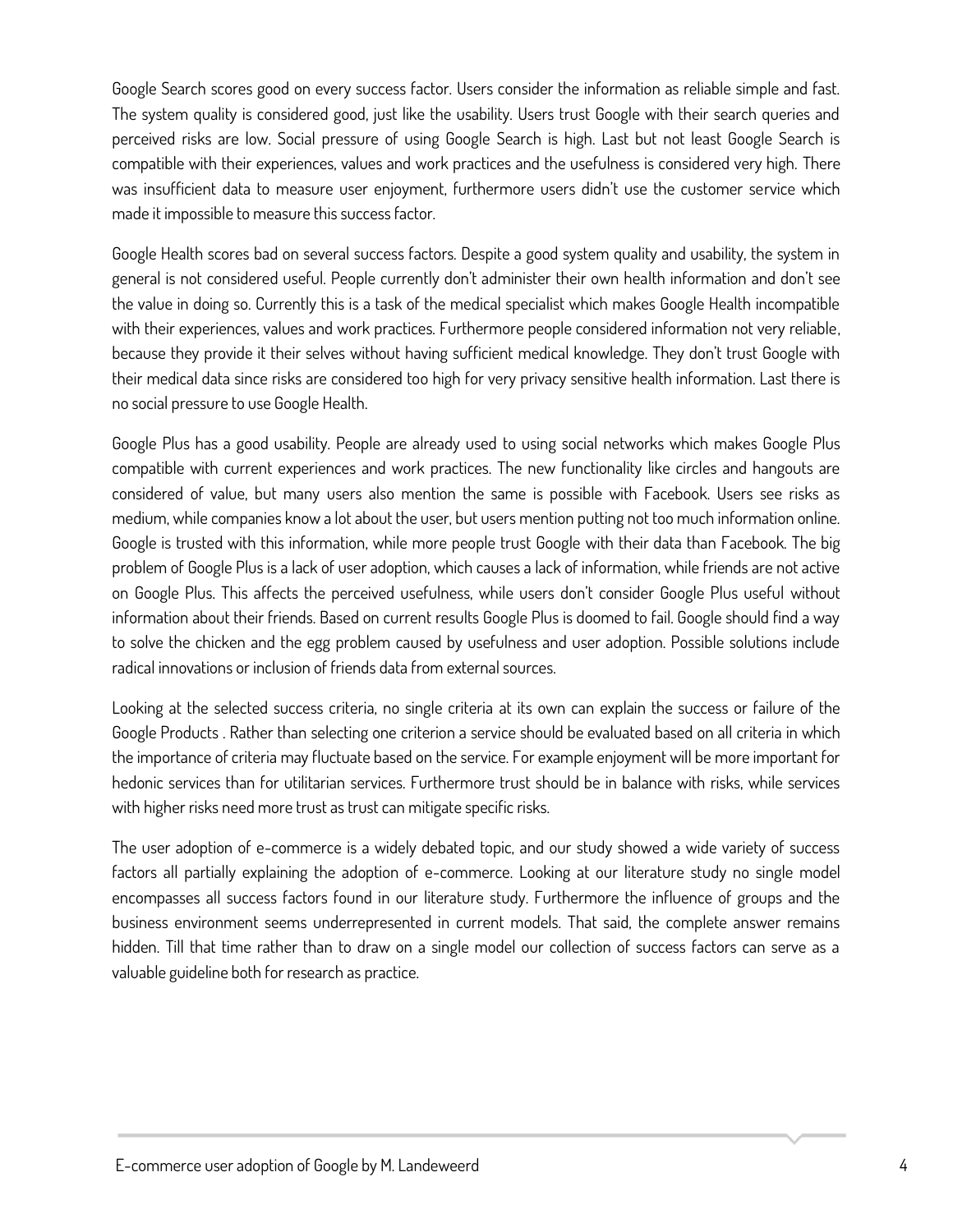

# Paper E-commerce user adoption of Google

SUCCESS OF GOOGLE SEARCH, THE FAILURE OF GOOGLE HEALTH AND THE FUTURE OF GOOGLE+

Landeweerd, Marcel University of Twente Enschede, Netherlands m.landeweerd@student.utwente.nl

**Abstract— What makes an e-commerce company successful? In 2011 24% of venture capital in the US went into Internet companies adding up to a total of \$6.9 billion (PwC & NVCA, 2011), with such high stakes the question of e-commerce success is more topical than ever. Google, one of the biggest ecommerce companies in the world, despite huge successful products like Google Search, has also seen failures. In this paper, we explore factors associated with successful and unsuccessful adoption of Google products using a literature study in conjunction with qualitative analysis of the Google Search, Google Health, and Google Plus products. Our research identifies key success factors for user adoption of Google products and predicts that Google Plus in its present form will lead to failure. The study shows that perceived compatibility, perceived usefulness, information quality, balancing risks with trust and finally social pressure are important success factors for Google. Despite limiting the examination to Google products, results can serve as a guideline for other e-commerce ventures.**

**Index Terms— User adoption, User acceptance, Ecommerce, Google, TAM**

#### 1. INTRODUCTION

With the Internet integrated in all aspects of our society, fast growing Internet companies like Google and Facebook have become part of our daily lives as they have grown from small startup firms to multinational corporations in a matter of years. Despite economic difficulties in many countries, ecommerce continues to provide opportunity. Nevertheless, for every Internet success story, failures abound and even within the same firm some projects realize tremendous success while others fail. Explanations for success versus failure can be derived from user adoption of e-commerce. Looking at two projects from Google, we see both success and failure, with Googles search engine realizing widespread adoption (comScore, 2012), while Googles electronic personal health record (ePHR) under the name Google Health failed to reach a critical mass in audience (Google, 2011). This leads to the question, "what yields user adoption of e-commerce at Google?" The leading model in the area of user adoption is the Technology Acceptance Model (TAM) (Davis, 1989), which proposes usefulness, ease of use and attitude as leading success factors. A good runner up is the UTAUT model (Venkatesh et al, 2003) but recent studies show that there is a lot of criticism on this model (Williams et al, 2012, Dwivedi et al, 2011). Both user adoption models do not fully cover all factors associated with user adoption of e-commerce as important e-commerce specific factors like trust (Chervany, 2001–2002) (Corritore, Kracher, & Wiedenbeck, 2003), service quality (Lee & Lin, 2005) and risk (Lee M.-C. , 2009) remain unaddressed, many attempts have tried to extend the TAM model (Han & Jin, 2009 ) (Gefen, Karahanna, & Straub, 2003) (Chen, Gillenson, & Sherrell, 2002) to cover e-commerce specific success factors. Another leading model which has specific e-commerce measures in this area is the Delone & McLean Model of IS success (DeLone, 2003). In contrast with the user focus of the TAM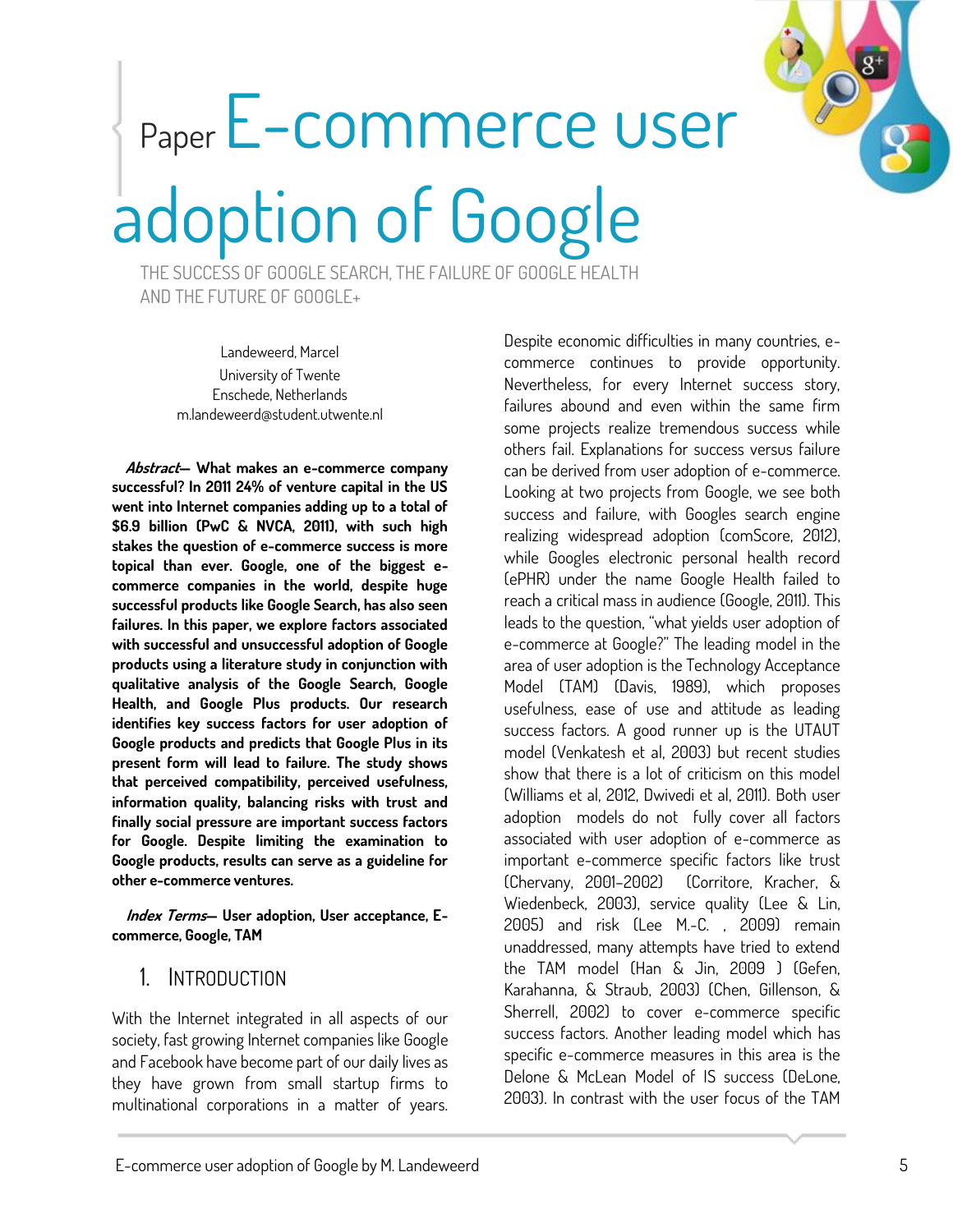model the D&M IS Success Model views success more from the technology perspective looking at service quality, information quality and system quality as key determinants of user satisfaction. Despite sharing constructs and like propositions, no single model fully addresses all success factors of user adoption of e-commerce. Employing a grounded literature search approach, we explore factors associated with user adoption of ecommerce explaining these in greater detail through interviews of potential Google product users. Last, we use our results to make a prediction for the future of Googles social network; Google Plus.

#### 2. BACKGROUND

E-commerce is a popular term associated with almost every business activity conducted on the Internet. The academic literature defines ecommerce very narrowly as "the buying and selling of information, products and services via computer networks" (Kalakota, 1997) to very broadly as "the sharing of business information, maintaining business relationships, and conducting business transactions by means of telecommunications networks." (Zwass, 1996). In order to keep focused on the transactional part of e-commerce, we adopt the narrow definition put forth by Kalakota and Whinston (1997). Noteworthy, buying and selling, not per definition, takes place via direct monetary transactions, but also by different means like showing adds, building user profiles, and other mechanisms of monetizing electronic services.

Google is one of the biggest companies operating on the internet. Using our definition Google is considered an ecommerce company, while Google sells information and electronic services. Google doesn't ask direct money for this, but monetizes its services mainly using advertisements. Products of Google include both hugely successful products as well as ones that resulted in failure. This makes Google the ideal case to compare successful with unsuccessful ventures.

The first product studied is Google Search. Google Search started in March of 1996 as a research project of Larry Page and Sergey Brin, students at Stanford University. The project, name BackRub, sought to develop enabling technologies for a universal digital library (Google Inc., 2012). The new algorithm used links placed on the Internet (similar to academic citations), a technique known by the name PageRank. The new search engine adopted the name Google in 1997 and started a rapid growth trajectory that resulted in its first billion URL indexes by June of 2000, making it the largest search engine. Research identified as Google as the most widely used search engine among students (Griffiths, 2005). By May of 2011 Google grew to the most visited website within the European Union with a reach of 94% of Internet users (comScore, 2011). By June of 2012 Google gained almost 67% of the United States market share (comScore, 2012), making Google the most successful search engine in the the world. The second product studied is Google Health. Google Health offers the user the opportunity to manage their own health information. Introduced in 2008 and retired on January  $1<sup>st</sup>$  of 2012, Google Health failed to capture widespread adoption achieving only limited use (Google, 2011). Google Health can be classified as an electronic personal health record (ePHR). ePHRs offer users a variety of advantages aimed at patient empowerment. Personal health records allow users to control their own information, creating a more balanced and complete view than current provider maintained health records (Ball, Smith, & Bakalar, 2007). Further, ePHRs afford extra features such as making online appointments, supplemental information about illnesses, information about health care providers, self-care possibilities, and more (Pagliari, 2007 ). Sunyaev (2010) presents a framework for the evaluation of ePHRs based on functionality and adopts this to evaluate both Google Health as Microsoft Health Vault. Subsequently, finding it difficult to evaluate a service based only on end-user functionality.

The third product studied is Google Plus. Google Plus launched in June of 2011 as a rival to Facebook. Google Plus introduced the concept of circles as an easy way of dividing relations into groups and deciding what information to share with specific groups of people. This feature allows for better privacy settings, but has also seen debate given equivalent options available on Facebook (Desmedt,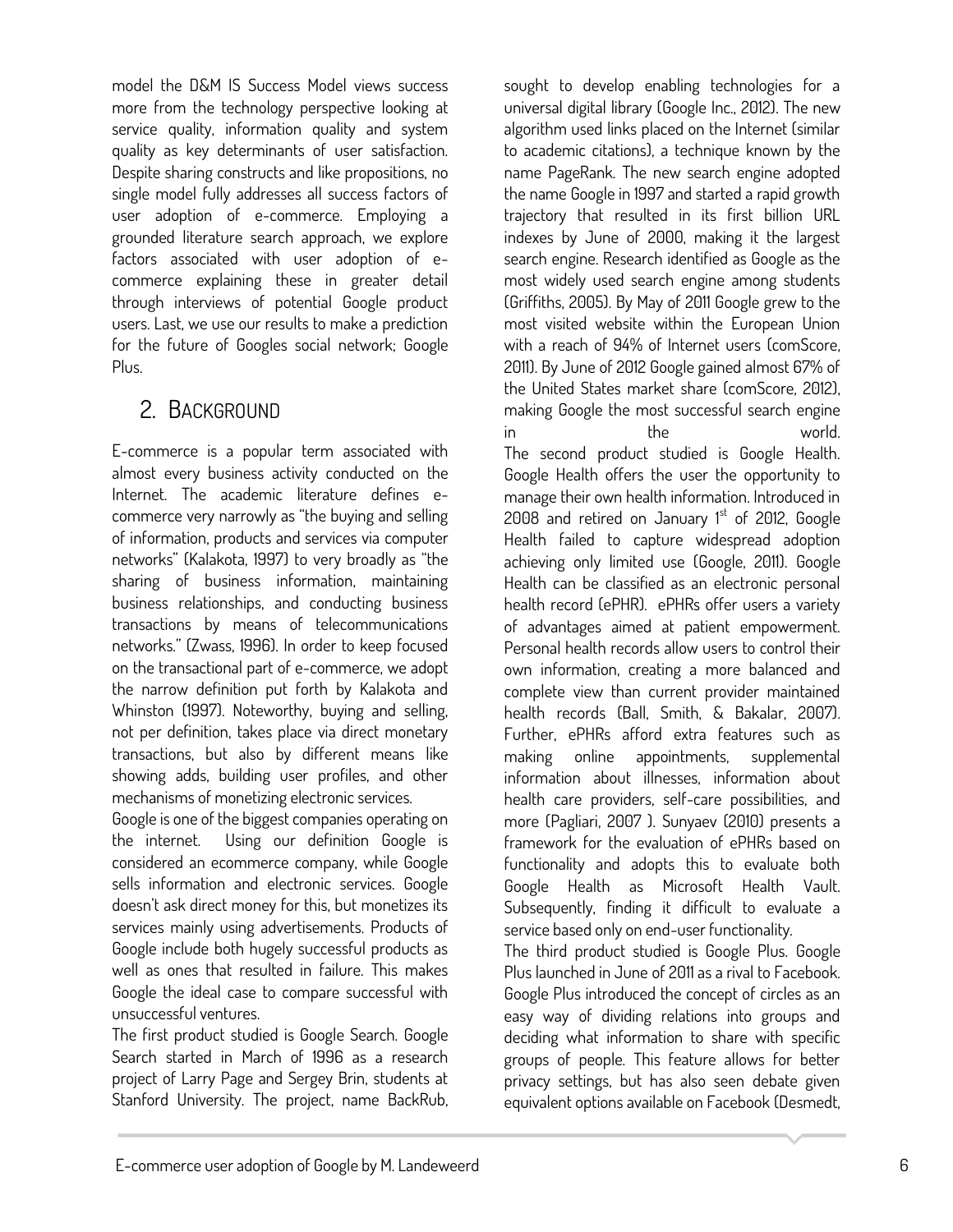2011). Further, Google Plus introduced hangouts, video chat function for groups of up to 10 people. This does not constitute Google's first attempt at launching a social network. Google Buzz started in 2010 ending a year later, Google Friend Connect launched in 2008 to retired in March of 2012, and Orkut hit the market in 2004 and operates only by Google Brazil today. An important reason for Google to enter the social network market lies in harvesting user information, allowing Google to personalize both search results as advertisements (Poelhekke, 2011).

The user adoption of e-commerce constitutes a requisite component for overall e-commerce success. Success as an outcome often consists of groupings of outcomes influenced by subjective measurements of good and bad results. The academic literature related to information system success provides for a more objective definition of e-commerce success. We separated these success definitions in distinct measurements of IS success; namely:

 Quality of implemented system (technology level)

Models that focus on the system as unit of analysis. Evaluations measures employed often include such constructs as information quality, system quality, and service quality (DeLone, 2003) these characteristics affect user constructs like use, intention to use and user satisfaction (Urbach & Müller, 2012).

 End-user adoption / User acceptance (User level)

Models that focus on the (end)user as unit of analysis. User adoption and acceptance of systems constitutes a leading success measure, given extensive academic research of the construct. The terms user adoption and user acceptance, often employed synonymously, captures the extent to which users willingly to use the system. Research often adopts the two terms interchangeably; however, for the purposes of this study we chose the term adoption, as acceptance insinuates a nonvoluntary context with the user forced to accept an introduced system. The ecommerce, or consumer, context warrants an assumption of voluntary adoption. Different measures for success for this context appear in the literature and include perceived ease of use, perceived usefulness (Davis, 1989), intension to use, actual use, and user satisfaction (DeLone, 2003).

 Organization survival and financial outcomes (Organizational level) Models that focus on the organization as unit of analysis, as opposed to user or application models, sees success of an ecommerce initiative defined in organizational measurements such as return-on-investment (ROI), profitability, and organization survival. Success factors include organizational culture, organizational structure (Elahi & Hassanzadeh, 2009), strategy (Lee C.-S. , 2001) and CEO characteristics (Jeon, Han, & Lee, 2006)..

While all proposed measures appear relevant, technology stands out as a necessary antecedent to user adoption, which in turn constitutes a necessary component of organizational financial success. Different views on success are primary tooted in divergent levels of analysis ranging from the task/technical to the organizational levels. The context of our research focuses on the user insights. In this context, we define success as the ability of an e-commerce service to attract and maintain customers. This definition focuses on the user adoption of e-commerce services with technology as a necessary antecedent. Keeping in mind that overall success also requires financial success at the firm level, a necessity that derives from our definition of success.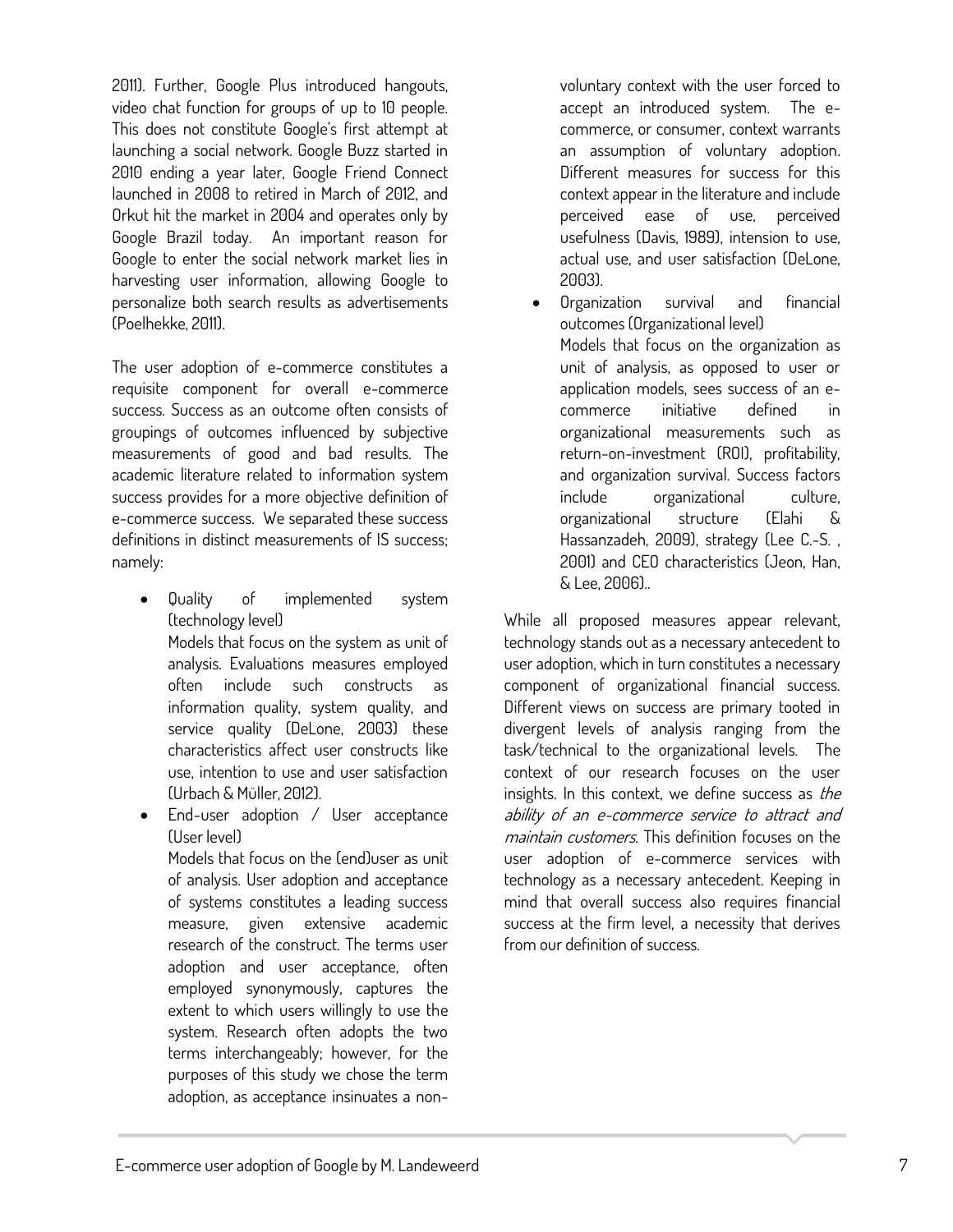#### 3. LITERATURE STUDY

An extensive literature search provides for an overview of the current academic insights in the area of e-commerce adoption. Academics have widely debated the topic of user adoption of ecommerce. Despite many valuable works in the area of user adoption of information system, we limited our search to literature applicable to user adoption of e-commerce, because of the different nature of IS adoption and the availability of sufficient literature on user adoption of ecommerce. The subject of selected papers should be e-commerce in general or specific e-commerce applications. We excluded papers focusing on specific technologies like mobile commerce and television commerce given the very specific nature of these technologies. Furthermore, the search only includes literature on the application and user levels, while we focus our research on the user adoption of e-commerce. We further exclude literature focusing on the success factors from a management perspective from our review. The articles were selected based on title, abstract, and publication in journals or conference proceedings. The search employed the academic search engines Web of Science and Google Scholar. Within Web of Science, the search query Topic=((e-commerce OR "electronic commerce") and ("user adoption" or "user acceptance")); refined by Research Areas=(COMPUTER SCIENCE ); Timespan=All Years; and Databases=SCI-EXPANDED, SSCI, A&HCI, CPCI-S, CPCI-SSH; resulted in 150 articles. Searching Google Scholar, the terms ((e-commerce OR "electronic commerce") and ("user adoption" or "user acceptance")), excluding citations and patents, resulted in 945 articles. Given the large number of articles identified and Google's algorithm ordering articles based on relevance, only the first 100 articles were selected for assessment. Articles of both search engines resulted in significant overlap.



Figure 1: Selected papers (See appendix A for a complete overview)

Regularly cited models in the area of e-commerce success and e-commerce user adoption in our literature review from the search include the Technology Acceptance Model (TAM), Roger's Innovation Diffusion Theory (IDT), the DeLone and McLean model of IS success, and the theory of planned behavior (TPB). In most papers these general user adoption theories are extended and adapted for e-commerce specific applications. All studies give an explanation of factors influencing intention to use and/or actual use. Both TAM as IDT are influential in explaining the adoption of new technologies, and despite having different foundations both share some resemblances. The construct of perceived usefulness (TAM) mirrors the relative advantage construct (IDT), while the perceived ease of use construct (TAM) looks opposite to the complexity construct (IDT) (Chen & Tan, 2004).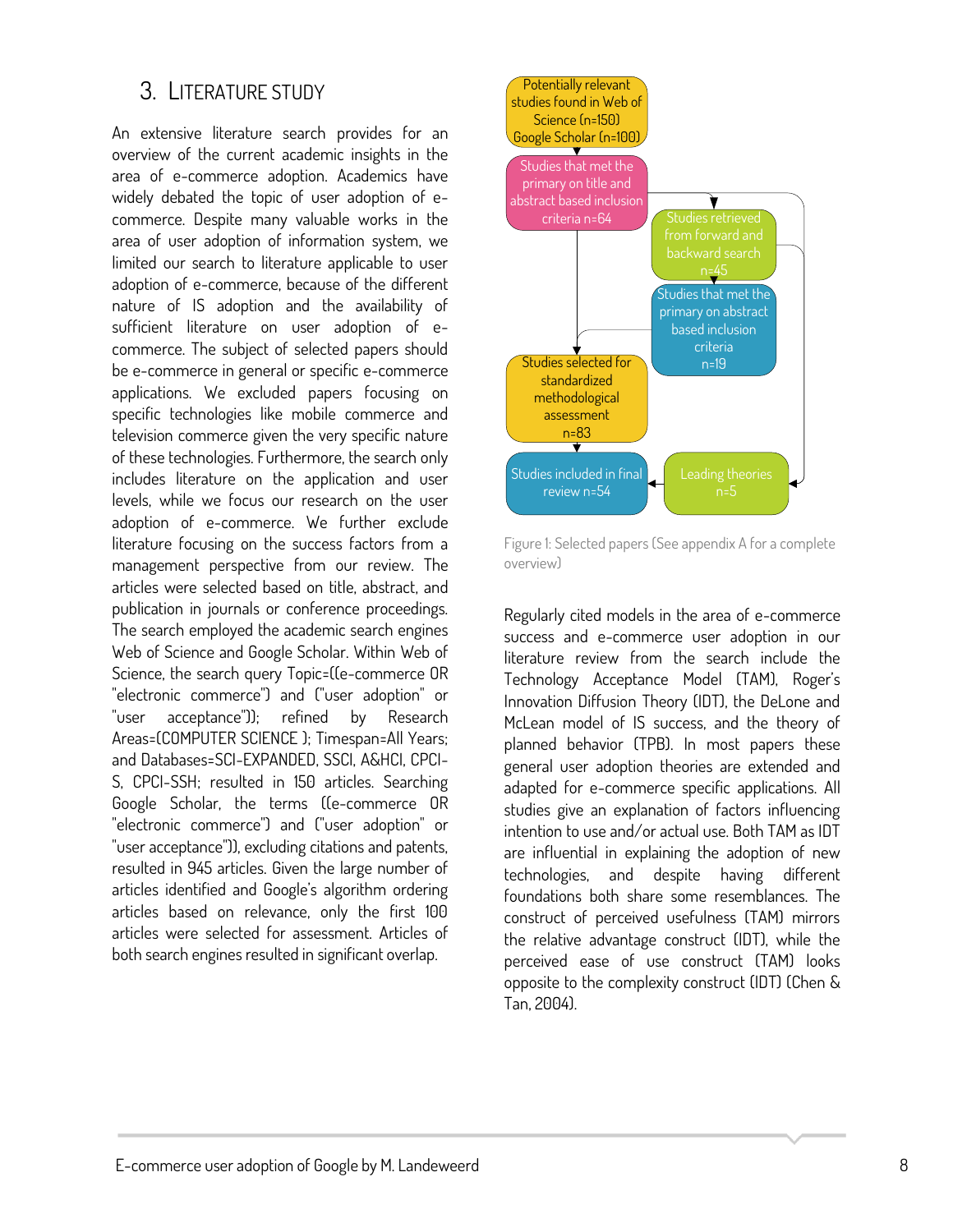DeLone and McLean's (2003, 2004) widely used IS success framework, and subsequent e-commerce success model, employs characteristics of the software artifact to explain the influence on intention to use. Wang (2008) proposes a model combining the D&M IS success framework with TAM in which the constructs of System Quality, Information Quality, and Service Quality can shape perceived value and user satisfaction, which may explain how constructs of these different models are connected. In the area of social influence, the theory of planned behavior (TPB) (Ajzen, 1991) and theory of reasoned action (TRA) (Fishbein & Ajzen, 1975) emerge as highly influential in explaining how attitude and subjective norms shape intention to use. As leading models or theories, we add these four articles to our literature review.

Looking at the literature on both IS acceptance and e-commerce adoption small differences manifest, with the roll of trust in the adoption of ecommerce, the most evident. Given the different nature of e-commerce transactions with greater perceived risk present because of the lack of real contact between consumer and e-commerce firms, research finds trust an important factor under these conditions (Turban, 2011). Several studies successfully integrate the concept of trust and risk into TAM (Kim J. B., 2012) (Pavlou, 2003) (Gefen, Karahanna, & Straub, 2003); however, no single model reaches a widespread consensus within the literature.

By looking at the success factors mentioned in literature and grouping these into an overall success factor, we find 10 success factors receiving regular mention. These factors include service quality, information quality, system quality, trust, perceived usability, perceived risks, perceived usefulness, perceived enjoyment, social and personal influence, and perceived compatibility. A more detailed overview of success factors mentioned in articles can be found in Appendix A, while an explanation of factors and a description of their relationships is given in the following sections.

| Success factor                   | Article mentions |
|----------------------------------|------------------|
| Service quality                  | 13               |
| Information quality              | 18               |
| System quality                   | 20               |
| Trust                            | 31               |
| Perceived usability              | 40               |
| Perceived risks                  | 11               |
| Perceived usefulness             | 42               |
| Perceived enjoyment              | 10               |
| Social and personal<br>influence | 30               |
| Perceived compatibility          | 9                |
| Total nr of articles             | 54               |

Table 2:Success factors in literature with number of articles mentioning the success factor (Based on Appendix A)

#### 3.1 Service quality

Service quality is of great importance for every company. Reducing defections by customers by only 5% has the potential to boost profits by as much as 85% to 100% (Reichheld & Sasser, 1990). Good service quality increases good behavioral intentions and decreases bad behavioral intensions (Zeuthaml, Berry, & Parasuraman, 1996), such as stimulating customer retention and improved loyalty versus preventing bad word-of-mouth communications. Given the impersonal nature of ecommerce, service quality is especially important to such transactions (Kim, Galliers, Shin, Ryoo, & Kim, 2012) (Zeithaml, Parasuraman, & Malhotra, 2002). Service Quality measurements for e-commerce tend vary broadly and include information quality, usability, and trust (Collier & Bienstock, 2006 ) (Santos, 2012). In the context of our research, the inclusion of a broad service quality measure results in an "overall" quality measurement of the business enterprise. Hence, we chose a more limited measure focusing on support and customer service. Factors associated with service quality include quick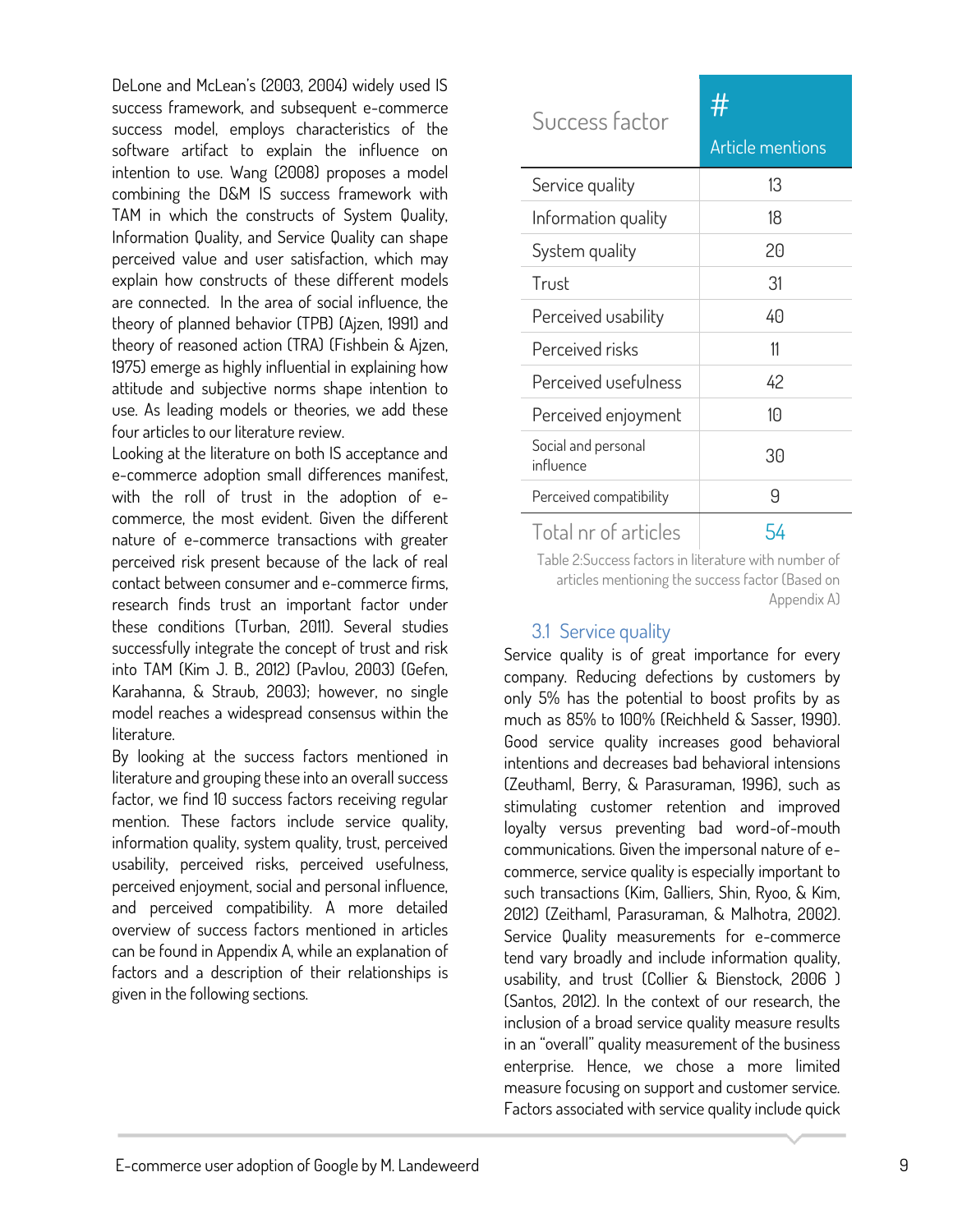responsiveness, assurance, empathy, reliability, following-up service, and personalization (Liu & Arnett, 2000) (Lee & Lin, 2005).

#### 3.2 Information quality

Information quality influences both perceived usefulness (Green & Pearson, 2011) (Chen & Tan, 2004) and perceived usability mediated by trust (Zhou & Zhang, 2009). Information quality can be measured in terms of accuracy, timeliness, completeness, relevance, and consistency (DeLone, 2003). Egger (2001) gives some guidelines for informational content, and these encompass product and service information, information about the company, and information limiting user risks. First product information should create value as well as instill credibility and transparency. Company information should present the firm, describe organizational achievements, and communicate company values; hereby increasing consumer trustworthiness and making it possible for the user to identify with the organization. Information that limits risks should include security and privacy policies in addition to contractual terms.

#### 3.3 System quality

System quality measures system design aspects and the way in which the system was built, through measures like usability, availability, reliability, adaptability, and response time (DeLone, 2003). Individual measures of system quality have overlap with other success factors in our study including perceived usability (Green & Pearson, 2011) and perceived usefulness true measures like system features (Kim, Galliers, Shin, Ryoo, & Kim, 2012) (Urbach & Müller, 2012). For the web some specific measures exist such as security, valid links, page load times, search facilities, and anonymity (Aladwani & Palvia, 2002).

#### 3.4 Perceived usefulness

Venkatesh et al. (2000) define perceived usefulness as "the extent to which a person believes that using the system will enhance his or her job performance", in other words, the system must deliver some value. Distinct from perceived usefulness (Wang, 2008), usefulness is often not objectively measurable, but rather a subjective

perception of an individual user. Perceived usefulness consistently predicts purchase intention across a large variety of research contexts (Bhattacherjee, 2000) (Pavlou, 2003) (Venkatesh V. A., 2000) (Dubinsky, 2003) and is thereby an important CSF in e-commerce. Value derives in different ways including task-based timesavings, task ease enablement, as well as user entertainment and innovativeness. To deliver value, system use should incorporate efficiency, resulting in a close connection with perceived usability (Al-Gahtani, 2011).

#### 3.5 Perceived usability

Usability or ease of use defines how effortlessly a user can interact with a system. The International Standard Organization (ISO) defines usability as "the extent to which a product can be used by specified users to achieve specified goals with effectiveness, efficiency, and satisfaction in a specified context of use". Hence, usability is both user and goal specific, making it difficult to create universal guidelines; however, despite this, some practices likely prove more beneficial for many purposes. Consider, minimal clicks to reach a desired result (Hicks, 2002), placing important information before the page fold, clear navigation (Bhatia, 2002), use of breadcrumbs, good search possibilities (Freeman & Hyland, 2003), read fonts, and cross browser compatibility.

Research posits higher usability increases both perceived usefulness (Crespo, 2008) and intention to use (Bhattacherjee, 2000), but studies show weak or no support for a direct effect on intention to use (Chen & Tan, 2004) (Klopping & McKinney, 2004) (Crespo, 2008) (Shih, 2004).

#### 3.6 Perceived enjoyment

The online experience is not based purely on utilitarian measures like usefulness, but also on hedonic measures such as enjoyability (van der Heijden, 2004). Research among students examining the value of the hedonic shopping experience shows an increased intention to use by hedonic measures, but does not demonstrate a link to an increase in the number of sales (Bridges & Florsheim, 2008). Other research, however, reports a significant influence of hedonic experience on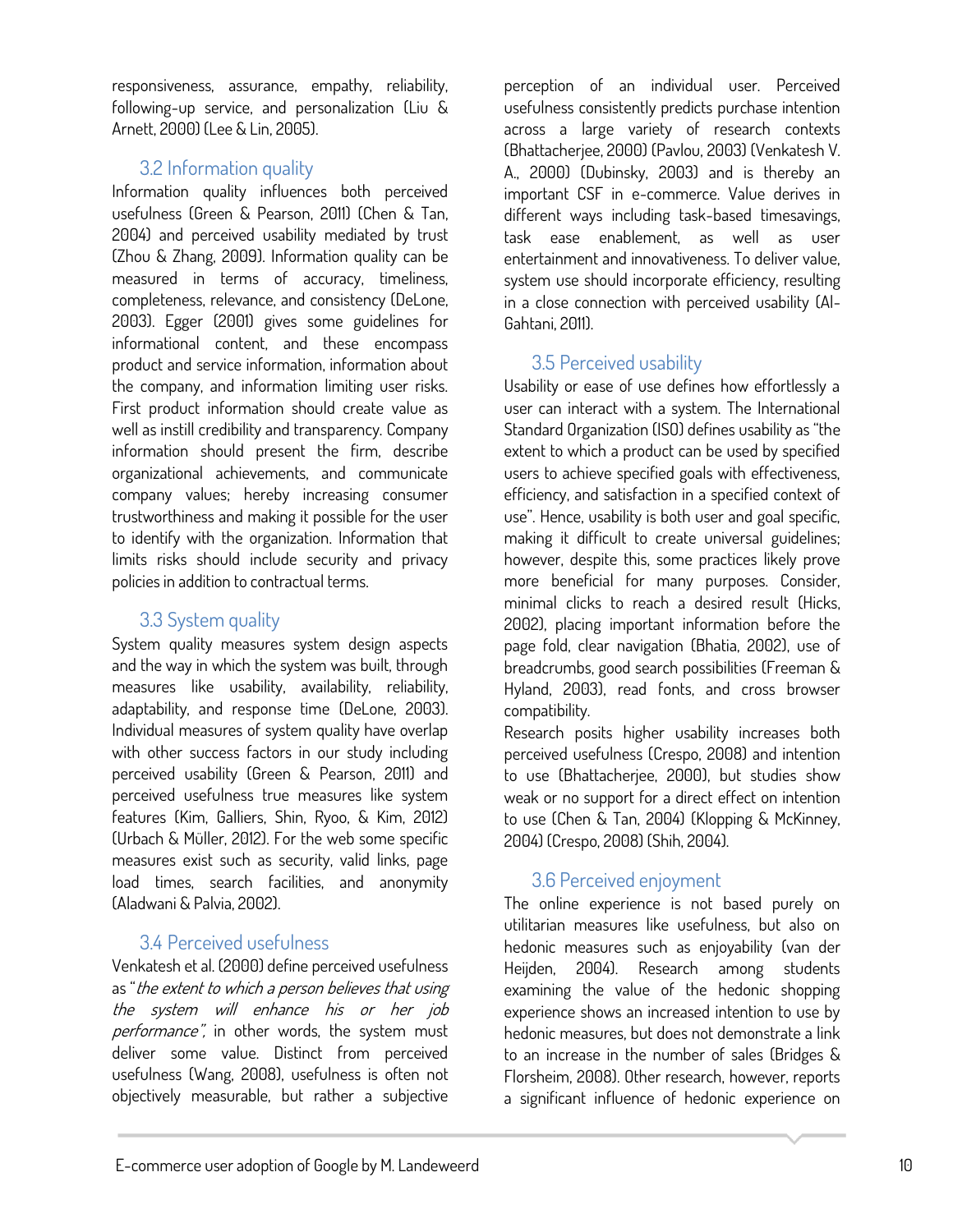repurchase intention by students (Kim, Galliers, Shin, Ryoo, & Kim, 2012). While tempting, treating ecommerce as "cold information systems" neglects the importance of the hedonic online experience (Childers, Carr, Peck, & Carson, 2001). Given the use of e-commerce systems outside the utilitarian work context, such systems should provide for both usability and enjoyment.

#### 3.7 Trust

The relative novelty of e-commerce and online shopping gives rise to greater (feelings of) uncertainty and risks. Hence, perceived risks and feelings of safety potentially drive the adoption of e-commerce, trust, or trustworthiness, an important and related underlying factor (Turban, 2011). Previous research shows trust as an important indicator of willingness to buy (Andrea Basso, 2001), particularly with respect to the initial purchase (Gefen, Karahanna, & Straub, 2003) (Koufaris & Hampton-Sosa, 2004) with a stronger influence than even perceived price (Kim, Xu, & Gupta, 2012). Furthermore trust is known to mitigate risk (Corritore, Kracher, & Wiedenbeck, 2003).

McKnight and Chervany (2001, 2002) define trust to encompass attitude, belief, intention, and behavior. Within the context of the current work, trust constitutes "an attitude of confidence formed by a combination of faith and knowledge that a second actor can and will perform as expected." The "will perform" implicitly encompasses the intention to do so, hereby capturing all four characteristics of trust as described by McKnight and Chervany (2001, 2002).

User privacy constitutes an additional issue for ecommerce firms. In a survey of 158 online users, privacy concerns ranked as most the most important concern when transacting via the Internet at 55% of all respondents (Udo, 2001), highlighting the importance of privacy online. The right to privacy has existed for decades (Brandeis, 1890), but recent research shows users believe privacy a growing concern (Ackerman, 1999). That said, when using websites these same users take little to no precautions to protect their privacy online (Berendt, 2005) (Spiekermann, 2001) (Ackerman, 1999). Accordingly, users' willingness to

disclose privacy-sensitive information to trusted organizations constitutes an important factor shaping e-commerce adoption.

#### 3.8 Perceived risks

By using an e-commerce service, users incur different risks. Lee (2009) identifies different perceived risks from the user perspective. Specifically, she identifies *performance risk, social* risk, time risk, financial risk, and security risks as risk facets of perceived risks (Lee M.-C. , 2009). Perceived risks has a negative influence on perceived usefulness, user attitude and intention to use (Lee M.-C. , 2009) Lee, Park, & and Ahn, 2001). In situations of higher risks, higher trust is also necessary as trust can mitigate risk (Corritore, Kracher, & Wiedenbeck, 2003).

#### 3.9 Social & personal influence

Much of human behavior is not best characterized by an individual acting in isolation" (Bagozzi, 2007)

People are both influenced by their environment and their own attitude towards a specific ecommerce service and e-commerce in general. Attitude encompasses the sum of beliefs weighted by its evaluations (Miller, 2005). Hence, attitude implicitly derives from past experiences. The social pressure, a subjective norm (Venkatesh V. A., 2000) (Crespo, 2008), influences one's attitudes specific to intention to use (Venkatesh V. A., 2000) (Crespo, 2008). In an online context, social pressure can result from interactions with friends and acquaintances, but also from informational social influences (Lee, Shi, Cheung, Lim, & Sia, 2011) like online reviews. The theory of planned behavior (Ajzen, 1991) adds perceived behavioral control as an influential factor explaining the difference between intention and actual behavior. Perceived behavioral control captures one's perception of internal and external controls that constrain a certain behavior.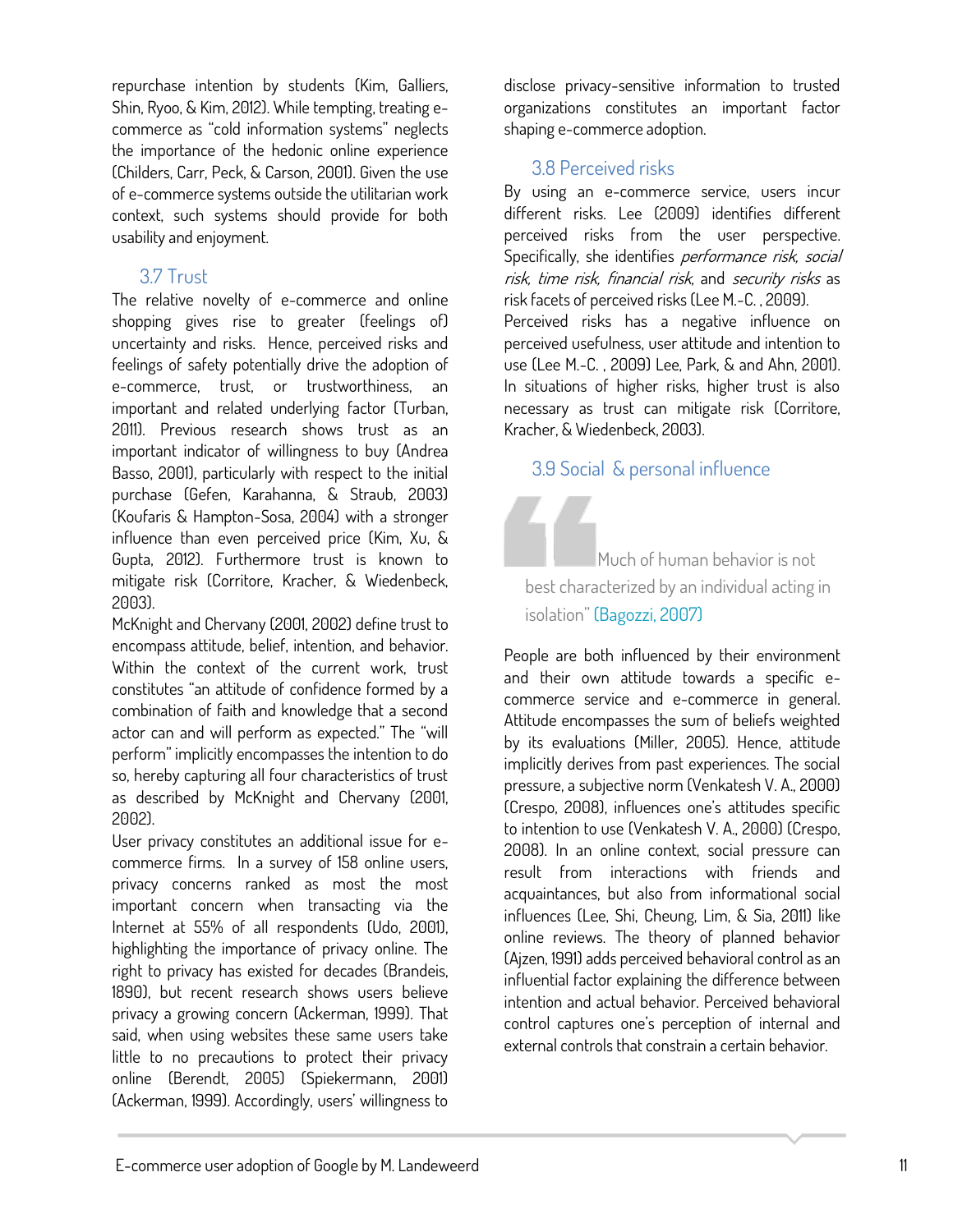#### 3.10 Perceived compatibility

Rogers (1983) defines compatibility as "the degree to which an innovation is perceived as consistent with the existing values, past experiences, and needs of potential adopters'', and the degree to which an innovation is compatible can ''either speed up or retard its rate of adoption'' (Rogers, 1983) (Eastin, 2002). Karahanna et al (2006) validates three distinct aspects of compatibility, namely, compatibility with prior experience, compatibility with existing work practices, and compatibility with values. These compatibility beliefs can be instrumental in shaping beliefs about usefulness and ease of use, and they also influence usage directly (Karahanna, Agarwal, & Angst, 2006). In addition to the effect of compatibility on perceived usefulness and ease of use, compatibility also influences attitude (Hernández-García, Iglesias-Pradas, Chaparro-Peláez, & Pascual-Miguel, 2010).

#### 4. RESEARCH METHOD

The main question answered in this study is "What factors result into user adoption of Google products?" Google is chosen because the firm is one of the biggest companies in e-commerce with both hugely successful products as well as ones that resulted in failure. The products selected for our research include Google Search, Google Health, and Google Plus. These products were selected because of sufficient availability of interview data and variation in success. Substantial market share (comScore, 2011) makes Google Search the preeminent success; Google Health retired in January of 2012 as a result of lagging interest (Google, 2011), classifying it as an unsuccessful venture. The success of Google Plus, one of the newest Google offerings, is still up in the air. Comparing characteristics of Google Search and Google Health derived from the interviews we can make a prediction regarding the potential user adoption of Google Plus.

#### Interview method

We employ an interview model-based research method called PRIMA (Spil & Michel-Verkerke, 2012) (also known as USE IT) (Spil, Schuring, & Michel-Verkerke, 2004), the model is based on a

large body of knowledge including TAM (Venkatesh V. A., 2000), the Information System Success Model of Delone and McLean (2003) and the innovation diffusion model of Rogers (1983). The model has two dimensions; the innovation-dimension and the domain dimension. The innovation dimension is separated into the process and the product. Both process and product determine the success of an innovation (Saarinen & Sääksjärv, 1992). The domain-dimension is separated into the user domain and the information technology domain. The user domain primary covers factors associated with end-user adoption measurements. The information technology domain primary covers factors associated with quality of implemented system measures. This makes the method very suitable for studying adoption of e-commerce services. The qualitative research method is chosen to afford a more detailed understanding of the success measures, while complementing literature study with the interview method to allow the unraveling of the underlying end-user motivations. Further, few qualitative research initiatives in the area of e-commerce user adoption appear within the existing literature.

Data is collected as part of an academic course in which students get the instruction to commence interviews using the PRIMA model (Spil & Michel-Verkerke, 2012). This allows us to triangulate data using different interviewers and vary interviewees across different socio demographic criteria to improve validity (Miles & Huberman, 1994). The interviewers where given the same instructions and question lists.

#### Interview contents

The PRIMA model (Spil & Michel-Verkerke, 2012) consists of five areas of analysis, namely, (1) Process, (2) Relevance, (3) Information needs, (4) Means and people, and finally (5) Attitude. For our research primary the micro definitions of the constructs are used. In the following sections we explain which success factors we expect to measure by each construct. The validation of these expectations follow in the discussion.

The **process** consists of a description of the activities the user performs completing certain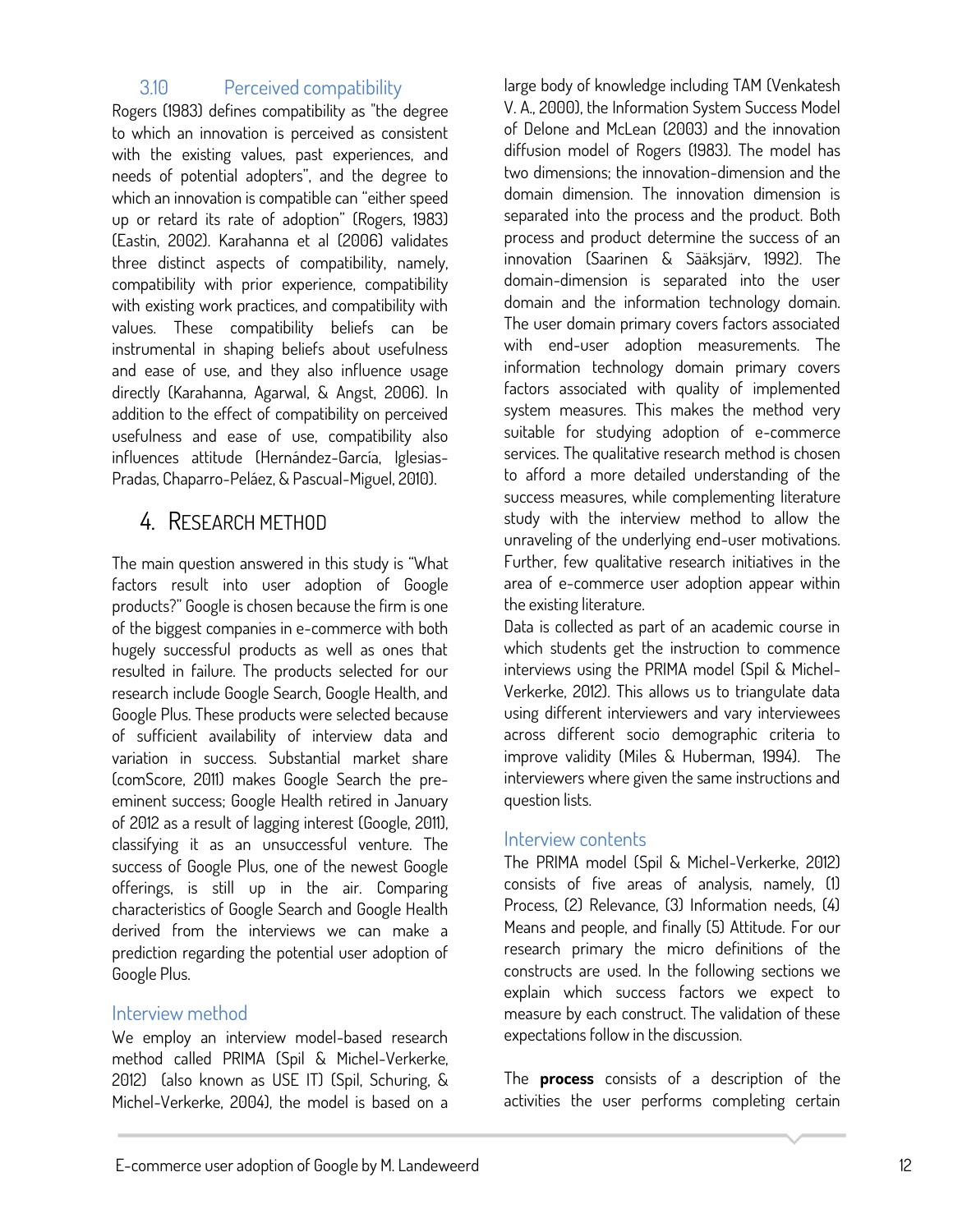tasks. Roger (1983) states that an innovation has to be compatible with existing values, experiences and practices. Therefore unraveling the current process is expected to be a good indicator of this compatibility. Further, by asking questions related to process information and working habits we expect to get more insights in the user characteristics and experience of the user with the discussed products.

The **relevance** answers the question "what is the value for the user of the e-commerce service?". While a subjective measure, the user both understands what value means to them and when value exists. Accordingly, relevance primary covers our definition of perceived usefulness. Consistent with our literature study, the usefulness of the ecommerce service closely aligns with the usability of the service (Al-Gahtani, 2011), resulting in information relevant to both success factors.

**Information** needs describes which information the user likes to receive from the system and should align with the information the service delivers and captures. Our interviews explicitly cover the relevance and completeness of information, while implicitly reviewing other information quality measures such as accuracy and timeliness. With information being the primary value of many Google products, information needs to also address the usefulness of the service. Our literature study demonstrated several connections between information quality and factors directly influencing the adoption of a service.

**Means** and people aspect examines the resources available to the user given the assumption that hardware and support enable effective use of the e-commerce service. In the case of Google, customer support is the only direct contact with the customer, while other contact is only indirectly using the website. Thereby the customer support is a measurement of customer service quality.

Questions asked in this section of the interview also concern risks like safety, privacy and reliability. Hereby covering the risk factor from our literature search.

Further, questions are asked concerning the availability, speed and reliability of the service. Hereby expecting measurements of system quality.

Finally, **attitude** explores user resistance to an innovation. Resistance is not per definition positive or negative, but can serve as useful input exposing flaws in the system (Lapointe & Rivard, 2005). While resistance itself is not per definition the problem, but is primary caused by underlying problems and tends to disappear when satisfactorily certain conditions have been met, i.e., usefulness, ease of use, and so forth. With other words:

#### …there is no resistance to good change." (Spil & Michel-Verkerke, 2012, p. 11)

Effective communication can still convince the user that the e-commerce service adds sufficient value. Further questions asked concern the social pressure of using the service.

While not an explicit part of our interview questions, we implicitly expect to cover trust via attitude towards the e-commerce service and the Internet in general.

Looking at the PRIMA method (Spil & Michel-Verkerke, 2012), most success factors from our literature study are expected to appear either directly or indirectly. Only perceived enjoyment remains explicitly unexamined, but our interview questions related to relevance of the e-commerce service give way to explore the construct when enjoyment is the objective as might be with Google +.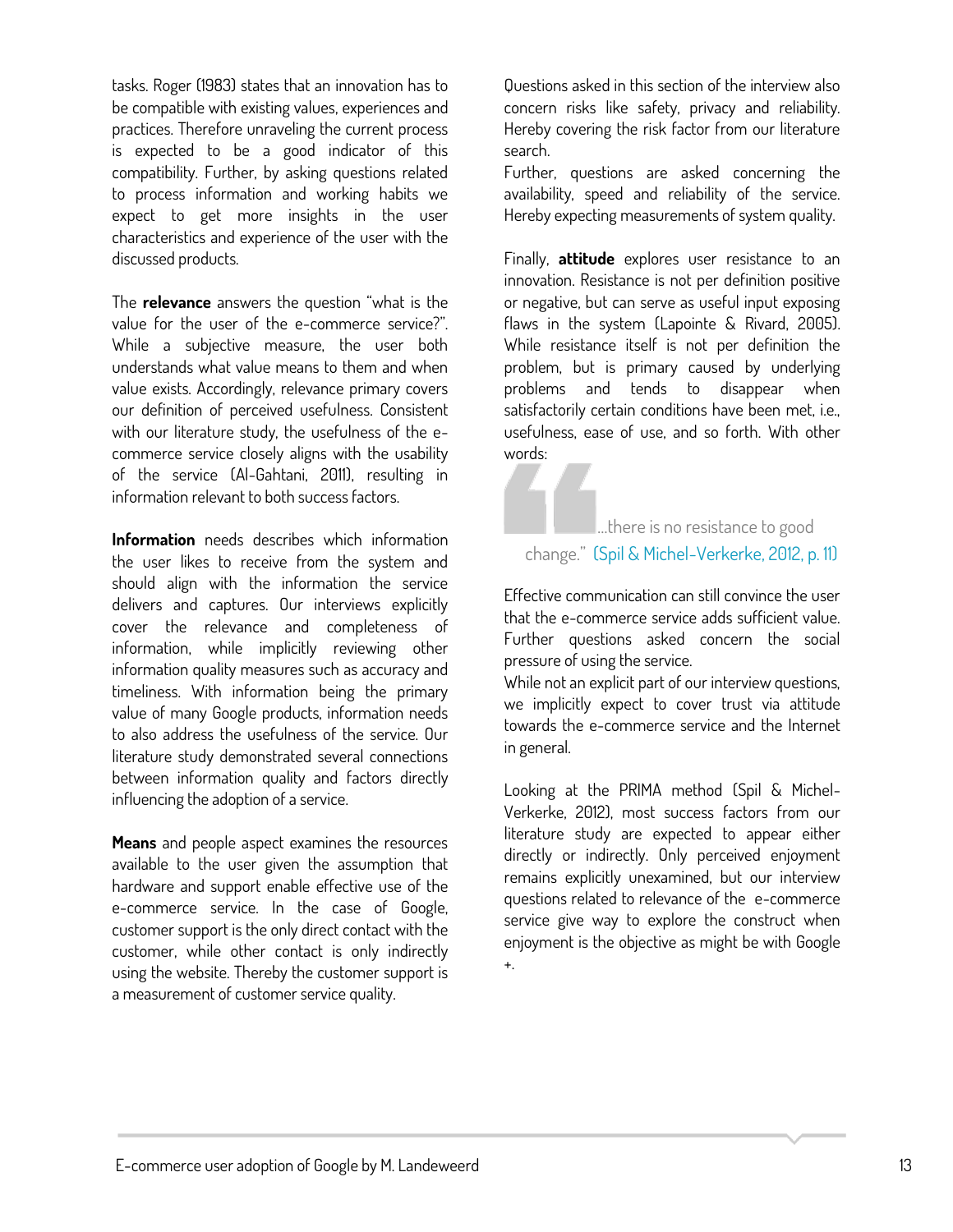| <b>PRIMA</b><br>construct | Success factors expected<br>to be measured           | Examples of questions asked                                                                                                                                                                |
|---------------------------|------------------------------------------------------|--------------------------------------------------------------------------------------------------------------------------------------------------------------------------------------------|
| Process                   | Perceived compatibility                              | Which search engines you regularly use? Are you<br>using a fixed sequence of actions when searching<br>online? Which alternatives you have to find<br>information?                         |
| Relevance                 | Perceived usefulness<br>Perceived usability          | Which functions of a search engine are most<br>important for you? Which parts of the system you<br>experience as a bottleneck? Do you have<br>suggestions for improvements?                |
| Information needs         | Information quality                                  | Which information you need to get from the<br>service? Do you get sufficient information from<br>the system? Is the information quality sufficient?                                        |
| Means and people          | Service quality<br>System quality<br>Perceived risks | Do you get sufficient support? Is the system<br>reliable? Does the system offer enough privacy?                                                                                            |
| Attitude                  | Trust<br>Social and personal<br>influence            | Do you think IT is necessary to improve health<br>information? Do you feel social pressure of using<br>the service? How much time do you want to<br>spend for learning to use the service? |

Table 3: Expected success factors to be measured by PRIMA construct

#### Interviewees

Interviewees where given an introduction of the Google product and had the possibility to test the products before starting the interview, this to get familiarity with the Google product.

As prescribed our interviews should represent all homogenous groups (Yin, 1994). Drawing on the UTAUT (Venkatesh, Morris, Davis, & Davis, 2003) model we include gender, age, and experience as moderators influencing the determinants of behavioral intention and actual use behavior. Previous research shows that experience positively influences adoption, while users that adopt one service express a greater likelihood to adopt another (Eastin, 2002) (ROGERS, 1983) with perceptions evolving over time (Hernández, Jiménez, & Martín, 2010). Gender similarly influences e-commerce adoption with female customers more sensitive to social norms and male customers more sensitive to perceived enjoyment

(Hwang, 2010). Further, information cues show a greater influential on trust for females than males (Murphy & Tocher, 2011). Earlier research of age as an influential factor showed older participants being slower in information retrieval tasks (Freudenthal, 2001), but Roger (1983) found no difference in age between earlier and later adopters. This stresses the need for selecting our interviewees with a variation in age, experience, and gender. Rogers (1983) defines more generalizations like level of formal education, exposure to mass media and level of income, because of practical limitations such information was not available.

Younger users in the age of 15-25 are the main group of analysis, so to test if results are representative for different groups we commence interviews in the age range of 24-45 and 45+ to validate our results in these groups.

#### Processing interviews

We obtained a total number of 127 interviews among potential users of Google Search (46),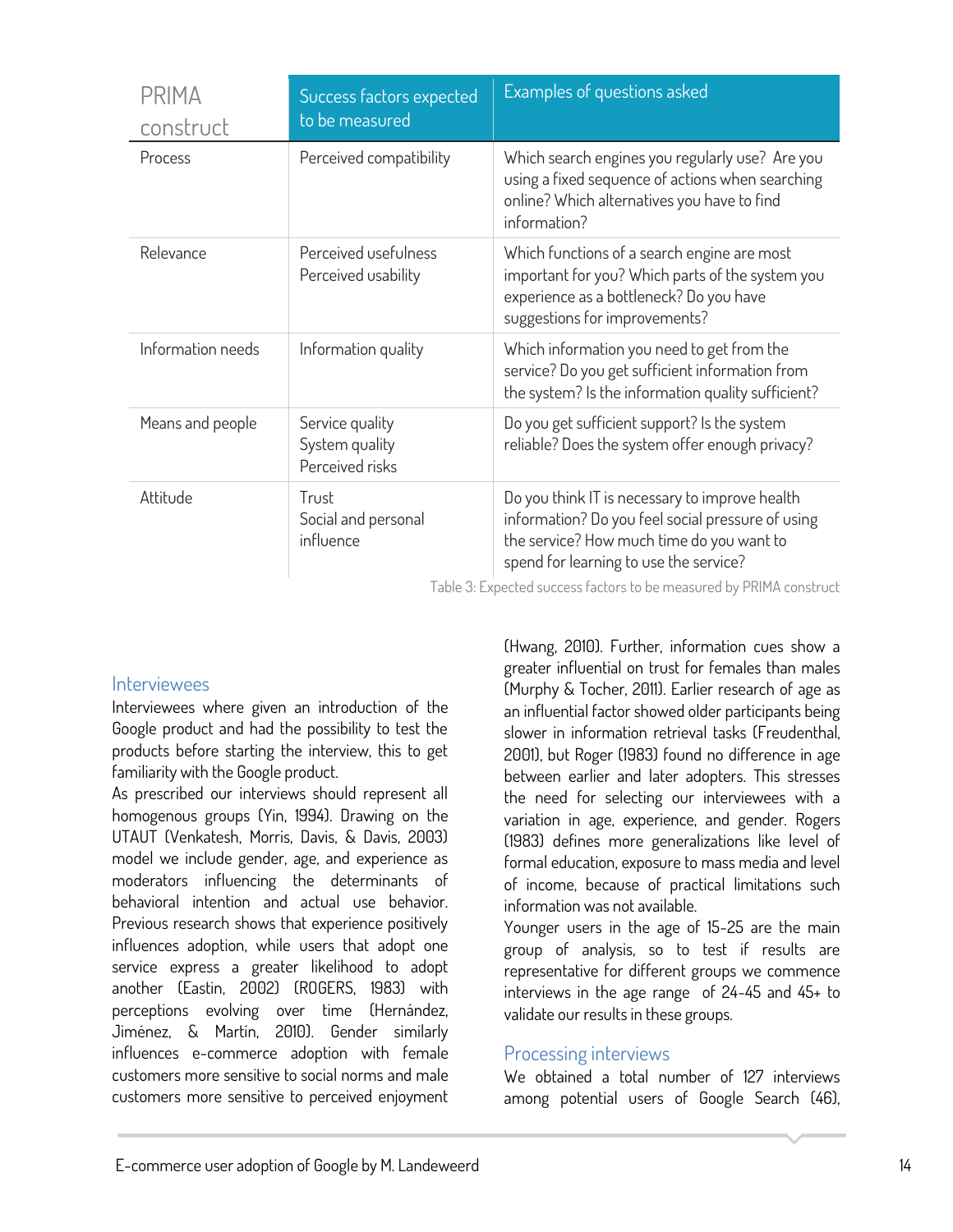Google Health (27) and Google Plus (54). These interviews represented different homogenous groups (Yin, 1994).

First individual outcomes are extracted while scanning the interviews by using the success factors found in literature. Several studies have tried to extend existing models like TAM (Han & Jin, 2009 ) (Gefen, Karahanna, & Straub, 2003) (Chen, Gillenson, & Sherrell, 2002) and the Delone and McLean model (Wang, 2008), while other work has integrated different models (Lee M.C., 2009) (Klopping & McKiney, 2004). Despite sharing constructs and like propositions, no single model fully addresses all success factors of user adoption of e -commerce. Therefore, rather than draw upon a single model, we extract success factors identified across the literature and independently evaluate these factors using interview data. Success factors found by the extensive literature study are used as input for our research.

We processed interviews manually using the key success factors identified within the literature as handholds and scanning the interviews for these success factors. This manual processing allows us to come to a more detailed understanding of the information provided. The individual outcomes of Google Search and Google Health are used to make a comparison of characteristics of successful and unsuccessful products. These characteristics are used to draw conclusions considering the future of Google Plus.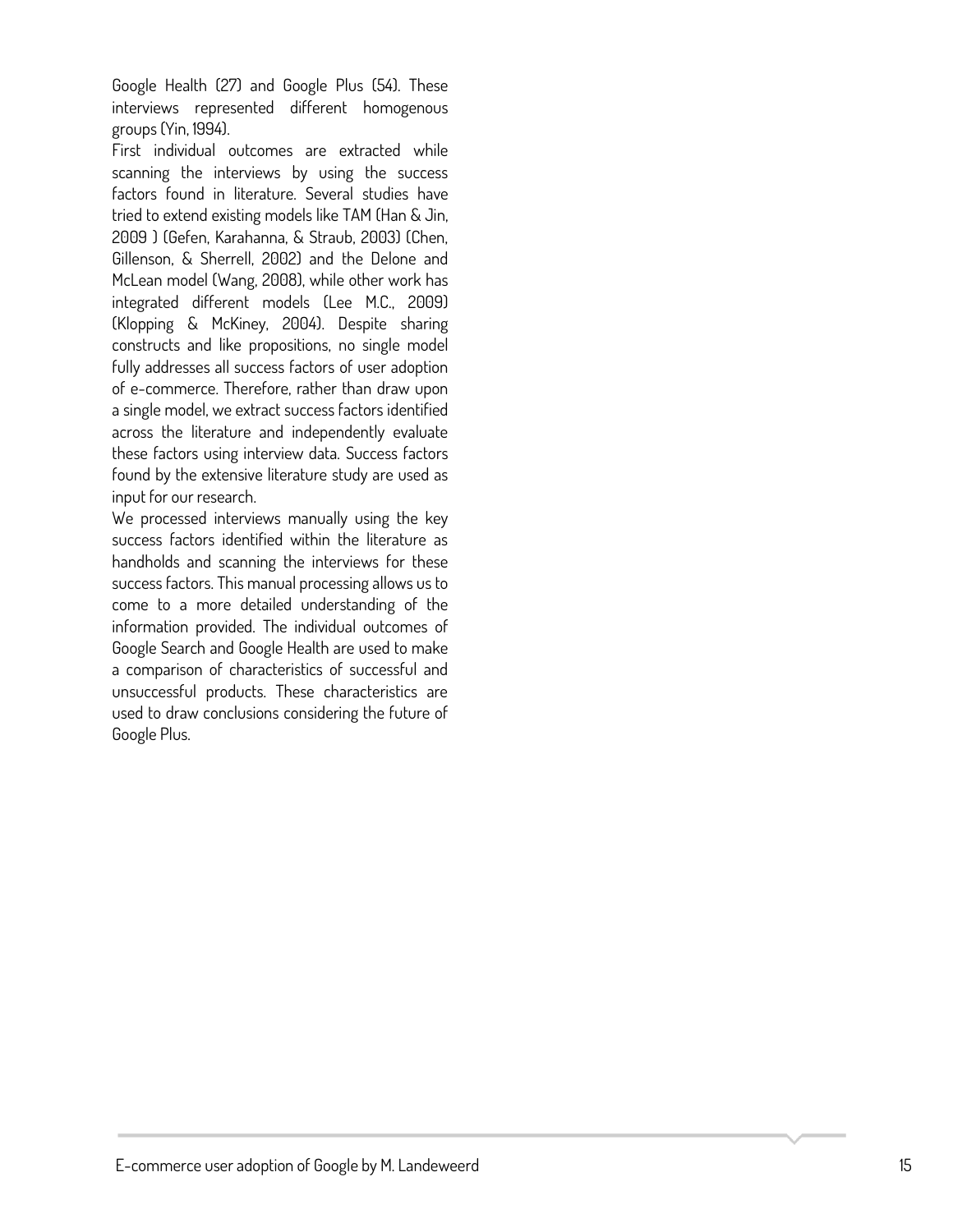## 5. RESULTS

First, we individually look at the interview outcomes for Google Search and Google Health. We then use these outcomes to draw an overall conclusion related to user adoption of Google products. We subsequently use this conclusion to predict potential user adoption of Google Plus.

#### 5.1 Google Search

Different interviewers conducted a total of 45 interviews across the period 2008 till 2012. Experience with IT in general and search engines specifically fluctuated from very experienced to reasonable and moderate experience.

| Age       | Amount |        | Gender Amount |
|-----------|--------|--------|---------------|
| $15 - 25$ | 32     | Male   | 24            |
| $25 - 45$ | ട      | Female | 22            |
| 454       |        |        |               |

All participants indicated a reasonable familiarity with Google Search with only two not using Google as their primary search engine, confirming the success in user adoption of Google Search.

In general older users need more time to find the right results, consistent with previous research findings (Freudenthal, 2001). Users expressed satisfaction with Google Search, noting ease of use in addition to fast, good, and well-organized results. Despite 7 users mentioning privacy concerns, it did not stop them from using Google.

All users see the value of Google, as the alternative would involve time consuming and potentially unsuccessful library searches. The perceived compatibility is high, while most users spent significant time behind the computer and using Google, as searching with Google fits into their work patterns.

Sparse negatives mentioned specific to Google include sometimes not getting satisfactory results, too many results, the presence of commercial advertisements, and limited specialized information. These negatives did not, however, dissuade using Google Search.

| Google<br>Search  | <b>O</b> Positive                                                                                                                                                                                                                | Negative                                                                                               |
|-------------------|----------------------------------------------------------------------------------------------------------------------------------------------------------------------------------------------------------------------------------|--------------------------------------------------------------------------------------------------------|
| Process           | Compatible with current (work) practices<br>and experiences<br><b>Frequent usage</b><br>Little usage<br>Small usage<br>Long usage<br>sessions<br>sessions<br>No fixed pattern<br>Usage pattern<br>Hedonic & Work<br>Study & Work |                                                                                                        |
| Relevance         | Getting the right results<br>Fast results, Well-organized<br>Advanced search options<br>Objective, Complete, Simple                                                                                                              | Wrong results<br>Commercial adds<br>To much results<br>Privacy concerns                                |
| Information needs | Trusting the information<br>Fast results, Simple, Trustworthy,<br>Freely accessible                                                                                                                                              | Limited<br>specialized<br>technical<br>and<br>information, Too much information<br>Not relevant enough |
| Means and people  | Free, Easy accessible                                                                                                                                                                                                            |                                                                                                        |
| Attitude          | Environment positive, Innovative<br>Positive experiences in past                                                                                                                                                                 |                                                                                                        |

Table 4: Interview results Google Search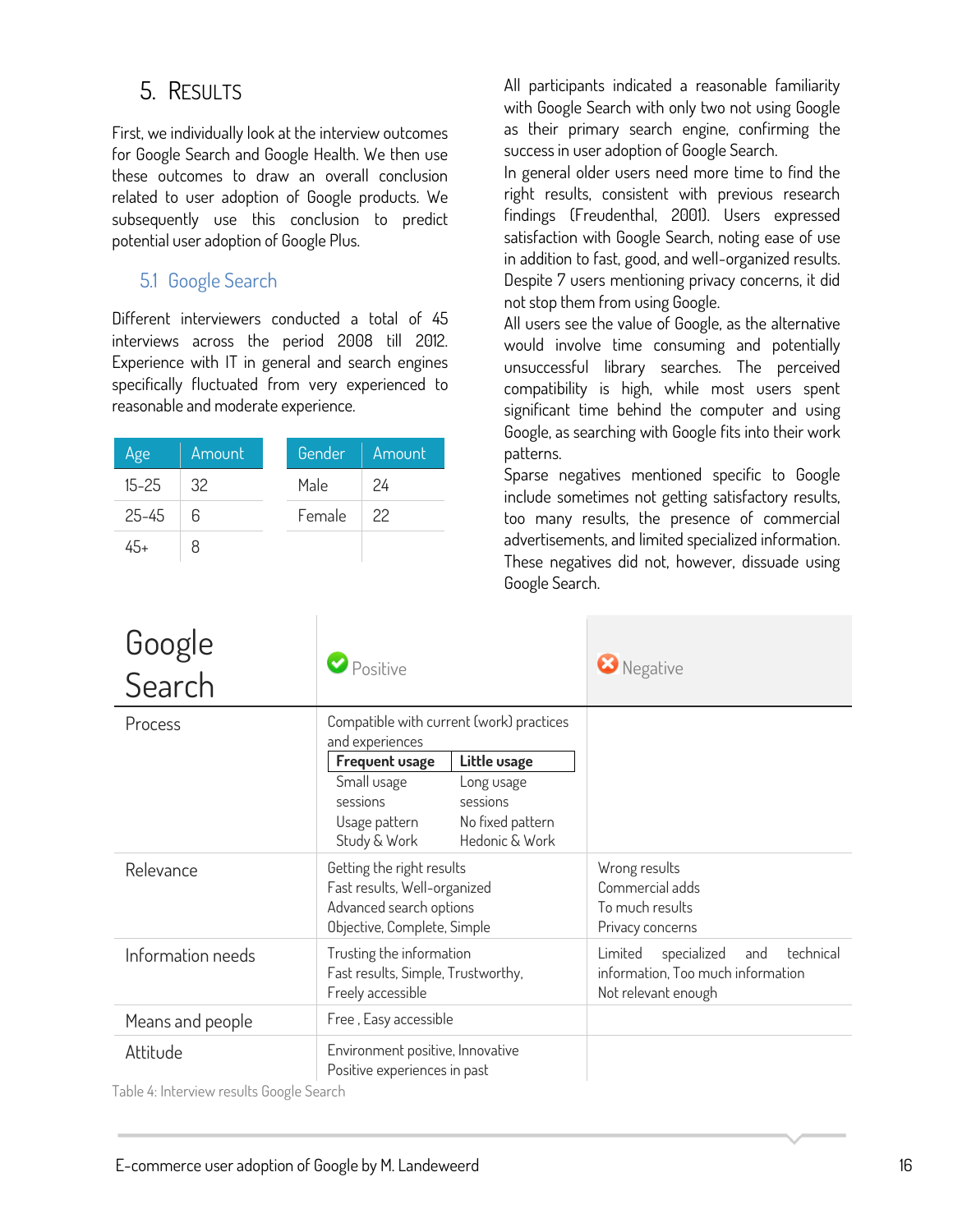#### 5.2 Google Health

Different interviewers conducted a total of 27 interviews which were collected in 2012. The experience among interviewees with ePHR was very limited.

| Age       | Amount | Gender | Amount |
|-----------|--------|--------|--------|
| $15 - 25$ | 15     | Male   |        |
| $25 - 45$ | ନ      | Female | 16     |
|           |        |        |        |

Most users didn't know of Google Health prior to the interview and only one actually used Google Health. Privacy concerns emerged as the biggest threshold for users with 23 out of 27 noting the issue as a big concern. Out of all the interviews emerges a view that users consider health information as very personal with a commercial company like Google not trusted with this information.

The second threshold is usefulness of the ecommerce service. Despite some positive reactions, most of the interviewees failed to see the direct value of Google Health for themselves. Currently, they do not hold their own health information, so why would they need to in the future? This indicates a low compatibility with current practices. Additionally, they noted relative good health as a reason not to use such eHealth systems. When asked if they saw barriers to using Google Health, one participant noted:

…in addition to the fact that I don't have any information to put onto Google Health, I really would want privacy guarantees before putting my information into the system to prevent my information getting public on the internet"

This sentiment illustrates the general opinion emerging from the interviews.

The main problems, or objection points, are highlighted within the table below. Users do not see the relevance of Google Health with primarily negative attitude towards the product.

| Google<br>Health  | <i>Positive</i>                    | <b>S</b> Negative                                                                                                                         |
|-------------------|------------------------------------|-------------------------------------------------------------------------------------------------------------------------------------------|
| Process           |                                    | Time consuming<br>Currently calling doctor to get medical information, almost no<br>time in current efforts.                              |
| Relevance         | Maybe useful for other<br>people   | No need<br>Security concerns                                                                                                              |
| Information needs | Simple looking<br>Clear results    | Only available in English<br>Usage of medical terms<br>Concerns about quality when filling in data yourself<br>Current information enough |
| Means and people  | Easy accessible<br>Free            | Support needed<br>Privacy risks                                                                                                           |
| Attitude          | Trust Google More than<br>Facebook | No trust, Privacy concerns<br>No social pressure to use, No added value<br>Tablo 5: Intonvious rocults Google Hoalth                      |

Table 5: Interview results Google Health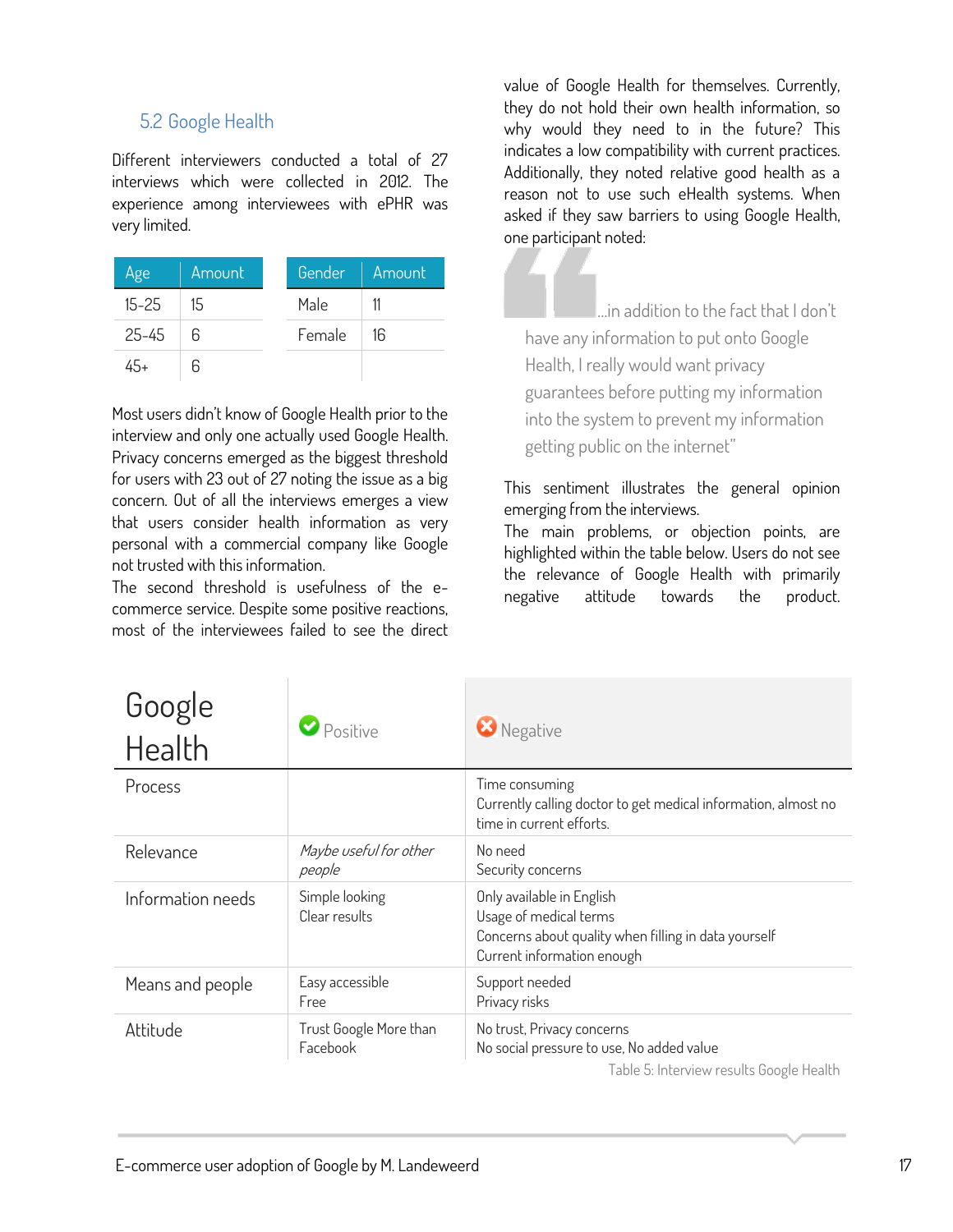#### 5.3 Google Plus

Different interviewers conducted a total of 53 interviews during 2012. Every user had some experience with social media, varying between sometimes using YouTube to classifying themselves as being an expert. The most popular platform mentioned was Facebook, which was used by almost all interviewees. Users employed social media primary to stay in touch with friends both nearby and far away. Other goals include sharing study and work information and using it for fun or killing time.

| Age       | Amount | Gender | Amount |
|-----------|--------|--------|--------|
| $15 - 25$ | 41     | Male   | 30     |
| $25 - 45$ | ନ      | Female | 23     |
| 45+       | ĥ      |        |        |

Most interviewees (45 out of 53) had heard of Google Plus with only 4 using it. The main reason for this is that none of their friends are using Google Plus. Users that adopt Google Plus primary use it for work in the Internet industry like online marketing and programming. So it seems Google Plus has not realized widespread adoption, but a niche of users employ the product. When asking for the advantages of Google Plus, 24 users see advantages against 29 not seeing any advantages. The advantages found are primary the use of circles and the possibilities for video chat, but as many users

noted, this is also possible with Facebook. The concept of circles has been received positively, while users like to separate, for example, work and friends. This indicates that their view of social relations is in line with the concept of circles. Users only see small differences with current social media available, which is an indicator of good compatibility. All users mention privacy concerns when using social media, this is not a reason to stop use, but a reason to be careful with what to share. Many users neither trust Google nor Facebook with their information, but 21 have a preference for Google compared to 8 having a preference for Facebook. Through all interviews there emerges a view of minor advantages against a big disadvantage in the form of a lack of friends on Google Plus. Looking at our success factors from literature, usefulness, information fit, social pressure, and trust, we see that Google Plus has a low usefulness due to a lack of critical mass, there is a bad fit with information needs while no friends are using Google Plus resulting in a lack of information about friends and no social pressure to use Google Plus. Only trust of Google emerges higher, which may result in a higher willingness to use.

To reach a widespread user adoption Google needs user information, while user adoption seems necessary to get this user information. To become a success Google needs to find an answer to this causality dilemma, otherwise Google Plus will follow Google Health in its early retirement.

| Google<br>Plus    | <b>O</b> Positive                                                                                                                                                                        | $\bullet$ Negative                                                                        |
|-------------------|------------------------------------------------------------------------------------------------------------------------------------------------------------------------------------------|-------------------------------------------------------------------------------------------|
| Process           | Keeping in touch with friends<br>Just for fun<br>Sharing study and work information<br>Ability to separate work and friends<br>Google plus almost the same as currently<br>used Facebook | Social media in general distracting from<br>normal activities                             |
| Relevance         | Option for group video<br>Ordering relations in groups<br>Good usability<br>Integration with other Google products                                                                       | Copy of Facebook<br>Options also available on Facebook<br>Not enough advantages to switch |
| Information needs | Same possible information as Facebook                                                                                                                                                    | No information because of lack of friends                                                 |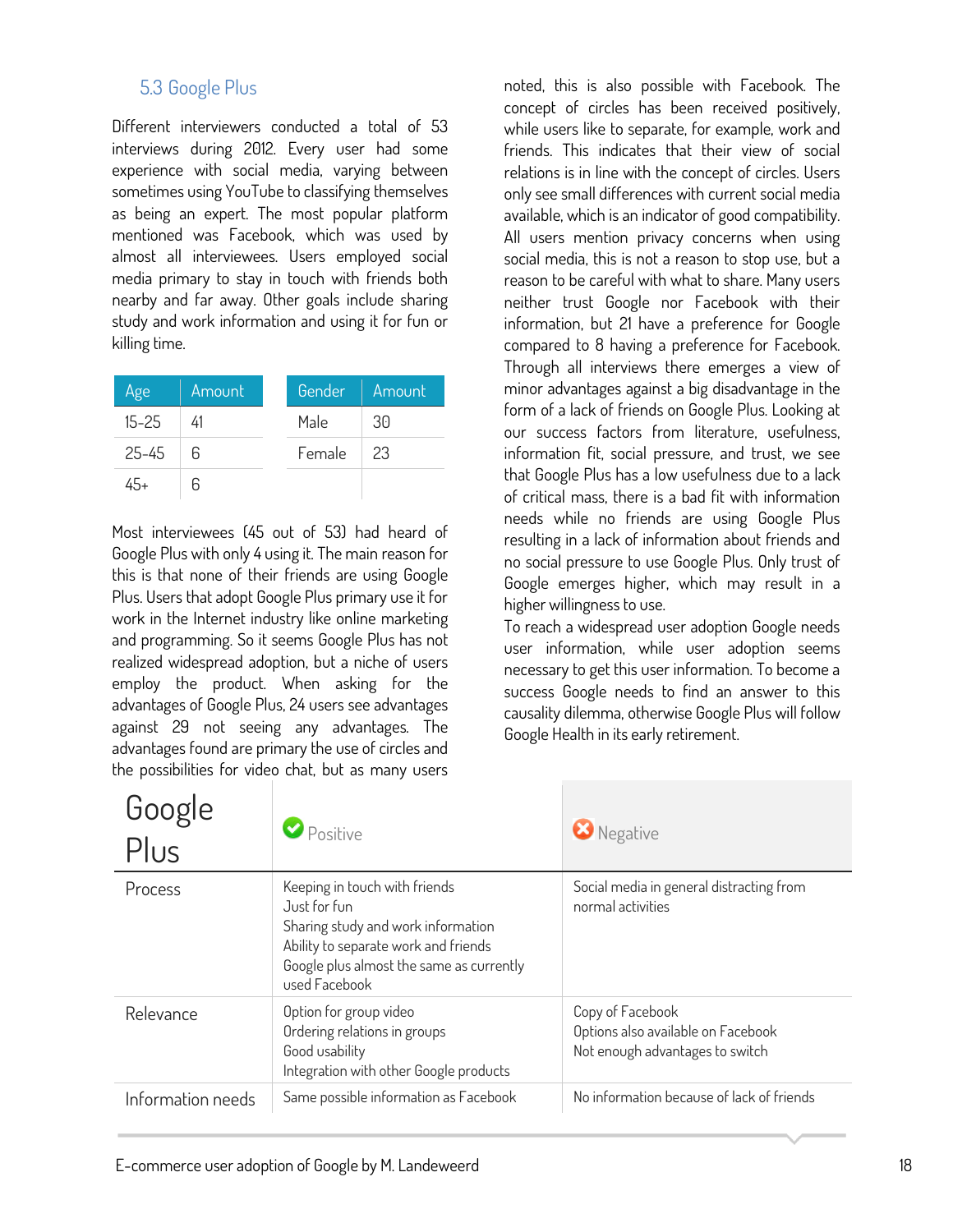|                  | Tech information available      |                                                                                                |
|------------------|---------------------------------|------------------------------------------------------------------------------------------------|
| Means and people | Easy accessible<br>Free         | Risks of bad privacy                                                                           |
| Attitude         | Trust Google More than Facebook | No social pressure to use<br>Only using when friends use it<br>Don't see really big advantages |
|                  |                                 | Table 4: Interview results Google Plus                                                         |

#### **DISCUSSION**

The value of **compatibility** as a success factor was supported. Google Search fits well with current work practices that often included working many hours behind a computer. Further users were already familiar with the way the search engine works and presents results. In the case of Google Health, low compatibility prevailed as users currently didn't administer their own Health information and didn't see the value of doing so. Current practices included calling the doctor, which was less time consuming. Keeping an ePHR is seen as a task for medical specialist, and accordingly, Google Health seems incompatible with existing practices (Rogers, 1983). In the case of Google Plus, compatibility seemed positive. While there were not big differences with existing social media, the concept of circles was in line with their view of social relationships. A higher compatibility increases the perceived usefulness of a service (Karahanna, Agarwal, & Angst, 2006) (Hernández-García, Iglesias-Pradas, Chaparro-Peláez, & Pascual-Miguel, 2010), this is both supported by the literature and our study.

The **usefulness** of the service is in line with literature and demonstrated an important success factor. The usefulness of the services differs with all seeing Google Search as useful, or even essential, and viewing Google Health as of limited usefulness. Participants do not currently retain their personal health information and fail to see added value in doing so. The alternative to Google Health, calling the doctor seems easy and fast. By comparison, the difficult and time-consuming alternative to Google Search necessitates visiting a library. Hence, users considered the functionality of Google Plus similarly useful and easy to use, but the overall usefulness of Google Plus as a service emerged as low because of a lack of friends who use Google Plus, an essential

part of social media. . In that context the relative advantage construct of Rogers (1983) seems more appropriate than the perceived usefulness construct of TAM (Venkatesh V. A., 2000). The usability of all three services was viewed favorably by interviewees.

**Information** needs align closely with usefulness of the e-commerce service as usefulness of services rests in providing the right information. Users expressed positive sentiments about the information provided by Google Search classifying it as reliable, simple, and fast. Users of Google Health, however, saw providing their own information as unreliable with usage of medicinal terms complicated. Not all interviewees deemed the information provided by and use of Google Health negatively, but were failing to see the relevance for their own situation, which resulted in a bad fit with their own situation. This result supports the theory saying that the better the fit between information needs and information provided by the ecommerce service, the higher the user adoption of the service.

Our analysis of Google Plus revealed the service lacked information. While users like to receive updates from friends, many were not Google Plus users.

Consistent with the theory of planned behavior (TPB) (Ajzen, 1991), sufficient means implies external controls influence both intention to use and actual use. All services saw no restrictions to use the service with the Internet and computers readily available and requisite knowledge sufficient, resulting in users making little to no use of customer support. With wide acceptance of the Internet "means" no longer restricts to use Google products. Also **system quality** was considered good, all services where fast and no problems with unavailability of Google was mentioned. Only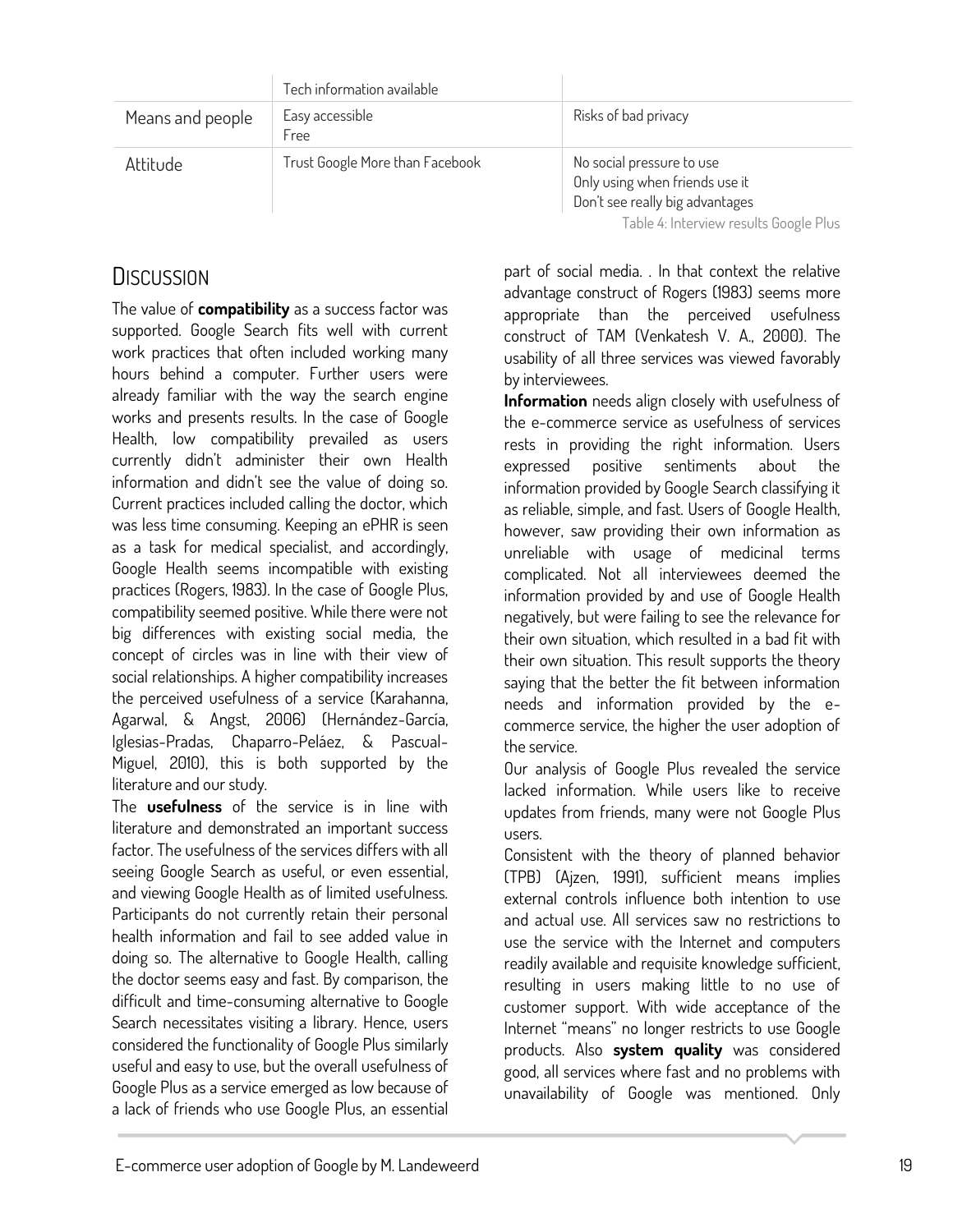internet problems at home or at work were mentioned, but these problems were not related to Google.

Our literature search found that the **social pressure** of using a service will increase the likelihood the user consistently uses the service. Our interviews showed that there was an absence of social pressure to use Google Health, while Google Search saw significant pressures. In the case of Google Plus, there is a lack of social pressure in the absence of a critical mass of friends using the service.

Only in the case of Google Plus **enjoyment** is mentioned as a reason to use the service. In that context the enjoyment is closely related to the usefulness and information quality of the service, while the enjoyment comes from contact with friends. The data of the interviews were not sufficient to draw conclusions regarding the influence of enjoyment on user adoption.

A balance between **trust** and **risk** is necessary. The results of our interviews support this theory. Despite users trusting Google with their search queries, they are very reticent to share personal health information, as users considered this information far more personal and privacysensitive. In other words, the perceived risks of Google Health are higher than the perceived risks associated with Google Search. The most plausible explanation lies in a negative correlation between trust and risks, with other words trust should be in balance with risk. Google Health carries higher risks necessitating greater trust. Conversely Google Plus users expressed privacy concerns, but trusted Google more than Facebook, which they already used. So in the case of Google Plus, trust seems sufficient. Many studies used trust as a success factor, but few studies recognize the relationship to risk. Our study showed evidence that trust can't be seen as an isolated factor, but should be viewed as inseparably couple. In situations of high risk, high trust is necessary as trust can mitigate specific risks.

|                               | Google<br>Search        | Google<br>Health        | Google<br>Plus |
|-------------------------------|-------------------------|-------------------------|----------------|
| Service quality               | $\overline{\mathbf{?}}$ | $\overline{\mathbf{?}}$ |                |
| Information quality           | Ø                       | ×                       |                |
| System quality                | Ø                       | Ø                       |                |
| Trust                         | Ø                       | x                       |                |
| Perceived usability           | Ø                       | ✔                       |                |
| Perceived risks               | Low                     | High                    | Medium         |
| Perceived usefulness          | Ø                       | ×                       |                |
| Perceived enjoyment           | ?)                      | ?                       |                |
| Social and personal influence | Ø                       | ×                       |                |
| Perceived compatibility       |                         |                         |                |

Table 6:Success factors in literature with findings at Google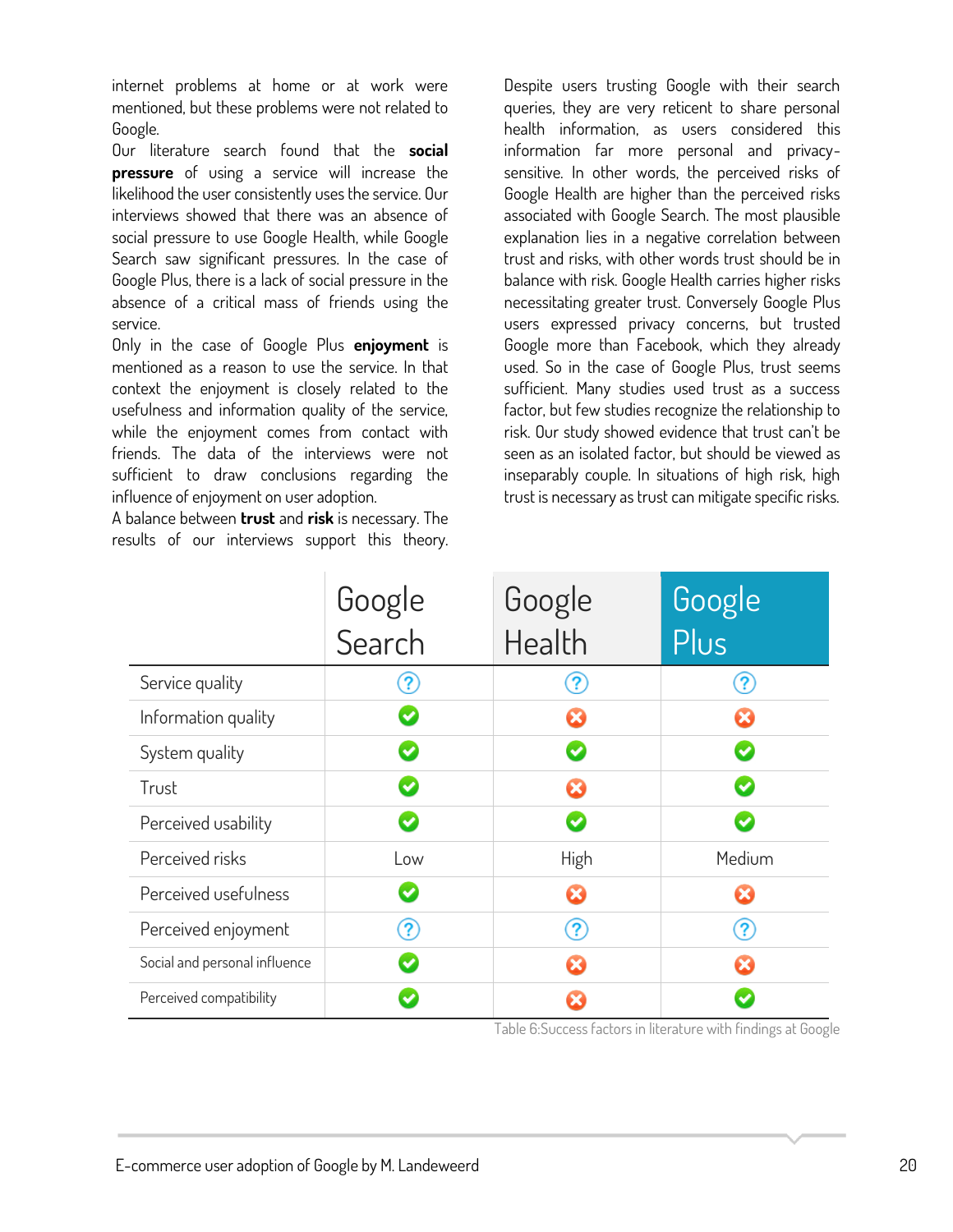#### The success of Google Search

To unravel the success of Google Search we need to look at a combination of success factors. At the time the search engine was not the first, users already where familiar with searching using keywords and the presentations of results, which made using Google easy. The results presented by Google where better and compatible with work practices. Looking for information in for example the library costs a lot of more time. Further, the risks of using Google Search where low and users trusted Google with their search queries. This combination of success factors made Google Search a success

#### The failure of Google Health

Users don't see the value in using Google Health. Google is not trusted with their health information while risks are too high. Currently the doctor keeps their health information which makes doing it themselves incompatible and information provided unreliable. This combination of factors resulted in a failure of Google Health. To come to a succesfull ePHR these problems should be overcome. This could be done by providing an ePHR by an organization users trust and involve the doctor as main administrator of the health data. Such an ePHR would be more compatible with current practices, have better balanced trust with risks and probably a higher usefulness. By involving doctors and hospitals social pressure would be higher.

#### The future of Google Plus

Users considered the functionality Google Plus as an application useful and easy to use, many users liked the concept of circles and video chat, furthermore Google was considered more trustworthy than Facebook. Despite this Google Plus seems to suffer from low user adoption, this can be explained from a bigger perspective looking at Google in its competitive environment. Comparing Google Plus with Facebook the advantages were not considered so big while suffering from a lack of users resulting in a low information quality, low usefulness, no intention to use, and no social pressure to use Google Plus. To reach widespread user adoption Google needs user information, with user adoption seems necessary to get this user information. Google Plus should more radically innovate to offer bigger advantages or find other ways to offer information value. Without action, Google Plus will suffer the same destiny as Google Health.

To be successful Google Plus should find a way to show information about friends and thereby increase perceived usefulness. For Google this is a chicken and the egg story, because for user adoption Google needs to be useful and to be useful Google needs user adoption. The way Google Plus copes with this is trying to start a fast massive adoption of Google Plus which seems to have failed. A solution could be to find other sources of user information, for example by integrating existing services like Facebook and Twitter into Google Plus. Hereby Google Plus could get useful without a wide user adoption. The practical feasibility of such solution remains unknown.

#### Prima validation

The usefulness of the Prima method for measuring the user adoption of e-commerce is confirmed. As expected most success factors are covered by the interview, but more explicit measurements of trust and service quality would be desirable. Reformulating interview questions for the specific application of e-commerce would be desirable.

On the macro level the Prima method covers influence of the surrounding, in the case of consumer systems this macro level is not an organization, but rather the social surrounding of the user. Improvements could be made to make the interview method better fitted for this goal.

Concluding the Prima method can be of great value, by looking at both the innovation product as the innovation process and coverage of both the user domain as the information technology domain, the method allows for detailed analysis of user adoption. The method could be made more suitable by rewriting the interview questions specific for the e-commerce domain.

#### Strengths and weaknesses of study

The number of qualitative studies in the area of ecommerce user adoption is limited. The combination of an extensive literature search with a qualitative analysis using interviews of potential Google users is unique. The qualitative method allows us to see relationships between success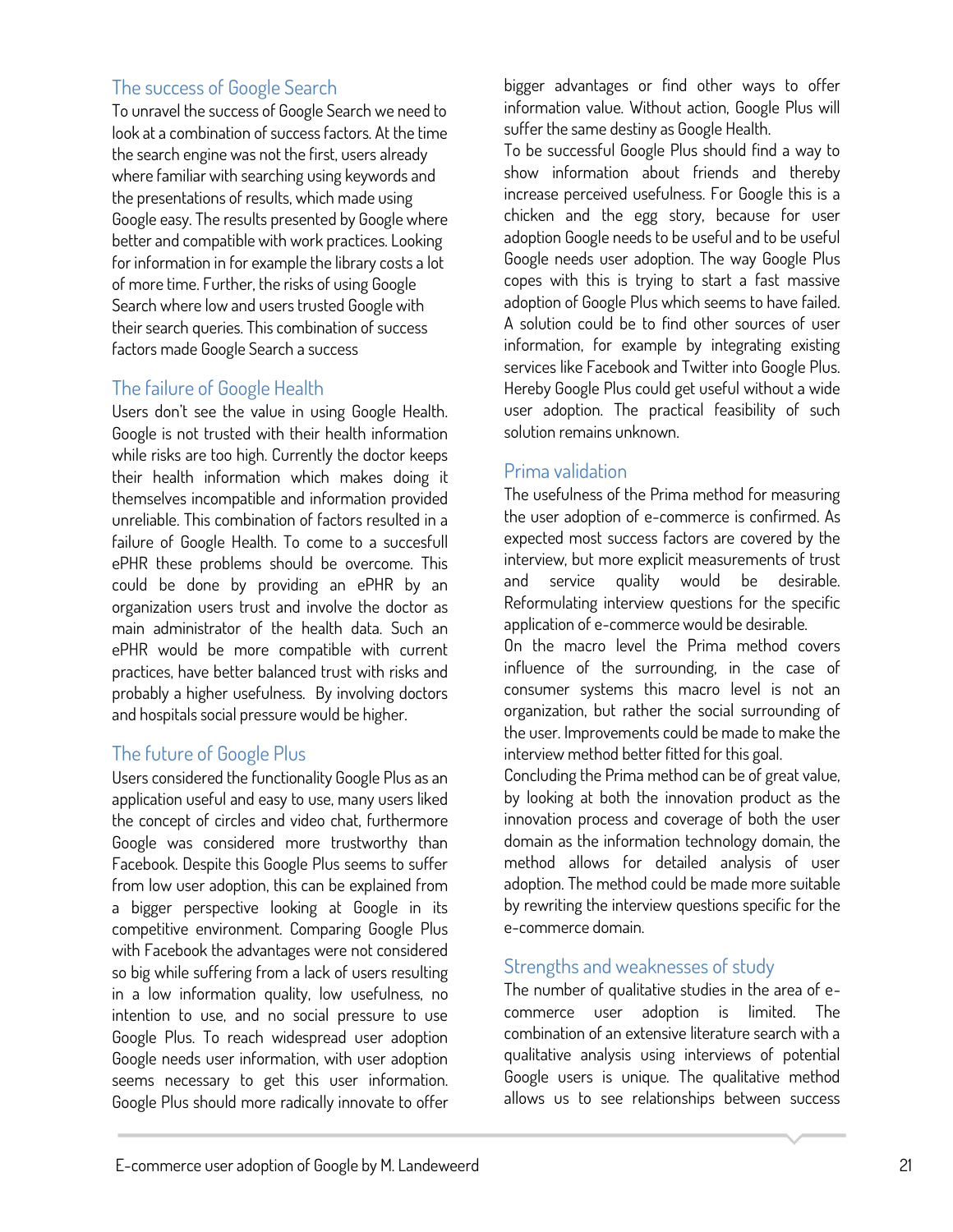factors which would be unknown using a quantitative approach. The study explains the user adoption of Google Search and the failure of Google Health. Last but not least the study shows the causes of a lacking adoption of Google Plus.

Our research has several limitations. The population of users is restricted Dutch Students between the ages 15 and 25. Testing our results in a group of older users did not yield significantly different results. Regardless, geographical and social restrictions may apply making the results not representative to the larger population. Furthermore, the interviews were conducted by different interviewers. Despite giving these interviewers the same protocols, our interviewers may have biased the results.

The subject of our interviews, Google products, restricts our findings to a single firm of which only three products were selected to research. The products researched were free to use with information the primary value, potentially resulting in a close relation between information quality and usefulness. This doesn't neglect the value of the method used.

The widespread adoption of Google Search resulted in sample of users familiar with the product, with this knowledge possibly influencing interview results.

#### 6. CONCLUSION AND IMPLICATIONS

This study combined an extensive literature search with a total of 127 interviews among potential users of Google Search (46), Google Health (27) and Google Plus (54) to come to an overview of success factors associated with successful e-commerce user adoption at Google. Factors found in the literature include service quality, information quality, system quality, perceived usefulness, perceived usability, perceived enjoyment, trust, perceived risks, in addition to social and personal influences.

Analyzing these success factors in our interview the following findings arise. First perceived compatibility proved a good indicator of user adoption at Google and can be used to explain while certain innovations are considered useful while others are not. Second there should be a fit

between information supplied and the information needs of the user. The better the fit between information needs and information provided by the e-commerce service, the higher user adoption of the service. In this case it is important to know which information users expect to get from a service and meet these expectations. Third our study showed that perceived usefulness is not only a subjective perception, but also a relative perception. E-commerce ventures should not be studied as a closed system, but in the context of its competitive environment. Fourth findings suggest that risks should be in balance with trust for successful adoption of e-commerce projects. Further findings show that social pressure of using a service increases the likeliness of using the service. Google search saw some pressure, Google health no pressure and Google plus still lacks social pressure. In the case of Google Plus this social pressure is closely related to the usefulness of the service, which makes it hard to isolate the effect from social pressure from the effect of usefulness on user adoption.

With current results Google Plus is deemed to fail. A solution has to be found to overcome a lacking information quality and usefulness resulting from a lacking user adoption. Possible solutions include more radical innovations or inclusion of friends data from external sources.

Looking at the interviews no single success factor on its own can explain the success or failure of a service. A service which scores high on all success factors, but is not compatible with current values and work practices will probably not be successful. The right balance of success factors is necessary for a service to be successful. Results show no significant differences in age, experience or gender supporting the generalizability of the results.

Rather than drawing on a single model or adapting a selection of success criteria, services should be evaluated based on all success criteria. The used PRIMA method is proven valuable, but could be adjusted to more explicitly measure our ecommerce success factors in a voluntary user environment. Our list of success factors could be translated in a PRIMA interview for e-commerce services by selecting different success measures for each of the individual factors. Such a list could be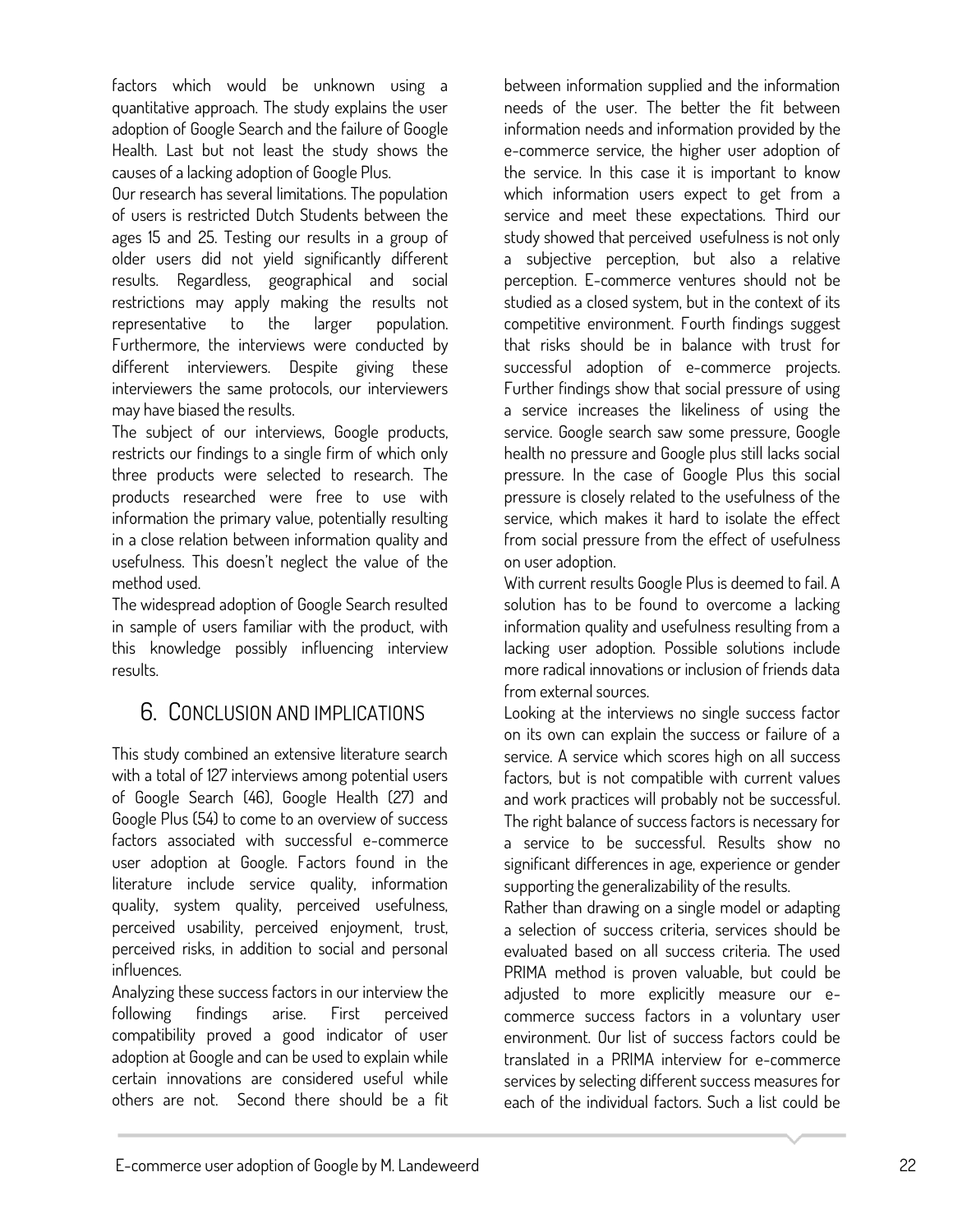used to evaluate a service from the user perspective and would increase success rates of new e-commerce startups.

The user adoption of e-commerce is a widely debated topic, and our study showed a wide variety of success factors all partially explaining the adoption of e-commerce. That said, the complete answer remains hidden. Till that time rather than to draw on a single model our collection of success factors can serve as a valuable guideline both for research as practice.

## 7. FUTURE RESEARCH

In general current research fails to incorporate a sense of time, while user perceptions like usefulness and intention to use may change over time. Despite theories like Rogers Innovation Diffussion Theory (1983) incorporating a staged innovation-decision process, this theory didn't got much attention in studies addressing the user adoption of e-commerce. More attention should be for this changing user perception.

# 8. REFERENCE LIST

Ahn, T., Ryu, S., & Han, I. (2004). The impact of the online and offline features on the user acceptance of Internet shopping malls. Electronic Commerce Research and Applications 3, 405–420.

Ajzen, I. (1991). The theory of planned behavior. Organizational Behavior and Human Decision Processes 50 (2), 179–21.

Aladwani, A. M., & Palvia, P. C. (2002). Developing and validating an instrument for measuring user-perceived web quality. *Information & Management 39*, 467-476.

Al-Gahtani, S. S. (2011). Modeling the electronic transactions acceptance using an extended technology acceptance model. Applied Computing and Informatics 9, 47–77.

Ali Sunyaev, D. C. (2010). Evaluation Framework for Personal Health Records: Microsoft HealthVault vs.

Furthermore, existing models explore adoption of innovations as an isolated event, while the Internet constitutes a social happening with different influences including competitors, new technologies, and users among other external factors. The models use a single user as unit of analysis, in some cases using a group of users as unit of analysis may be more appropriate. Models like TAM may be over simplified for adoption of complex technologies like the Internet, but are used in most research addressing the user adoption of e-commerce. services. Finally, no single article within our literature study included all factors associated with successful user adoption of e-commerce in a single model. Future research might study if and how factors relate to each other.

Finally our study illustrated the value of qualitative efforts in the area of e-commerce adoption. The Prima model should be adjusted for e-commerce specific applications and could be used in more studies. This would allow for a more detailed understanding of user motivations behind ecommerce user adoption.

Google Health. 43rd Hawaii International Conference on System Sciences, (pp. 1-10).

Andrea Basso, D. G. (2001). First impressions: emotional and cognitive factors underlying judgments of trust ecommerce. 3rd ACM conference on Electronic Commerce (pp. 137 - 143 ). New York, NY, USA: ACM.

Bagozzi, R. (2007). The legacy of the technology acceptance model and a proposal for a paradigm shift. Journal of the Association for Information Systems 8 (4), 244–254.

Bettina Berendt, O. G. (2005). PRIVACY IN E-COMMERCE: Stated Preferences vs. Actual Behavior. COMMUNICATIONS OF THE ACM April Vol. 48, No. 4, 101- 106.

Bhatia, B. S. (2002). A Framework for Determining Success Factors of an E-Commerce Initiative. Journal of Internet Commerce Vol. 1(2), 63-75.

Bhattacherjee, A. (2000). Acceptance of E-Commerce Services: The Case of Electronic Brokerages. IEEE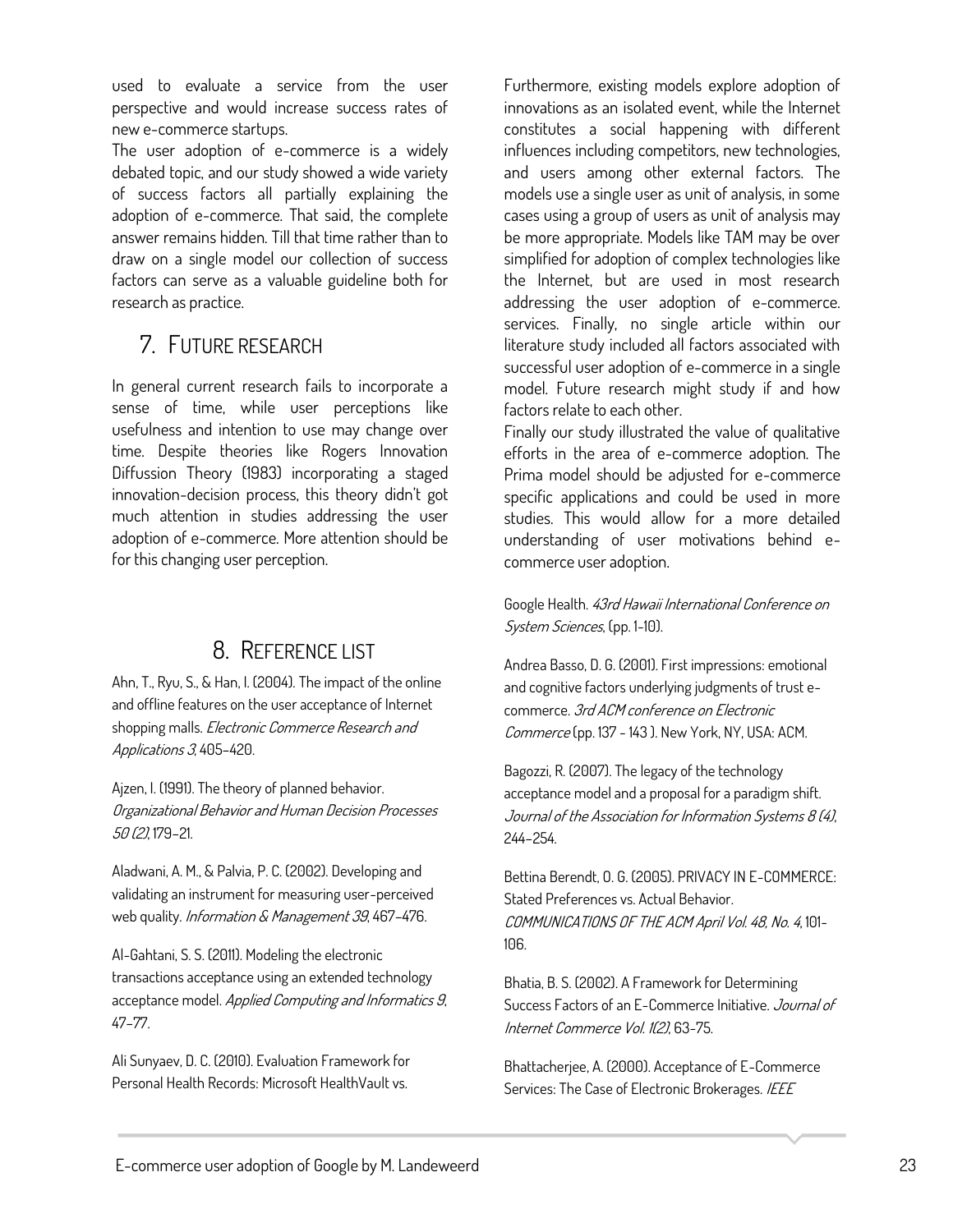Transactions on Systemens, Man, And Cybernetics - Part A: Systems and Humans, Vol. 30, No. 4, 411-420.

Brandeis, S. D. (1890). The Right to Privacy. Harvard Law Review, Vol. 4, No. 5, 193-220.

Brenkert, G. (1998). Trust, morality and international business. Business Ethics Quarterly 8 (2), 293–317.

Bridges, E., & Florsheim, R. (2008). Hedonic and utilitarian shopping goals: The online experience. Journal of Business Research 61, 309–314.

Chang, J. C.-J., Torkzadeh, G., & Dhillon, G. (2004). Reexamining the measurement models of success for Internet commerce. Information & Management 41, 577– 584.

Chen, L.-D., & Tan, J. (2004). Technology Adaptation in E-commerce: Key Determinants of Virtual Stores Acceptance. European Management Journal Vol.22, No. 1, 74-86.

Chen, L.-d., Gillenson, M. L., & Sherrell, D. L. (2002). Enticing online customers: an extended technology acceptance perspective. Information & Management 39, 705-719.

Chervany, D. H. (2001–2002). What Trust Means in E-Commerce Customer Relationships: An Interdisciplinary Conceptual Typology. International Journal of Electronic Commerce / Winter , Vol. 6, No. 2, 35–59.

Chien, S.-H., Chen, Y.-H., & Hsu, C.-Y. (2012). Exploring the impact of trust and relational embeddedness in emarketplaces: An empirical study in Taiwan. Industrial Marketing Management 41, 460-468.

Childers, T. L., Carr, C. L., Peck, J., & Carson, S. (2001). Hedonic and utilitarian motivations for online retail shopping behavior. Journal of Retailing Volume 77, Issue 4, 511–535.

Chiu, C.-M., Lin, H.-Y., Sun, S.-Y., & Hsu, M.-H. (2009). Understanding customers' loyalty intentions towards online shopping: an integration of technology acceptance model and fairness theory. Behaviour & Information Technology Vol. 28, No. 4, 347–360.

Claudia Pagliari, D. D. (2007 ). Potential of electronic personal health records. BMJ Volume 335, 330-333.

Collier, J. E., & Bienstock, C. C. (2006 ). Measuring Service Quality in E-Retailing. Journal of Service Research, 8: 260.

comScore. (2011, July 6). comScore Releases Overview of European Internet Usage for May 2011 . Retrieved from comScore:

http://www.comscore.com/Press\_Events/Press\_Releas es/2011/7/comScore\_Releases\_Overview\_of\_European\_I nternet\_Usage\_for\_May\_2011

comScore. (2012, July 11). comScore Releases June 2012 U.S. Search Engine Rankings. Retrieved from comScore: http://www.comscore.com/Press\_Events/Press\_Releas es/2012/6/comScore\_Releases\_June\_2012\_U.S.\_Search\_ Engine\_Rankings

Corritore, C. L., Kracher, B., & Wiedenbeck, S. (2003). Online trust: concepts, evolving themes, a model. Int. J. Human-Computer Studies 58, 737–758.

Crespo, A. H. (2008). Explaining B2C e-commerce acceptance: An integrative model based on the framework by Gatignon and Robertson. Interacting with Computer 20, 212-224.

Cynthia L. Corritore, B. K. (2003). On-line trust: concepts, evolving themes, a model. Int. J. Human-Computer Studies 58, 737–758.

Davis, F. D. (1989). Perceived usefulness, perceived ease of use, and user acceptance of information technology. MIS Quarterly 13(3), 319–340.

DeLone, W. &. (2003). The DeLone and McLean model of information systems success: a ten-year update. Journal of Management Information Systems 19, 9–30.

Desmedt, S. M. (2011, October ). Preliminary Analysis of Google+'s Privacy. 18th ACM Conference on Computer and Communications Security, (pp. 17-21). Chicago.

Dube, E. (2001). E-commerce Success. Endicott College.

Dubinsky, Z. C. (2003). A Conceptual Model of Perceived Customer Value in E-Commerce: A Prelimniary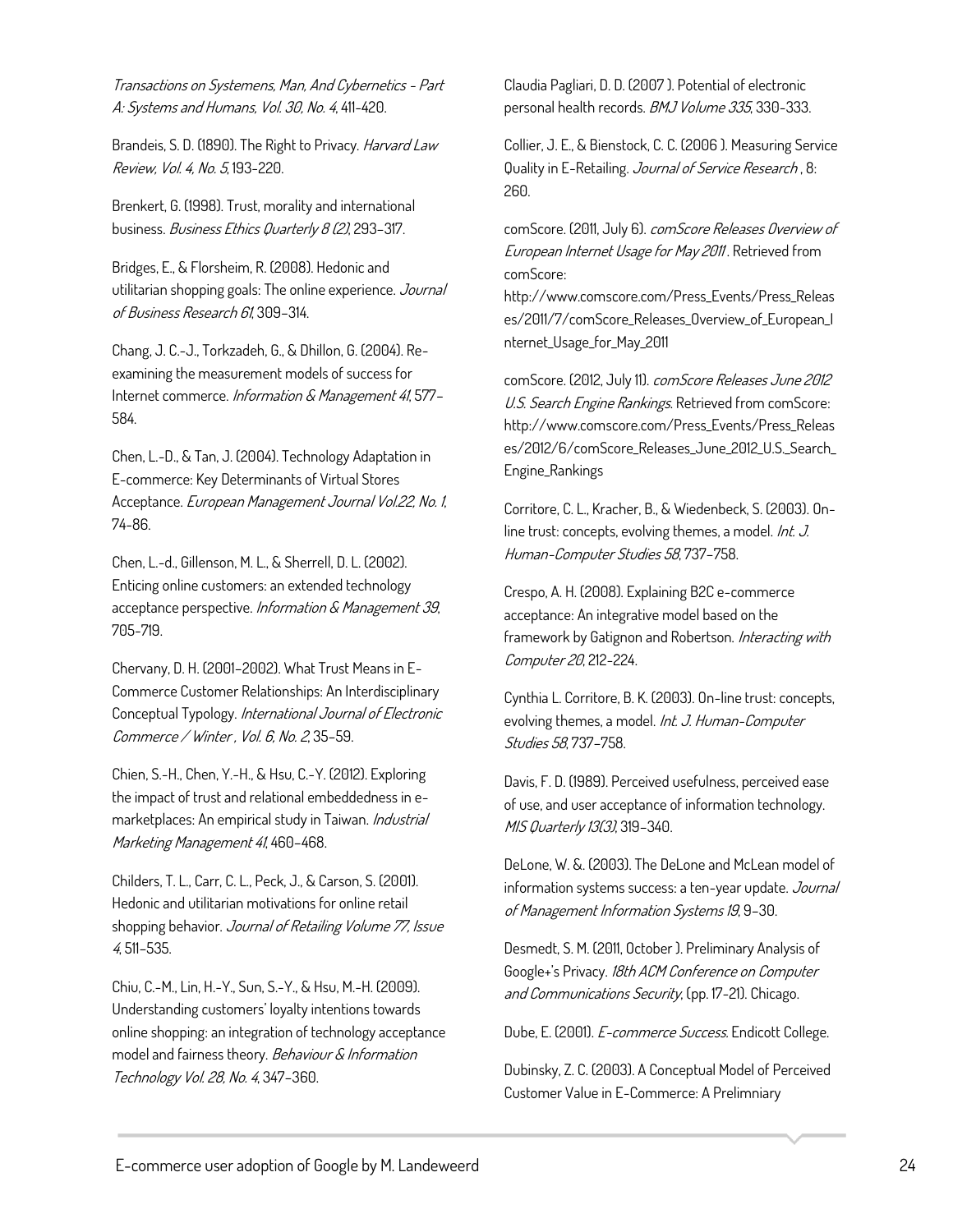Investigation. Psychology & Marketing, Vol. 20(4), 323- 347.

Dwivedi, Y., Rana, N., Chen, H., & Williams, M. (2011). A Meta-analysis of the Unified Theory of Acceptance and Use of Technology (UTAUT). Governance and Sustainability in Information Systems. Managing the Transfer and Diffusion of IT, 155-170

Eastin, M. S. (2002). Diffusion of e-commerce: an analysis of the adoption of four e-commerce activities. Telematics and Informatics 197, 251–267.

Egger, F. N. (2001). Affective Design of E-commerce User Interfaces: How to Maximise Perceived Trustworthiness. International Conference on Affective Human Factors Design. London: Asean Academic Press.

Feindt, S., Jeffcoate, J., & Chappell, C. (2002). Identifying Success Factors for Rapid Growth in SME E-commerce. Small Business Economics 19, 51–62.

Fishbein, & Ajzen, I. (1975). Belief, Attitude, Intention and Behavior: An Introduction to Theory and Research. Reading, MA:: Addison-Wesley.

Freeman, M., & Hyland, P. (2003). Australian Online Supermarket Usability. University of Wollongong: Technical Report, Decision Systems Lab, ().

Freudenthal, D. (2001). Age differences in the performance of. BEHAVIOUR & INFORMATION TECHNOLOGY, VOL. 20, NO. 1, , 9-22.

Gao, Y. (2009). Factors Influencing Perceived Value of and Attitude toward E-Commerce among. WASE International Conference on Information Engineering (pp. 330-333). Taiyuan, Shanxi, China: IEEE.

Garrity, E. J., Glassberg, B., Kim, Y. J., Sanders, G. L., & Shin, S. K. (2005). An experimental investigation of Webbased information systems success in the context of electronic commerce. Decision Support Systems 39, 485– 503.

Gefen, D., Karahanna, E., & Straub, D. W. (2003). Trust and TAM in Online Shopping: An Integrated Model. MIS Quarterly, Vol. 27, No. 1, 51-90.

Gide, E., & Wu, M. X. (2006). A Study of E-Commerce Business Satisfaction Model to Measure E-Commerce Success in Service SMEs. IEEE, 223-228.

Goldman, E. (2008). Search Engine Bias and the Demise of Search. 8 Yale J. L. & Tech. 188.

Goodhue, D. L., & Thompson, R. L. (1995). Tasktechnology fit and individual performance. MIS Quarterly, 19(2), 213–236.

Google. (2011, June 24). An update on Google Health and Google PowerMeter. Retrieved from Google Official Blog: http://googleblog.blogspot.nl/2011/06/update-ongoogle-health-and-google.html

Google Inc. (2000, June 26). Google Launches World's Largest Search Engine. Retrieved from Google: http://googlepress.blogspot.nl/2000/06/googlelaunches-worlds-largest-search.html

Google Inc. (2012, August 14). Our History in depth. Retrieved from Google: http://www.google.com/intl/en/about/company/histor y/

Green, D. T., & Pearson, J. M. (2011). Integrating website usability with the electronic commerce acceptance model. Behaviour & Information Technology Vol. 30, No. 2, 181–199.

Griffiths, J. R. (2005). The Commercialized Web: Challenges for Libraries and Democracy. library trends, 539–554.

Han, L., & Jin, Y. (2009 ). A Review of Technology Acceptance Model in the E-commerce Environment. International Conference on Management of e-Commerce and e-Government (pp. 28 - 31). Nanchang, China: IEEE.

Hanafizadeh, P., & Khedmatgozar, H. R. (2012). The mediating role of the dimensions of the perceived risk in the effect of customers' awareness on the adoption of Internet banking in Iran. Electronic Commerce Research 12, 151–175.

Hernández, B., Jiménez, J., & Martín, M. J. (2010). Customer behavior in electronic commerce: The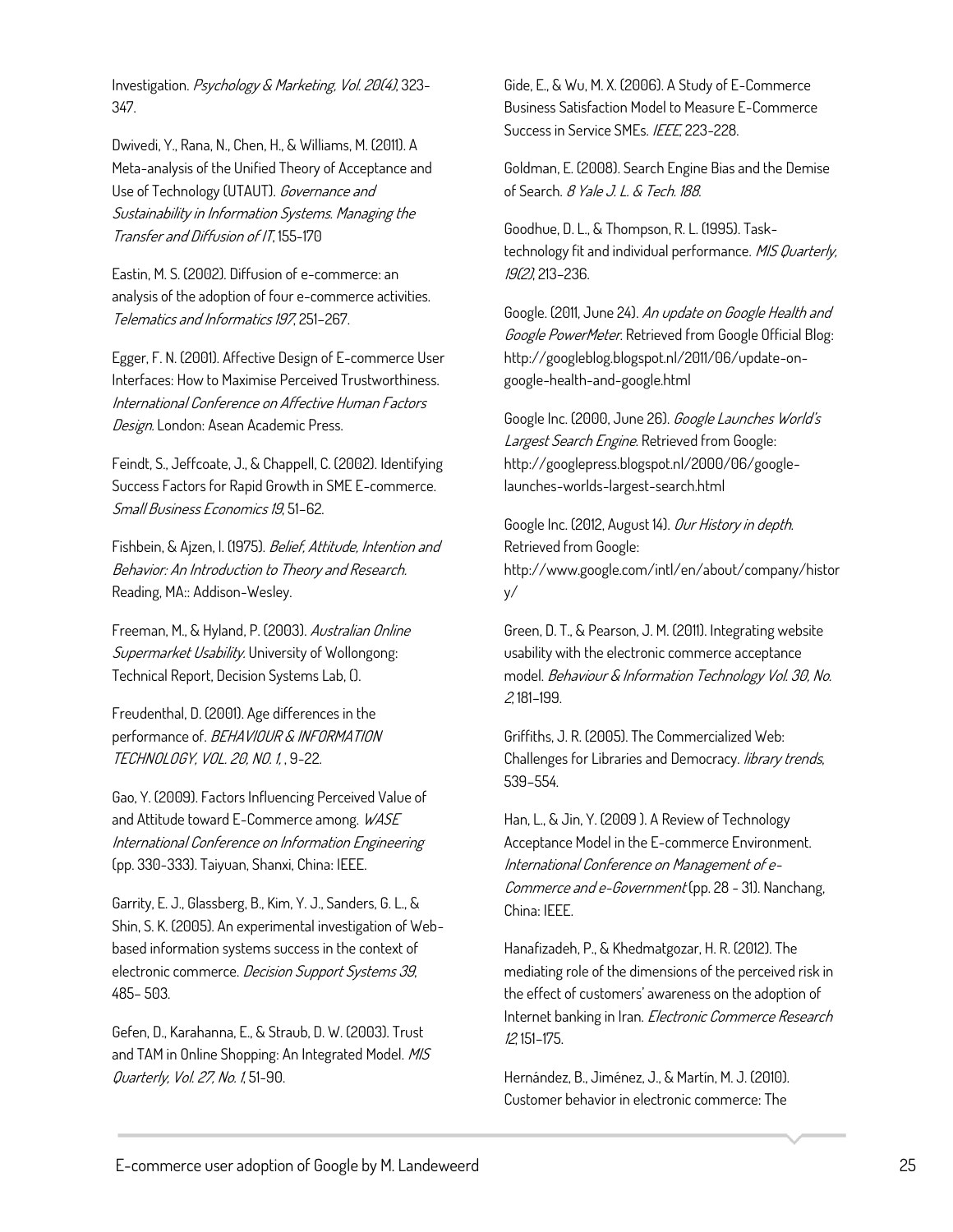moderating effect of e-purchasing experience. Journal of Business Research 63, 964–971.

Hicks, M. (2002). Plug in to customers – Usability testing, tools help prevent site flaws, reveal secrets to Web success. eWeek, v.19(4).

Hsu, M.-H., & Chiu, C.-M. (2004). Internet self-efficacy and electronic service acceptance. Decision Support Systems 38, 369– 381.

Hwang, Y. (2010). The moderating effects of gender on ecommerce systems adoption factors: An empirical investigation. Computers in Human Behavior 26, 1753– 1760.

Hwang, Y., & Lee, K. C. (2004). Why do people play online games? An extended TAM with social influences and flow experience. Information & Management 41, 853– 868.

Hwang, Y., & Lee, K. C. (2012). Investigating the moderating role of uncertainty avoidance cultural values on multidimensional online trust. Information & Management 49, 171–176.

Jarvenpaa, S. T. (1999). Consumer trust in an Internet store: a cross-cultural validation. . Journal of Computer-Mediated Communication 5 (2).

Kalakota, R. a. (1997). Electronic Commerce: A Manager's Guide. Addison-Wesley.

Kim, C., Galliers, R. D., Shin, N., Ryoo, J.-H., & Kim, J. (2012). Factors influencing Internet shopping value and customer repurchase intention. Electronic Commerce Research and Applications 11, 374–387.

Kim, H.-W., Xu, Y., & Gupta, S. (2012). Which is more important in Internet shopping, perceived price or trust? Electronic Commerce Research and Applications 11, 241– 252.

Kim, J. B. (2012). An empirical study on consumer first purchase intention in online shopping: integrating initial trust and TAM. Electronic Commerce Research 12, 125– 150.

Klopping, I. M., & McKiney, E. (2004). Extending the Technology Acceptance Model and the Task-Technology Tit model to consumer e-commerce. Information Technology, Learning, and Performance Journal; Spring 2004; 22, 1;, 35-48.

Klopping, I. M., & McKinney, E. (2004). Extending the technology acceptance model and the task-technology fit model to consumer e-commerce. *Information* Technology, Learning, and Performance Journal, 22, 1, 35-48.

Kong, F. A. (2005). APPLYING FUZZY ANALYTIC HIERARCHY PROCESS TO EVALUATE SUCCESS FACTORS OF E-COMMERCE. International Journal of INFORMATION AND SYSTEMS SCIENCES, Volume 1, Number 3-4, 406- 412.

Koufaris, M., & Hampton-Sosa, W. (2004). The development of initial trust in an online company by new customers. *Information & Management 41*, 377-397.

Larsen, T. J., Sørebø, A. M., & Sørebø, Ø. (2009). The role of task-technology fit as users' motivation to continue information system use. Computers in Human Behavior 25, 778–784.

Lee, C.-S. (2001). An analytical framework for evaluating e-commerce business models and strategies. Internet Research, Vol. 11 Iss: 4, 349 - 359.

Lee, D., Park, J., & and Ahn, J.-H. (2001). On the Explanation of Factors Affecting E-Commerce Adoption. ICIS 2001 Proceedings. Paper 14.

Lee, G.-G., & Lin, H.-F. (2005). Customer perceptions of e-service quality in online shopping. International Journal of Retail & Distribution Management, Vol. 33, No. 2, 161-176.

Lee, M. K., Shi, N., Cheung, C. M., Lim, K. H., & Sia, C. L. (2011). Consumer's decision to shop online: The moderating role of positive informational social influence. Information & Management 48, 185-191.

Lee, M.-C. (2009). Factors influencing the adoption of internet banking: An integration of TAM and TPB with perceived risk and perceived benefit. Electronic Commerce Research and Applications 8, 130–141.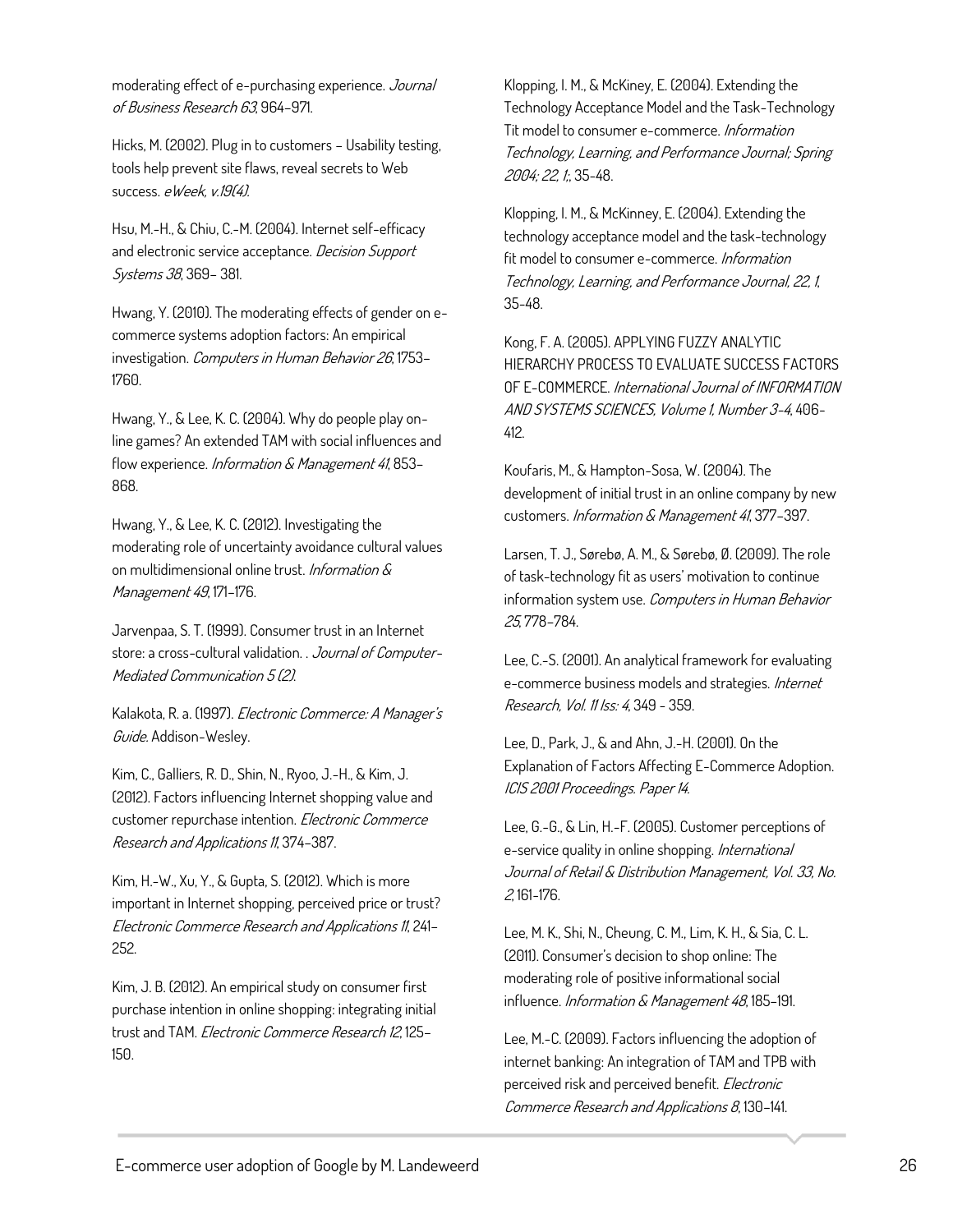Lewicki, R. B. (1996). Developing and maintaining trust in work relationships. In R. T. Kramer, Trust in Organizations: Frontiers of Theory and Research (pp. 114– 139). Newbury Park, CA: Sage.

Lewis, J. a. (1985). Trust as a social reality. . Social Forces, 63, 4, 967–985.

Li, J. (2009). Theoretical Model of Consumer Acceptance: in the View of Website Quality. *1st International* Conference on E-Business and Information System Security (pp. 766-769). Wuhang, China: IEEE.

Lingyun, Q. A. (2008). Applying TAM in B2C E-commerce Research: An Extended Model. Tsinghua Science and Technology Volume 13, Number 3, 265-272.

Liu, C., & Arnett, K. P. (2000). Exploring the factors associated with Web site success in the context of electronic commerce. Information & Management 38, 23-33.

Loiacono, E. T., Watson, R. T., & Goodhue, D. L. (2007 ). WebQual: An instrument for consumer evaluation of Web site. *International journal of electronic commerce 11*, 51 -87.

Marion J. Ball, E. F., Carla Smith, N. F., & and Richard S. Bakalar, M. (2007). Personal Health Records: Empowering Consumers. Journal of Healthcare Information Management — Vol. 21, No. 1, 76-86.

Mark S. Ackerman, L. F. (1999). Privacy in E-Commerce: Examining User Scenarios and Privacy Preferences. ACM Conference on Electronic Commerce (pp. 1-8). Denver, CO, USA: ACM.

McKinney, V., Yoon, K., & Zahedi, F. ". (2002). The Measurement of Web-Customer Satisfaction: An Expectation and Disconfirmation Approach. Information Systems Research Vol. 13, No. 3, 296–315.

Miles, M.B., and Huberman, A.M. Qualitative data analysis: An expanded sourcebook Sage, 1994.

Miller, K. (2005). Communications theories: perspectives, processes, and contexts. . New York: McGraw-Hill.

Molla, A., & Licker, P. S. (2001). E-commerce systems success: An attempt to extend and respecify the delone and mclean model of is success. Journal of Electronic Commerce Research, VOL. 2, NO. 4, 131-141.

Murphy, G. B., & Tocher, N. (2011). Gender differences in the effectiveness of online trust building information cues: An empirical examination. Journal of High Technology Management Research 22, 26–35.

Oxford University Press. (2012, July 23). Oxford Dicrionaries Online. Retrieved from Oxford Dicrionaries Online: http://oxforddictionaries.com/

Pavlou, P. A. (2003). Consumer Acceptance of Electronic Commerce: Integrating Trust and Risk with the Technology Acceptance Model. International Journal of Electronic Commerce, Vol. 7, No. 3, 69–103.

Poelhekke, K. (2011). Over Google's personaliseringsmechanismen, de gevaren ervan en de rol van Google+.

Reichheld, F. F., & Sasser, W. J. (1990). Zero Defections: Quality Comes to Services. Harvard Business Review, 105-111.

ROGERS, E. M. (1983). Diffusion of Innovations. New York: Free Press.

Saarinen, T. & Sääksjärvi, M (1992) Process and product success in information systems development. Journal of Strategic Information Systems, 1, 266-277

Sait, S. M., Al-Tawil, K. M., & Hussain, S. A. (2004). E-COMMERCE IN SAUDI ARABIA: ADOPTION AND PERSPECTIVES. Australasian Journal of Information Systems Vol. 12, no. 1, 54-74.

Santos, J. (2012). E-service quality: a model of virtual service quality dimensions. Managing Service Quality, Vol. 13 Iss: 3, 233 - 246.

Sarah Spiekermann, J. G. (2001). E-privacy in 2nd Generation E-Commerce: Privacy Preferences versus actual Behavior. EC'01, October 14-17. Tampa, Florida, USA.: ACM.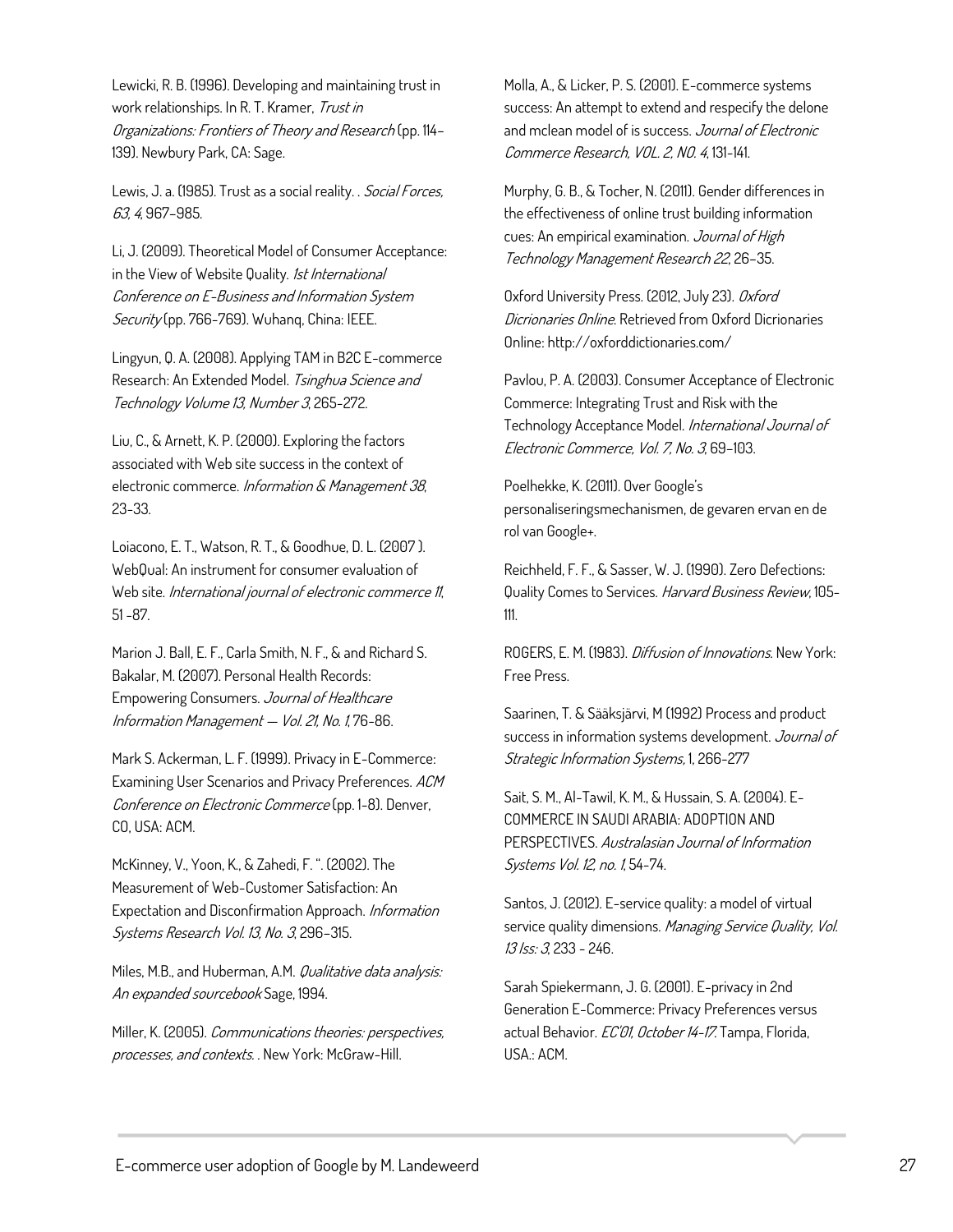Seddon, P. B. (1997). A respecification and extension of the DeLone and McLean Model of IS Success. Information Systems Research Vol.8 No. 3, 240-253.

Shang, R.-A., Chen, & Shen, L. (2005). Extrinsic versus intrinsic motivations for consumers to shop on-line. Information & Management 42, 401–413.

Shih, H.-P. (2004). An empirical study on predicting user acceptance of e-shopping on the Web. Information % Management 41, 351-368.

Shin, D.-H. (2010). The effects of trust, security and privacy in social networking: A security-based approach to understand the pattern of adoption. Interacting with Computers 22, 428–438.

Spil, T. A., Schuring, R. W., & Michel-Verkerke, M. B. (2004). Electronic prescription system: do the professionals USE IT? Int. J. Healthcare Technology Management, Vol. 6, No. 1, 32-55.

Spil, T. A., Michel-Verkerke, M. B. (2012). De waarde van informatie in de gezondheidswereld, Eburon, Delft

.

Suh, B. a. (2003). The Impact of Customer Trust and Perception of Security Control on the Acceptance of Electronic Commerce. International Journal of Electronic Commerce, Vol. 7, No. 3, 135–161.

Sung, T. K. (2006). E-commerce critical success factors: East vs. West. Technological Forecasting & Social Change 73, 1161–1177.

Thorleuchter, D., & Van den Poel, D. (2012). Predicting ecommerce company success by mining the text of its publicly-accessible website. Expert Systems with Applications 39, 13026–13034.

Treiblmaier, H., & Pinterits, A. (2010). Developing Metrics for web sites. Journal of Computer Information Systems, 1-10.

Turban, M. K. (2011). A Trust Model for Consumer Internet Shopping. International Journal of Electronic Commerce Vol. 6, 75–91.

Udo, G. J. (2001). Privacy and security as mojor barriers for e-commerce: a survey study. Information Management & Computer Security, 165-174.

van der Heijden, H. (2004). User Acceptance of Hedonic Information Systems. MIS Quarterly, Vol. 28, No. 4, 695- 704.

Venkatesh, V. A. (2000). A theoretical extension of the Technoly Acceptance Model: Four longitudal field studies. Management Science, Vol. 46, No. 2, 186-204.

Venkatesh, V., Morris, M. G., Davis, G. B., & Davis, F. D. (2003). User Acceptance of Information Technology: Toward a Unified View. MIS Quarterly, Vol. 27, No. 3, 425-478.

Wang, Y.-S. (2008). Assessing e-commerce systems success: a respecification and validation of the DeLone and McLean model of IS success. Info Systems 18, 529-557.

Wang, Y.-S., Wang, Y.-M., Lin, H.-H., & Tang, T.-I. (2003). Determinants of user acceptance of Internet banking: an emperical study. International Journal of Service Industry Management, Vol. 14 Iss: 5, 501 - 519.

Williams, M. D., Rana, N. P., Dwivedi, Y. K., & Lal, B. (2011). IS UTAUT REALLY USED OR JUST CITED FOR THE SAKE OF IT? A SYSTEMATIC REVIEW OF CITATIONS OF UTAUT's ORIGINATING ARTICLE. In *ECIS Proceedings*.

Yin, R. K. (1994). Case study research: Design and methods (2nd ed.). Thousand Oaks, CA: Sage.

Zeithaml, V. A., Parasuraman, A., & Malhotra, A. (2002). Service Quality Delivery Through Web Sites: A Critical Review of Extant Knowledge. Journal of the Academy of Marketing Science. Volume 30, No. 4, 362-375.

Zeuthaml, V., Berry, L., & Parasuraman, A. (1996). The behavior consequences of service quality. Journal of Marketing 60, 31-46.

Zhou, L., Dai, L., & Zhang, D. (2007). Online shopping acceptance model - A critical survey of consumer factors in online shopping. Journal of Electronic Commerce Research, VOL 8, NO.1, 41-62.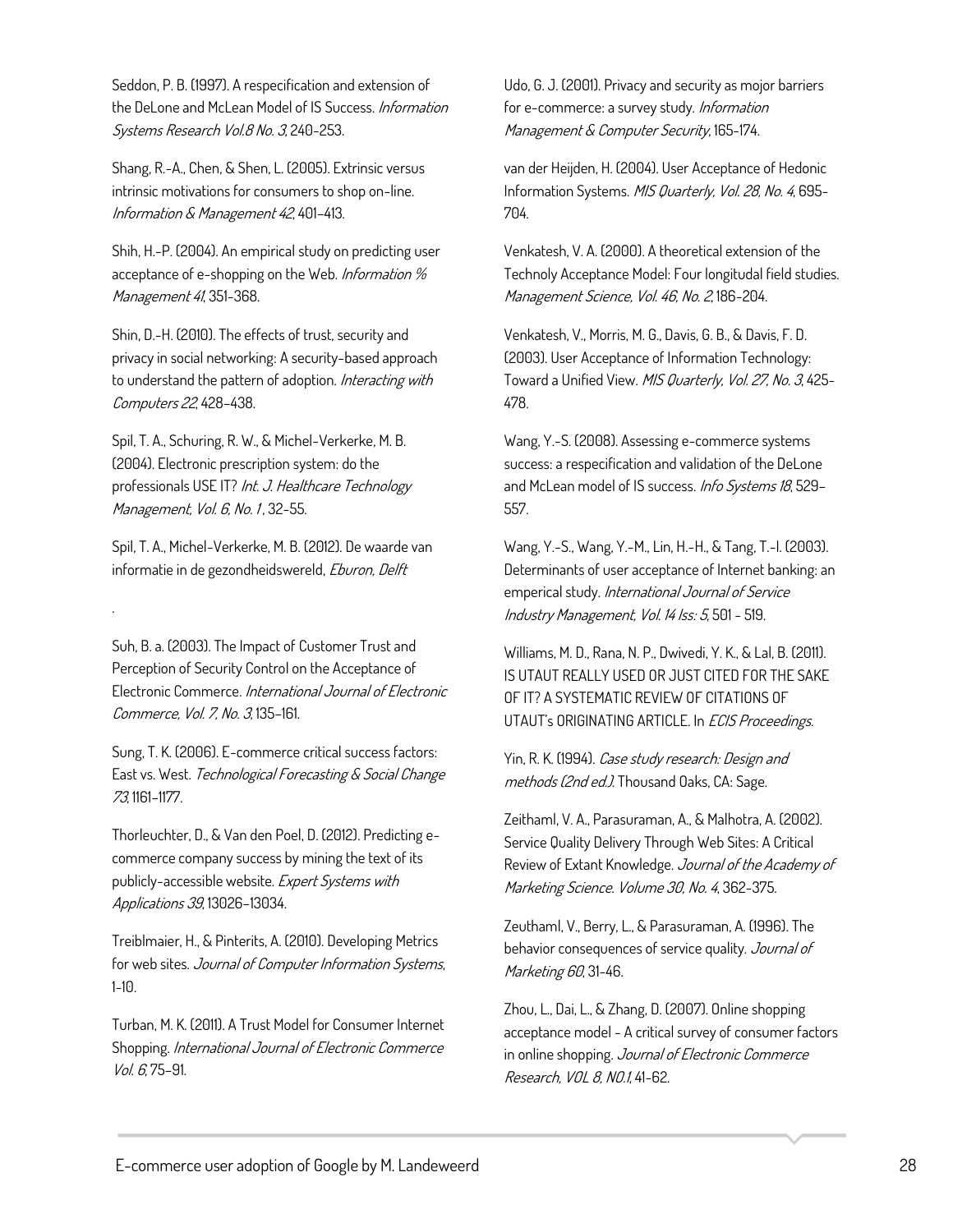Zhou, T. (2012). Examining mobile banking user adoption from the perspectives of trust and flow experience. Information Technology Management 13, 27–37.

Zhou, T., & Zhang, S. (2009). Examining the Effect of Ecommerce Website Quality on User Satisfaction. Second

## 9. APPENDIX A: LITERATURE STUDY

International Symposium on Electronic Commerce and Security (pp. 418-421). Nanchang: IEEE.

Zwass, V. .. (1996). Electronic commerce: structures and issues. International Journal of Electronic Commerce 1, 1, 3–

|                                | Service<br>quality      | Informatio<br>n Quality   | System<br>quality       | Trust                     | Perceived<br>usability  | Perceived<br>Risks | Perceived<br>usefulness | Perceived<br>enjoyment | Social &<br>personal<br>influence | Perceived<br>compatibil<br>ity |
|--------------------------------|-------------------------|---------------------------|-------------------------|---------------------------|-------------------------|--------------------|-------------------------|------------------------|-----------------------------------|--------------------------------|
| Ahn et<br>al,2004              | $\bar{\mathsf{X}}$      | $\pmb{\mathsf{X}}$        | $\pmb{\mathsf{X}}$      |                           | $\overline{\mathsf{X}}$ |                    | $\pmb{\mathsf{X}}$      |                        | $\overline{\mathsf{X}}$           |                                |
| AlGahtani<br>, 2011            |                         |                           |                         | $\pmb{\mathsf{X}}$        | $\pmb{\mathsf{X}}$      | $\pmb{\mathsf{X}}$ | $\pmb{\mathsf{X}}$      |                        | $\boldsymbol{\mathsf{X}}$         |                                |
| Bhatia,<br>2002                | $\pmb{\mathsf{X}}$      | $\pmb{\mathsf{X}}$        | $\pmb{\mathsf{X}}$      |                           |                         |                    |                         |                        |                                   |                                |
| Bhattach<br>erjee,<br>2000     |                         |                           |                         |                           | $\pmb{\mathsf{X}}$      |                    | $\pmb{\mathsf{X}}$      |                        | $\pmb{\mathsf{X}}$                |                                |
| Chang, et<br>al, 2004          | $\overline{\mathsf{X}}$ |                           |                         | $\overline{\mathsf{x}}$   | $\overline{\mathsf{X}}$ | $\bar{\mathsf{X}}$ | $\overline{\mathsf{X}}$ |                        |                                   |                                |
| Chen et<br>al,2002             |                         |                           |                         |                           | $\mathsf{X}% _{0}$      |                    | $\pmb{\mathsf{X}}$      |                        | $\boldsymbol{\mathsf{X}}$         |                                |
| Chen &<br>Tan,<br>2004         | $\pmb{\mathsf{X}}$      | $\overline{\mathsf{X}}$   |                         | $\boldsymbol{\mathsf{X}}$ | $\pmb{\mathsf{X}}$      |                    | $\pmb{\mathsf{X}}$      |                        | $\boldsymbol{\mathsf{X}}$         | $\pmb{\mathsf{X}}$             |
| Chien et<br>al, 2012           |                         |                           |                         | $\boldsymbol{\mathsf{X}}$ | $\mathsf{X}% _{0}$      |                    | $\pmb{\mathsf{X}}$      |                        | $\boldsymbol{\mathsf{X}}$         |                                |
| Ching &<br>Ellis,<br>2004      |                         |                           |                         |                           | $\overline{\mathsf{x}}$ |                    | $\overline{\mathsf{X}}$ |                        | $\overline{\mathsf{x}}$           | $\overline{\mathsf{X}}$        |
| Chiu, et<br>al,2009            |                         |                           |                         | $\pmb{\mathsf{X}}$        | $\mathsf{X}% _{0}$      |                    | $\pmb{\mathsf{X}}$      |                        | $\boldsymbol{\mathsf{X}}$         |                                |
| Crespo,<br>2008                |                         |                           |                         |                           | $\overline{\mathsf{X}}$ | $\pmb{\mathsf{X}}$ | $\overline{\mathsf{X}}$ |                        | $\overline{\mathsf{X}}$           | $\pmb{\mathsf{X}}$             |
| DeLone<br>&Mc<br>Lean,<br>2003 | $\pmb{\mathsf{X}}$      | $\boldsymbol{\mathsf{X}}$ | $\pmb{\mathsf{X}}$      |                           |                         |                    | $\pmb{\mathsf{X}}$      |                        |                                   |                                |
| Eastin,<br>2002                |                         |                           |                         |                           | $\overline{\mathsf{X}}$ | $\pmb{\mathsf{X}}$ | $\pmb{\mathsf{X}}$      |                        | $\boldsymbol{\mathsf{X}}$         | $\pmb{\mathsf{X}}$             |
| Gao,<br>2009                   |                         |                           |                         |                           | $\pmb{\mathsf{X}}$      |                    | $\pmb{\mathsf{X}}$      | $\pmb{\mathsf{X}}$     | $\boldsymbol{\mathsf{X}}$         |                                |
| Garrity,<br>et al,<br>2005     |                         |                           | $\overline{\mathsf{x}}$ |                           | $\overline{\mathsf{x}}$ |                    | $\pmb{\mathsf{X}}$      |                        |                                   |                                |
| Gefen et<br>al, 2003           |                         |                           |                         | $\boldsymbol{\mathsf{X}}$ | $\pmb{\mathsf{X}}$      |                    | $\mathsf{x}$            |                        | $\boldsymbol{\mathsf{X}}$         |                                |
| Gide $\&$<br>Wu,<br>2006       | $\pmb{\mathsf{X}}$      | $\pmb{\mathsf{X}}$        | $\pmb{\mathsf{X}}$      | $\pmb{\mathsf{X}}$        | $\pmb{\mathsf{X}}$      |                    |                         |                        |                                   | $\pmb{\mathsf{X}}$             |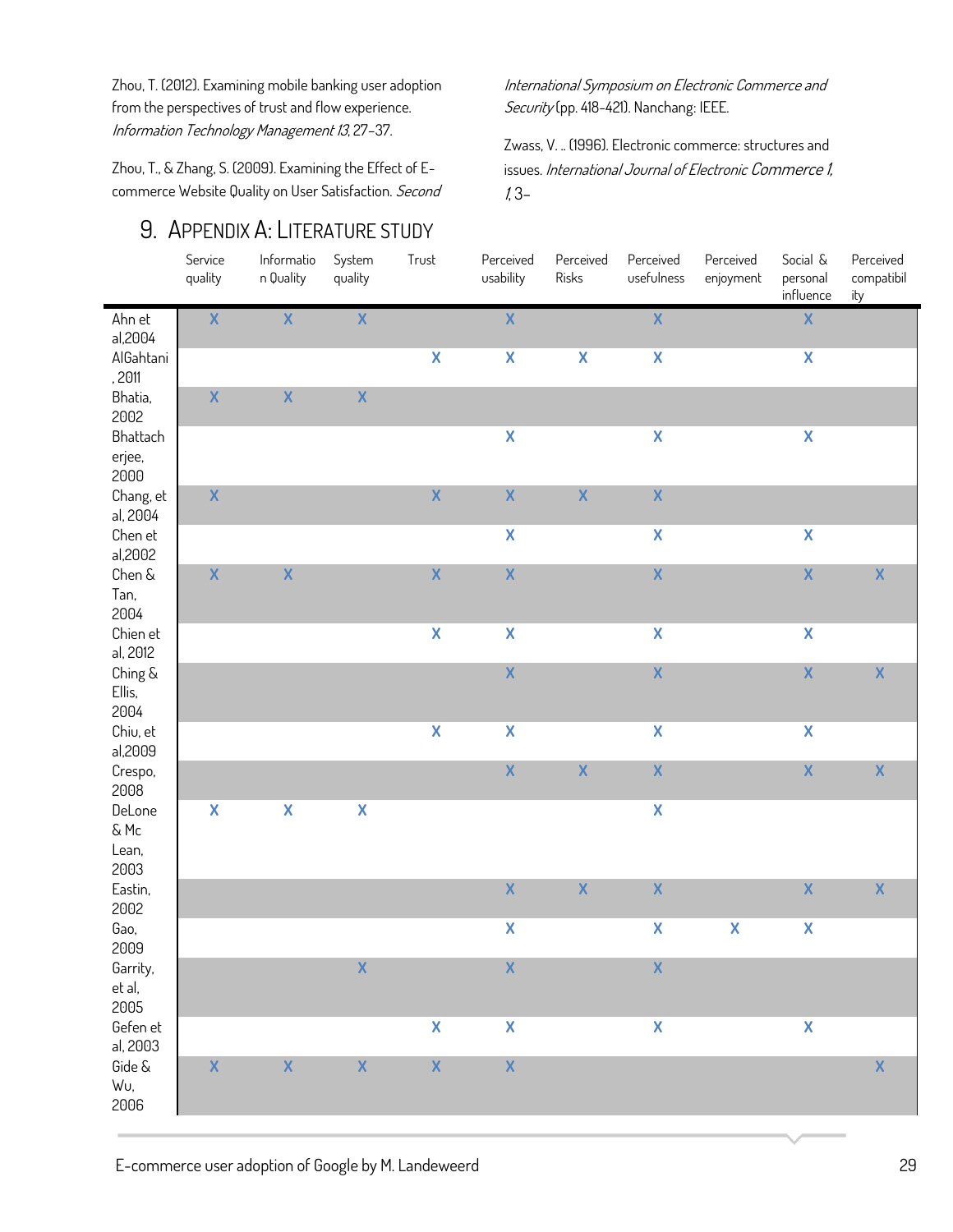| <b>Green&amp;P</b><br>earson,2               |                         | $\mathsf{\overline{X}}$ | $\pmb{\mathsf{X}}$      | $\pmb{\mathsf{X}}$        | $\mathsf{X}% _{0}$      | $\pmb{\mathsf{X}}$      | $\pmb{\mathsf{X}}$ |                    |                    |                    |
|----------------------------------------------|-------------------------|-------------------------|-------------------------|---------------------------|-------------------------|-------------------------|--------------------|--------------------|--------------------|--------------------|
| 011                                          |                         |                         |                         |                           |                         |                         |                    |                    |                    |                    |
| Hanafiza                                     |                         |                         |                         | $\overline{\mathsf{X}}$   |                         | $\pmb{\mathsf{X}}$      |                    |                    |                    |                    |
| deh et                                       |                         |                         |                         |                           |                         |                         |                    |                    |                    |                    |
| al, 2012<br>Hernánd                          |                         |                         |                         |                           | $\pmb{\mathsf{X}}$      |                         | $\pmb{\mathsf{X}}$ |                    | $\pmb{\mathsf{X}}$ | $\pmb{\mathsf{X}}$ |
| ez et                                        |                         |                         |                         |                           |                         |                         |                    |                    |                    |                    |
| al,2010                                      |                         |                         |                         |                           |                         |                         |                    |                    |                    |                    |
| Heijden,                                     |                         |                         |                         |                           | $\bar{\mathsf{X}}$      |                         | $\pmb{\mathsf{X}}$ | $\pmb{\mathsf{X}}$ |                    |                    |
| 2004<br>$\mathsf{H}\mathsf{su}\,\mathsf{\&}$ |                         |                         |                         | $\boldsymbol{\mathsf{X}}$ |                         | $\pmb{\mathsf{X}}$      | $\pmb{\mathsf{X}}$ | $\pmb{\mathsf{X}}$ | $\pmb{\mathsf{X}}$ |                    |
| Chiu,                                        |                         |                         |                         |                           |                         |                         |                    |                    |                    |                    |
| 2004                                         |                         |                         |                         |                           |                         |                         |                    |                    |                    |                    |
| Hung et                                      |                         |                         |                         |                           |                         | $\bar{\mathsf{X}}$      | $\pmb{\mathsf{X}}$ |                    |                    | $\pmb{\mathsf{X}}$ |
| al, 2011                                     |                         |                         |                         |                           |                         |                         |                    |                    |                    |                    |
| Hwang &                                      |                         |                         |                         | $\pmb{\mathsf{X}}$        |                         |                         |                    |                    | $\pmb{\mathsf{X}}$ |                    |
| Lee,<br>2012)                                |                         |                         |                         |                           |                         |                         |                    |                    |                    |                    |
| Hwang &                                      |                         |                         |                         |                           | $\overline{\mathsf{x}}$ |                         | $\bar{\mathbf{X}}$ | $\bar{\mathbf{X}}$ | $\bar{\mathbf{X}}$ |                    |
| Lee,                                         |                         |                         |                         |                           |                         |                         |                    |                    |                    |                    |
| 2004                                         |                         |                         |                         |                           |                         |                         |                    |                    |                    |                    |
| Pavlou,<br>2003                              |                         |                         |                         | $\pmb{\mathsf{X}}$        | $\pmb{\mathsf{X}}$      | $\pmb{\mathsf{X}}$      | $\pmb{\mathsf{X}}$ |                    |                    |                    |
| Karahann                                     |                         |                         |                         | $\overline{\mathsf{x}}$   |                         | $\overline{\mathsf{x}}$ |                    |                    |                    | $\bar{\mathbf{X}}$ |
| a et al,                                     |                         |                         |                         |                           |                         |                         |                    |                    |                    |                    |
| 2006                                         |                         |                         |                         |                           |                         |                         |                    |                    |                    |                    |
| KimJ.B2<br>012                               |                         |                         |                         | $\pmb{\mathsf{X}}$        | $\pmb{\mathsf{X}}$      |                         | $\pmb{\mathsf{X}}$ |                    | $\pmb{\mathsf{X}}$ |                    |
| Kim et                                       | $\overline{\mathsf{X}}$ | $\bar{\mathsf{X}}$      | $\overline{\mathsf{x}}$ |                           |                         |                         |                    | $\bar{\mathbf{X}}$ |                    |                    |
| al, 2012                                     |                         |                         |                         |                           |                         |                         |                    |                    |                    |                    |
| Kim, 2012                                    |                         |                         |                         | $\pmb{\mathsf{X}}$        |                         |                         |                    |                    |                    |                    |
| Kong,                                        |                         | $\pmb{\mathsf{X}}$      | $\pmb{\mathsf{X}}$      | $\pmb{\mathsf{X}}$        |                         |                         |                    |                    |                    |                    |
| 2005                                         |                         |                         |                         |                           |                         |                         |                    |                    |                    |                    |
| Koufari<br>et al,                            |                         |                         |                         | $\pmb{\mathsf{X}}$        | $\pmb{\mathsf{X}}$      |                         | $\pmb{\mathsf{X}}$ |                    |                    |                    |
| 2004                                         |                         |                         |                         |                           |                         |                         |                    |                    |                    |                    |
| Klopping                                     |                         |                         |                         |                           | $\overline{\mathsf{X}}$ |                         | $\pmb{\mathsf{X}}$ |                    |                    |                    |
| et al,                                       |                         |                         |                         |                           |                         |                         |                    |                    |                    |                    |
| 2004                                         |                         |                         |                         |                           | $\pmb{\mathsf{X}}$      |                         | $\pmb{\mathsf{X}}$ |                    | $\pmb{\mathsf{X}}$ |                    |
| Lee, et<br>al, 2011                          |                         |                         |                         |                           |                         |                         |                    |                    |                    |                    |
| Loiacono                                     |                         |                         | $\overline{\mathsf{X}}$ | $\pmb{\mathsf{X}}$        | $\overline{\mathsf{X}}$ |                         | $\pmb{\mathsf{X}}$ | $\pmb{\mathsf{X}}$ | $\pmb{\mathsf{X}}$ |                    |
| et al,                                       |                         |                         |                         |                           |                         |                         |                    |                    |                    |                    |
| 2007                                         |                         |                         |                         |                           |                         |                         |                    |                    |                    |                    |
| Lee,<br>2009                                 |                         |                         |                         | $\pmb{\mathsf{X}}$        | $\pmb{\mathsf{X}}$      | $\pmb{\mathsf{X}}$      | $\pmb{\mathsf{X}}$ |                    | $\pmb{\mathsf{X}}$ |                    |
| Lee et                                       |                         |                         |                         | $\pmb{\mathsf{X}}$        | $\pmb{\mathsf{X}}$      | $\mathsf{X}$            | $\pmb{\mathsf{X}}$ |                    |                    |                    |
| al,2001                                      |                         |                         |                         |                           |                         |                         |                    |                    |                    |                    |
| Lingyun,2                                    |                         |                         |                         | $\pmb{\mathsf{X}}$        | $\pmb{\mathsf{X}}$      |                         | $\pmb{\mathsf{X}}$ | $\pmb{\mathsf{X}}$ | $\pmb{\mathsf{X}}$ |                    |
| 008                                          |                         |                         |                         |                           |                         |                         |                    |                    |                    |                    |
| Liu &                                        | $\pmb{\mathsf{X}}$      | $\pmb{\mathsf{X}}$      | $\pmb{\mathsf{X}}$      | $\pmb{\mathsf{X}}$        | $\mathsf{X}% _{0}$      |                         |                    |                    |                    |                    |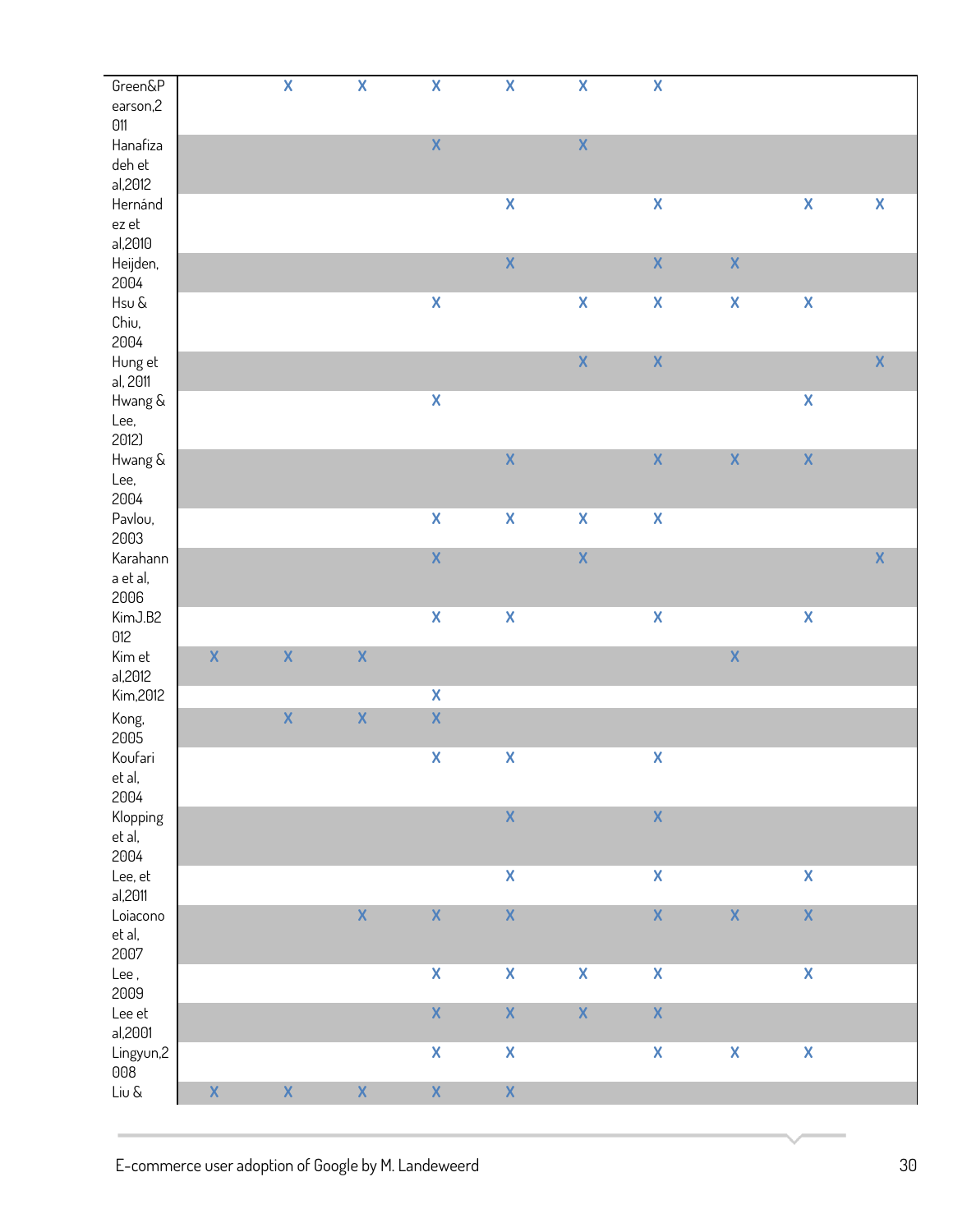| Arnett,<br>2000                 |                    |                         |                           |                    |                         |                    |                    |                           |  |
|---------------------------------|--------------------|-------------------------|---------------------------|--------------------|-------------------------|--------------------|--------------------|---------------------------|--|
| McKinney<br>et al<br>2002       |                    | $\pmb{\mathsf{X}}$      | $\pmb{\mathsf{X}}$        |                    |                         |                    |                    |                           |  |
| Molla<br>&Licker,<br>2001       | $\pmb{\mathsf{X}}$ | $\overline{\mathsf{X}}$ | $\pmb{\mathsf{X}}$        | $\pmb{\mathsf{X}}$ |                         | $\pmb{\mathsf{X}}$ |                    |                           |  |
| Sait et<br>al,2004              |                    |                         | $\boldsymbol{\mathsf{X}}$ | $\pmb{\mathsf{X}}$ |                         | $\pmb{\mathsf{X}}$ |                    | $\boldsymbol{\mathsf{X}}$ |  |
| Shang et<br>al 2005             |                    |                         |                           |                    | $\overline{\mathsf{x}}$ | $\pmb{\mathsf{X}}$ | $\pmb{\mathsf{X}}$ | $\overline{\mathsf{X}}$   |  |
| Shih,<br>2004                   | $\pmb{\mathsf{X}}$ | $\mathsf{\overline{X}}$ | $\overline{\mathsf{x}}$   | $\pmb{\mathsf{X}}$ | $\overline{\mathsf{x}}$ | $\pmb{\mathsf{X}}$ |                    | $\boldsymbol{\mathsf{X}}$ |  |
| Shin,<br>2010                   |                    |                         |                           | $\pmb{\mathsf{X}}$ |                         |                    |                    | $\overline{\mathsf{X}}$   |  |
| Suh,<br>2003                    |                    |                         | $\boldsymbol{\mathsf{X}}$ | $\pmb{\mathsf{X}}$ |                         |                    |                    |                           |  |
| Sung,<br>2006                   | $\pmb{\mathsf{X}}$ | $\pmb{\mathsf{X}}$      | $\overline{\mathsf{x}}$   | $\bar{\mathsf{X}}$ | $\overline{\mathsf{X}}$ |                    |                    |                           |  |
| Thorleuc<br>hter et al,<br>2012 |                    | $\pmb{\mathsf{X}}$      | $\boldsymbol{\mathsf{X}}$ | $\pmb{\mathsf{X}}$ | $\overline{\mathsf{x}}$ |                    |                    |                           |  |
| Treiblmai<br>er et<br>al,2010   |                    | $\overline{\mathsf{x}}$ |                           |                    | $\overline{\mathsf{X}}$ | $\bar{\mathsf{X}}$ | $\pmb{\mathsf{X}}$ |                           |  |
| Wang et<br>al, 2008             | $\pmb{\mathsf{X}}$ | $\pmb{\mathsf{X}}$      | $\overline{\mathsf{x}}$   |                    |                         |                    |                    |                           |  |
| Wang et<br>al, 2003             |                    |                         |                           | $\bar{\mathsf{X}}$ | $\overline{\mathsf{x}}$ | $\bar{\mathsf{X}}$ |                    | $\overline{\mathsf{x}}$   |  |
| Zhou et<br>al,2007              |                    |                         |                           |                    |                         |                    |                    | $\boldsymbol{\mathsf{X}}$ |  |
| Zhou et<br>al,2009              |                    | $\bar{\mathbf{X}}$      |                           | $\pmb{\mathsf{X}}$ | $\pmb{\mathsf{X}}$      | $\pmb{\mathsf{X}}$ |                    |                           |  |
| Zhou,<br>2012                   |                    |                         |                           | $\pmb{\mathsf{X}}$ | $\pmb{\mathsf{X}}$      | $\pmb{\mathsf{X}}$ | $\pmb{\mathsf{X}}$ | $\boldsymbol{\mathsf{X}}$ |  |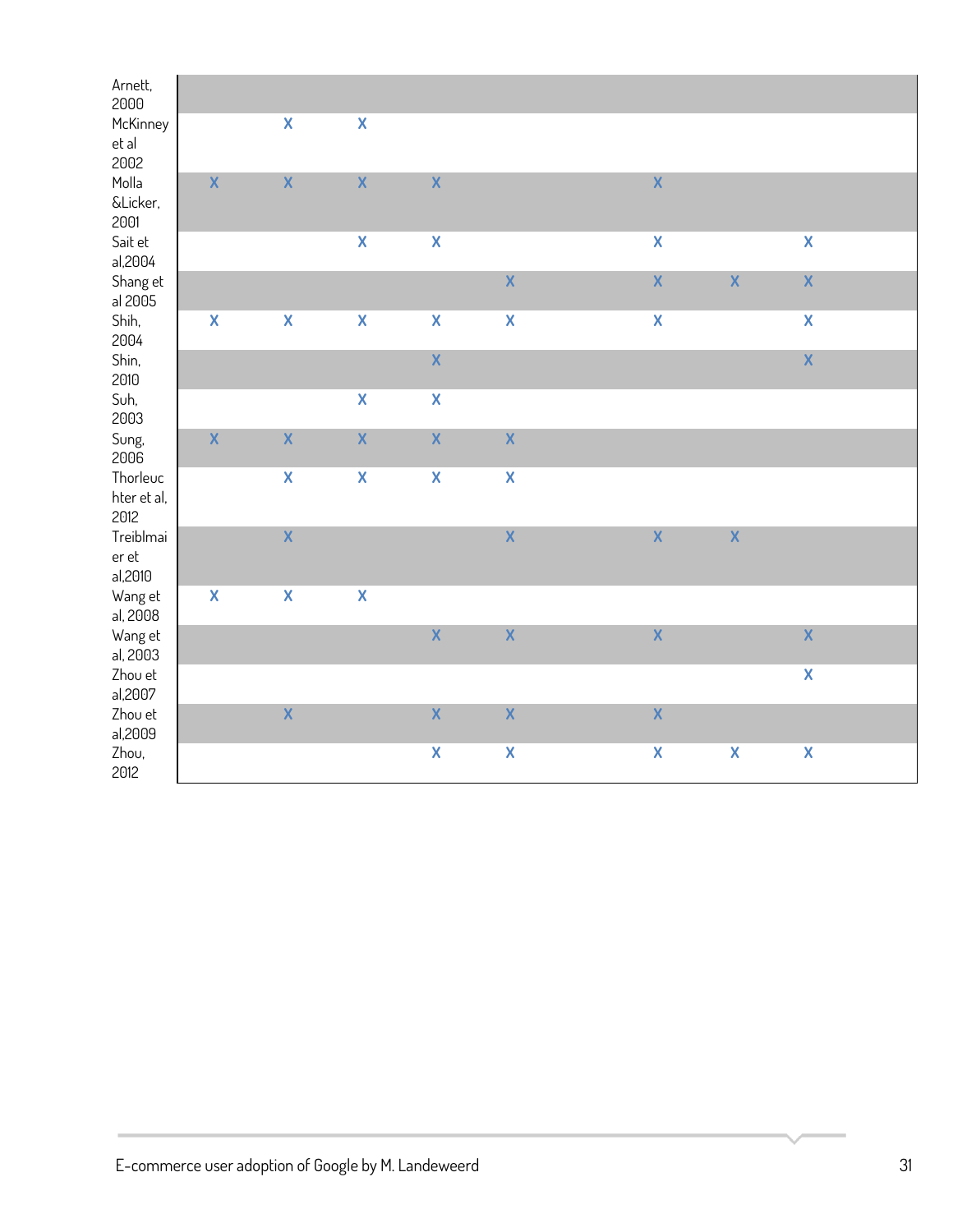# Research Reflection



PERSONAL NOTES AND INFORMAL INSIGHTS

# **PREFACE**

In this self-reflection, I wish to present my personal notes on the research and give more informal insights into the process leading to the results described in the paper. I will start with a description of the process, explaining the steps made and lessons learnt during this process. Subsequently, I will present my personal notes on the existing literature. Finally, I will present my personal notes concerning Google and the research results in particular.

## THE PROCESS

My master thesis started when I visited Dr. Ton Spil while searching for a research project in the area of ecommerce. Dr. Ton Spil had interviews available concerning user experiences with Google Search and Google Health, which could be used to determine why Google Search was successful and Google Health not. My leading research question was: "Which factors resulted in e-commerce success and failure at Google?" In order to acquaint myself with the research field, I started by looking for literature. At that point, I was focused on ecommerce success in general, resulting in the use of the main search term 'e-commerce success' to find relevant papers. The papers found dealt with diverse subjects: from the successful adoption of information technology in companies, to user acceptance of consumer websites. I realized that more focus was necessary to obtain a comprehensive overview of the research field. Both e-commerce as well as success required a more precise definition. Definitions of e-commerce in academic literature range from the very precise: "…the buying and selling of information, products and services via computer networks" (Kalakota, 1997); to the very broad: "…the sharing of business information, maintaining business relationships, and conducting business transactions by means of telecommunications networks." (Zwass, 1996). In order to focus on the transactional part of ecommerce, I chose to adopt the precise definition proposed by Kalakota and Whinston (1997). While looking for papers on e-commerce success, I realized my search needed a smaller scope, since the number of papers found was too high and the success factors found too broad. To narrow the scope, I tried to categorize the factors found, which resulted in a broad categorization on different levels of analysis, ranging from the organizational level to software architecture. In the PRIMA model the focus was on the user and the information technology domain, therefore the analysis should also focus on these domains, resulting in a definition of success as an outcome best summarized by 'user adoption' or 'user acceptance'. The new research question was formulated as follows: "What factors result into user adoption of Google products?" Despite taking a lot of time and having to read many articles that are not stated in the research paper, this first literature search and redefinition of the research question proved very valuable, by giving direction and focus to the research.

With this new focus, an extensive literature search was initiated, resulting in an overview of different success factors. The difficulty at this stage was bundling different formulations of the same phenomenon (for example usability and ease of use) and sub-factors in a broader success factor (for example subjective norms and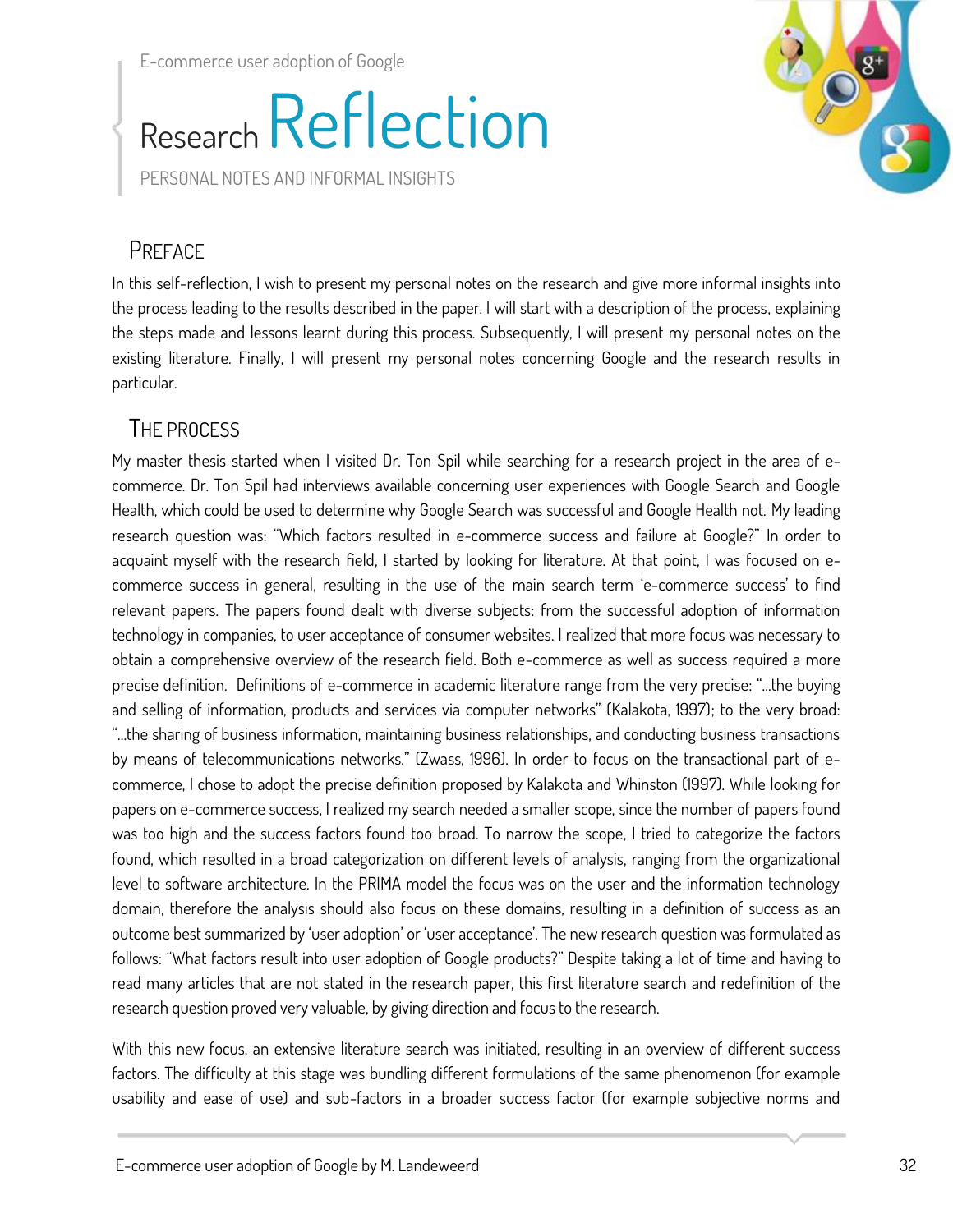attitude). Furthermore, a superficial description of their relationships was given in several article, but the conclusions regarding the relationships were sometimes different. For example, usability proved to influence intention to use (Bhattacherjee, 2000), but other studies show weak or no support for a direct effect on intention to use (Chen & Tan, 2004) (Klopping & McKinney, 2004) (Crespo, 2008). This illustrated that in the academic world there is also much debate and disagreement among researchers. The difficulty as a researcher is not to become prejudiced by your own beliefs and to stay as objective as possible, something which may be easy in theory, but difficult in practice. To experience this in practice was very valuable.

After the literature search, it was time to process the interview data of Google Search and Google Health. The data was provided as part of an academic course, both raw interview data as well as a summary of the data were available. I chose to use the raw material to overcome possible interviewer bias resulting from the data having been summarized. There were tools available to process the interview data, but I chose to process the interviews manually, as this facilitated a better and more detailed understanding of user motivations and familiarization with the subject. The individual interviews were read and classified, using the success factors from the literature. The manual processing was more time-consuming than processing with the help of tools, but was important for acquiring new insights. The quality of the interviews was dual; some interviews were of a poor quality and not usable as part of academic research, while other interviews were very helpful. Part of the problem was the use of a not adapted for the task version of the PRIMA (also known as USE IT) (Spil, Schuring, & Michel-Verkerke, 2004) interview method. The PRIMA method was very usable while it is based on a large body of knowledge including TAM (Venkatesh V. A., 2000), the Information System Success Model of Delone and McLean (2003) and the innovation diffusion model of Rogers (1983). PRIMA has its origins in the organizational (healthcare) context in which software use and changes are non-voluntary. The quality of the interviews could be improved by adapting the interview questions more to a voluntary user environment, while the products of Google were aimed at endusers who voluntarily chose to use or not to use a product. A large difference in this context is resistance. Users in a big organization may oppose change which is imposed from above and views of an innovation may be different on different levels of the organization. In the user environment, the decision to use a product has to come from the user itself or social pressure from one's surroundings. In this context, there is no formal hierarchy which makes usage more voluntary. Furthermore, the user has to be aware of an innovation to be able to use it and see the value of an innovation to be persuaded, while in the organizational context the innovation may be imposed from above. An example of a question which was not very helpful in the end-user context included: "Can you mention another innovation project on which this organization is working?" Adapting the interview questions for the task, but staying close to the theory behind the model is necessary to get more detailed insights in user motivations. This is also recommended in the paper.

In the case of Google Plus interviews were not available yet, which made it possible to adapt the interview questions. To improve the quality of the interviews, Google Plus's questions focused more on the usage of social media, while trying to adhere to the PRIMA (Spil & Michel-Verkerke, 2012). interview model. The new interview questions were valuable, giving a better insight into user motivations. This shows that adapting the interview based on the project to be researched is recommended. For e-commerce there could be developed a general template which would cover e-commerce specific factors like customer service quality and trust. This would allow for a more detailed understanding of user motivations. A teaching point was that it is valuable to first test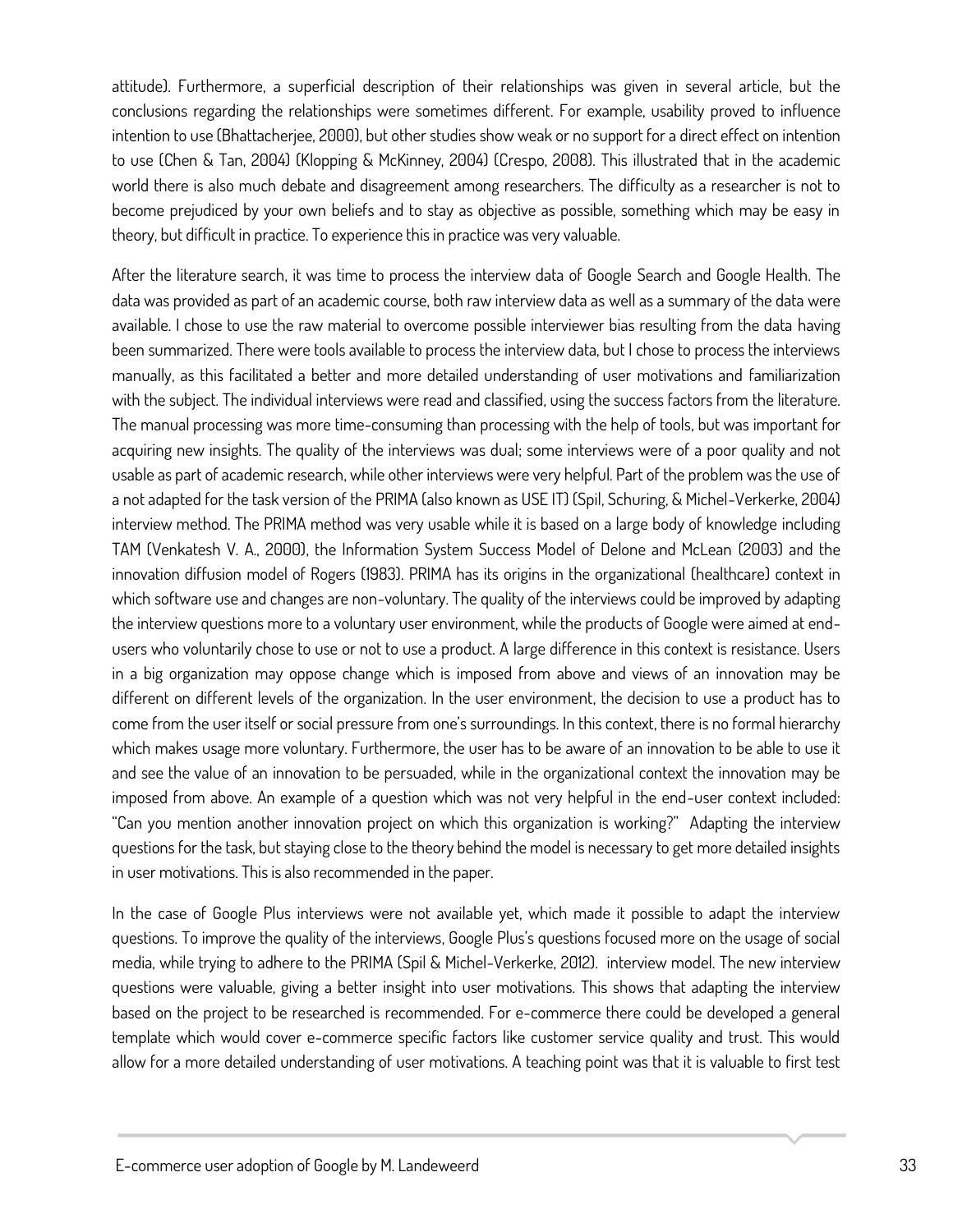the questions, in the case of Google Plus some questions proved to be ambiguous, which could have been overcome by testing the interview questions using test interviews.

Based on earlier success factors from literature, the conclusions could be drawn by analyzing the influence of these success factors on the actual success. This showed me that it is hard to generalize relationships. Despite giving good insights in what caused the failure and success of specific Google Products, it was harder to generalize these results. For example, for Google Plus social pressure can have a bigger influence on adoption, because of the social nature of the product, than on other Google Products. This makes it hard to draw conclusions that are universally-applicable.

Despite these limitations, I think this paper gives a unique combination of a literature overview and qualitative analysis of e-commerce adoption; the combination of not adopting a single model with the qualitative research approach gives a unique contribution to the existing body of knowledge concerning e-commerce adoption. The paper could be used to adjust the PRIMA model for the application of e-commerce. Such an interview method would be very valuable to both practice as academic research.

#### LIMITATIONS OF CURRENT LITERATURE

In most scientific literature, models such as TAM and UTAUT are used as the basis for the research. Despite their validity having been proved,, the models may be oversimplified and have a limited practical attribution. For example, the relation between usefulness and intention to use is proven in many research papers, but also seems self-evident. The same can be said about the relation between usability and usefulness. When something is difficult to use, it seems obvious that the perceived usefulness also decreases. This means these papers provide little benefits to practical reality; it would be more useful to develop universal measures. For example, regarding information quality, which information should be available on a website and how this information should be presented could be researched. Regarding the issue of trust, how trustworthiness can be increased and how risks can be decreased by developing a universal checklist could be studied. Research such as this would be more valuable both to practice as well as to academic knowledge.

Furthermore, current models may be oversimplified; as stated in the paper, most models treat user perceptions as something static, but in practice perceptions may change over time. Currently, users may not see the value of managing their own health information, but this perception may change over time. This could result in classifying an innovation as unsuccessful, while a different view could emerge several years later. For example, ordering products on the internet was not very common 10 years ago, the perceived risks were high and trust in online shops was low; today, ordering on the internet is much more common and perceived risks are lower. A similar concept, such as a webshop selling groceries online, may be successful today, but a failure 10 years ago. This makes current models primary usable to explain current success or failure of services, while predicting the future success of a service would be desirable.

Another shortcoming of the models, is treating users as separate individuals acting in isolation. As Bagozzi (2007) states: much of human behaviour is not best characterized by an individual acting in isolation; humans are social creatures influenced by each other. I believe the primary reason why Google Plus is not considered useful is not to be explained by e-commerce success factors, but by ethnology. To be successful, Google should attract a big group of users in a short time. A major shortcoming of current models is not incorporating the behaviour of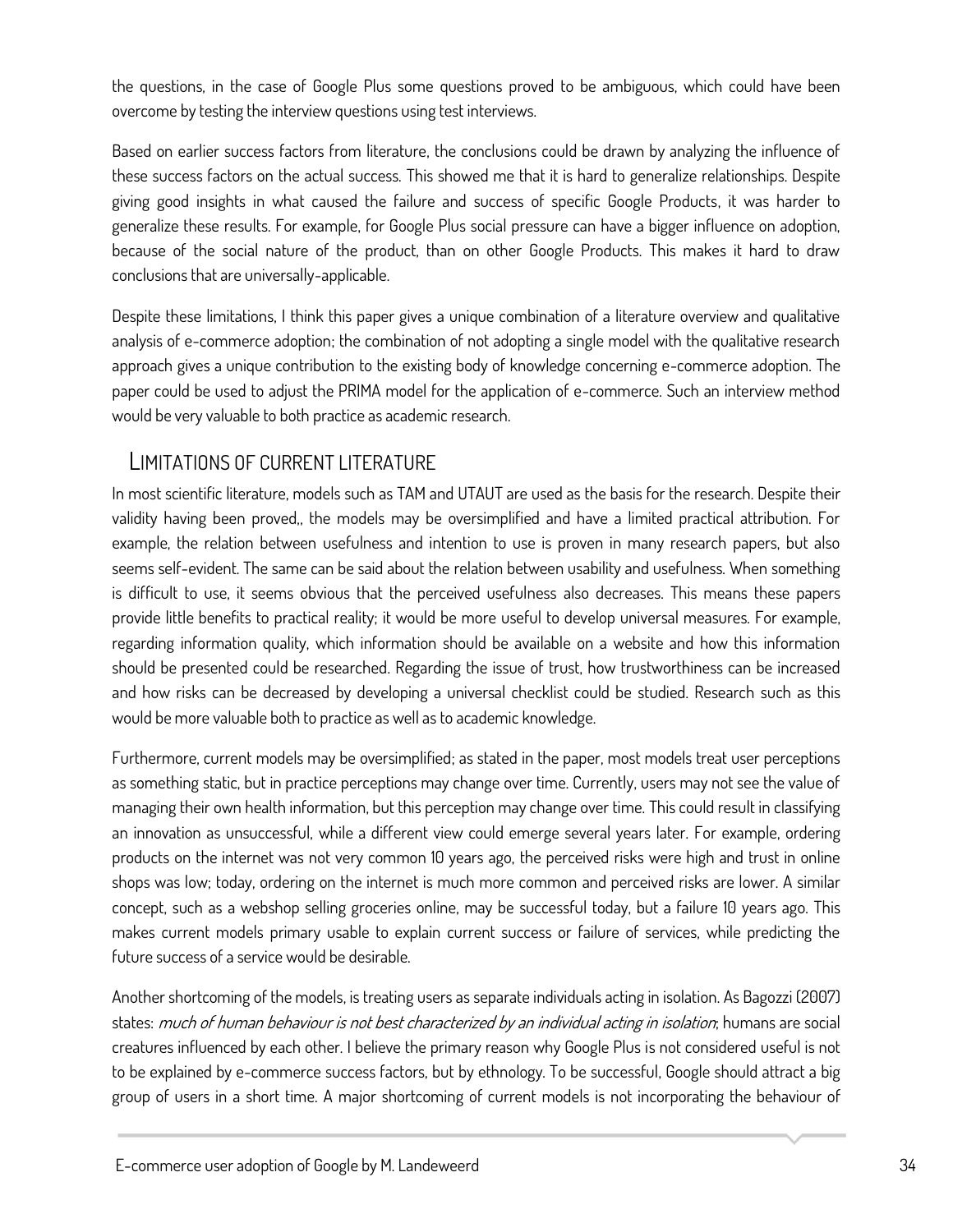groups. By interviewing individual users and weighing every user as having the same influence, current models may neglect social mechanics behind successful adoption. One user may have a bigger influence on other users than the other.

Furthermore, success factors could be specified in more detail, for example usefulness is a very broad term and very closely related to other factors. For example, an application should be usable and be compatible with the work process in order to be useful. Many research papers do not give detailed descriptions of the success factors, making it difficult to distinguish what exactly is being researched. Even within the same research model (for example TAM), different explanations of the variables are adopted by different studies.

To explore these social and time restrictions of current models, more qualitative research could be valuable. The qualitative method allows for more detailed input and the unravelling of motivations behind adoption; currently the usage of quantitative models seems both overrepresented as well as overvalued. In that light an adjustment of PRIMA / Use IT for specific e-commerce applications could be very valuable.

In conclusion, there does not seem to be a universal model to explain e-commerce success and failure from the user perspective. Rather than to rely on a single model, I would recommend using the single success factors as a guideline for e-commerce projects. For every project service quality, information quality, system quality, trust, perceived usability, perceived risks, perceived usefulness, perceived enjoyment, social & personal influence and perceived compatibility should be valued according to perceived importance for a certain project and evaluated accordingly by test users. This could lead to a universal checklist which would allow for evaluation by users and awareness concerning possible improvements.

| Success Factor  | Possible questions                                                                                                                                                                                                                    |
|-----------------|---------------------------------------------------------------------------------------------------------------------------------------------------------------------------------------------------------------------------------------|
| Service quality | How important is customer service quality to you?<br>How would you classify response times of the helpdesk?<br>How would you classify the answer of the helpdesk?<br>How would you rate the friendliness of the helpdesk?<br>$\cdots$ |
| Trust           | How trustworthy would you rate the service?<br>Would you trust the service with your information?                                                                                                                                     |
| <b>Risks</b>    | Which risks do you encounter when using the service?<br>How high are the risks of using the service for you?<br>$\cdots$                                                                                                              |
|                 | $\cdots$                                                                                                                                                                                                                              |

Table 7: Example of how a user checklist may look like

## PERSONAL NOTES ON GOOGLE

Google Search is one of the most successful internet ventures, if not the most successful. Research results show that almost everybody uses Google and considers Google Search as very useful and usable. Personally, I think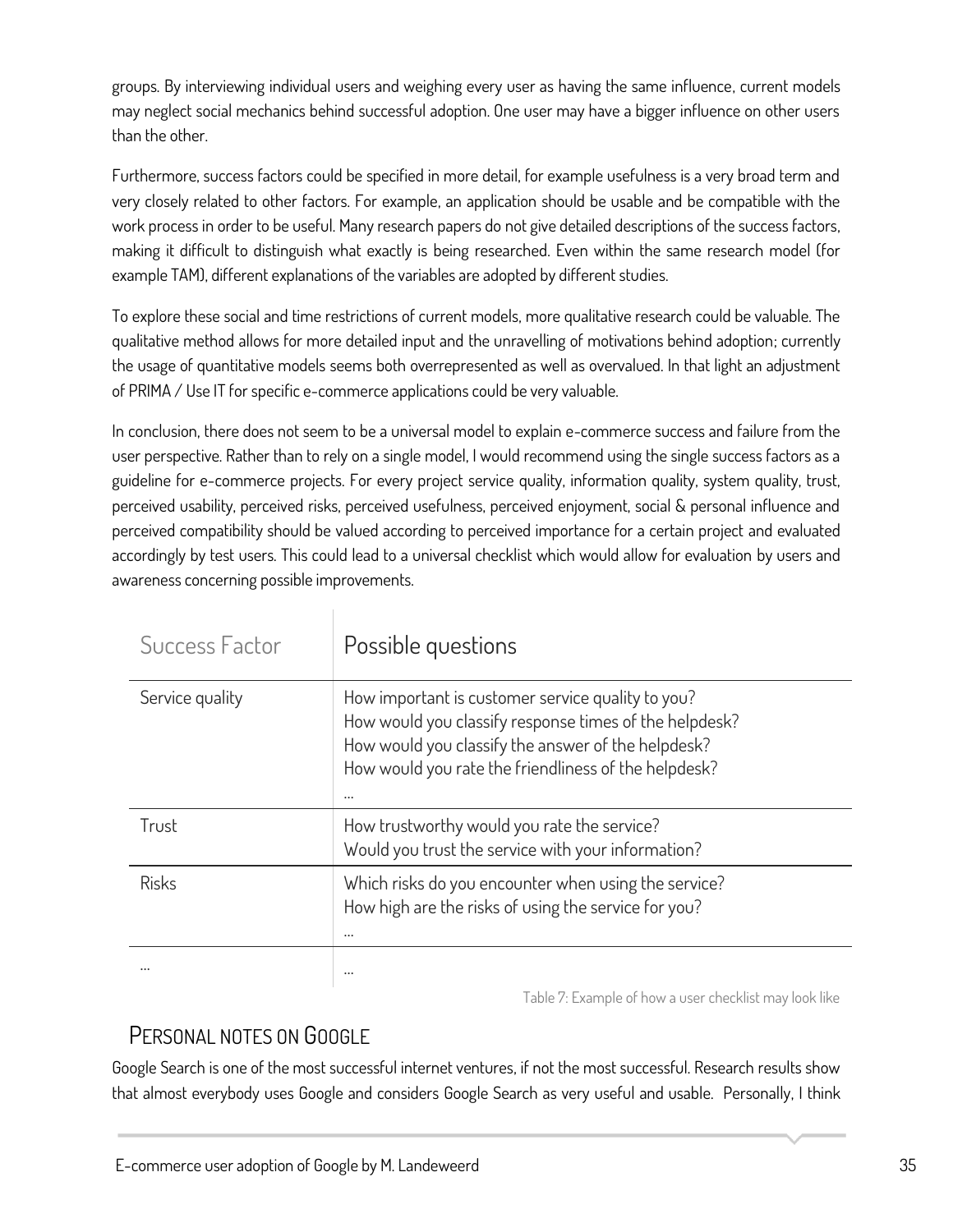Google's most important success factor is usefulness in combination with good timing. When Google was introduced, most people were already familiar with search engines, but results were not that good allowing for easy manipulation of results. I still remember using Ilse to search for websites. The introduction of Google was not too innovative, but innovative enough to want to switch. Results were better and presentation was just as good as Ilse. Therefore, Google was the right thing at the right time.

Regarding Google Health, the innovation was rather large, perhaps too large at the time. The adoption of ePHR was low and familiarity with the concept was low as well. This in combination with a low perceived usefulness resulted in a low broad adoption of Google Health. This does not mean that in the future a comparable project will not be successful. Personally, I think people are not ready (yet) to maintain their own health information on the internet. I think in the future there will be a need for a simple version of ePHR with a low threshold, which will enable health information-sharing with healthcare providers and online appointments. The adoption of this technology, by both consumer and professional health organizations, is important. I can imagine a system which makes it possible for me to review my diagnosis at home after visiting a doctor, to acquire extra information about my medical condition, to place my own comments on the diagnosis and to send the information to the hospital to make a new appointment. For me personally, such a system would be of great value. Only putting my own health information in an online tool is not of any value. Therefore, adoption of the technology by professional organizations would be a very important factor for its success. For this, both broad support of users and health organizations is necessary. In that context, I think Google will be too controversial to facilitate broad support; an independent, non-profit organization would be preferable. I think the likelihood of success would be highest if the concept is initiated and supported by government, insurance companies and health organizations. In that context, Google could acquire the role as supplier of information technology, but not as owner of the project and corresponding data.

Regarding Google Plus, the website in general and its options are quite good. Before starting with my research, I used Google Plus for a while, but a social website without friends or other social contacts is rather useless. This also seems to be the conclusion based on the interviews by other users. Despite many people not even having heard of Google Plus, many think the ideas are good and useful. Also the reputation concerning privacy is better than the big opponent, Facebook. But Facebook seems to have such a large market share, making it difficult to change from social media platform. Currently I can see that Google is integrating Google Plus is popular applications like Youtube. I think this may lead to more users creating an account, but not to people really using Google Plus. Personally, I think the best option for Google would be to integrate existing platforms such as Facebook and Twitter into Google Plus, allowing updates from friends to be seen on these other platforms. This would make it easier for users to make a gradual switch. The question is if Facebook and Twitter would allow such a move. Another option would be to offer bigger advantages than Google Plus currently does; the circles idea is considered as nice, but not that big of an advantage to cause an exodus from Facebook to Google Plus. Which innovation would cause such an exodus is a matter of speculation.

#### **REFERENCES**

Bagozzi, R. (2007). The legacy of the technology acceptance model and a proposal for a paradigm shift. *Journal of the* Association for Information Systems 8 (4), 244–254.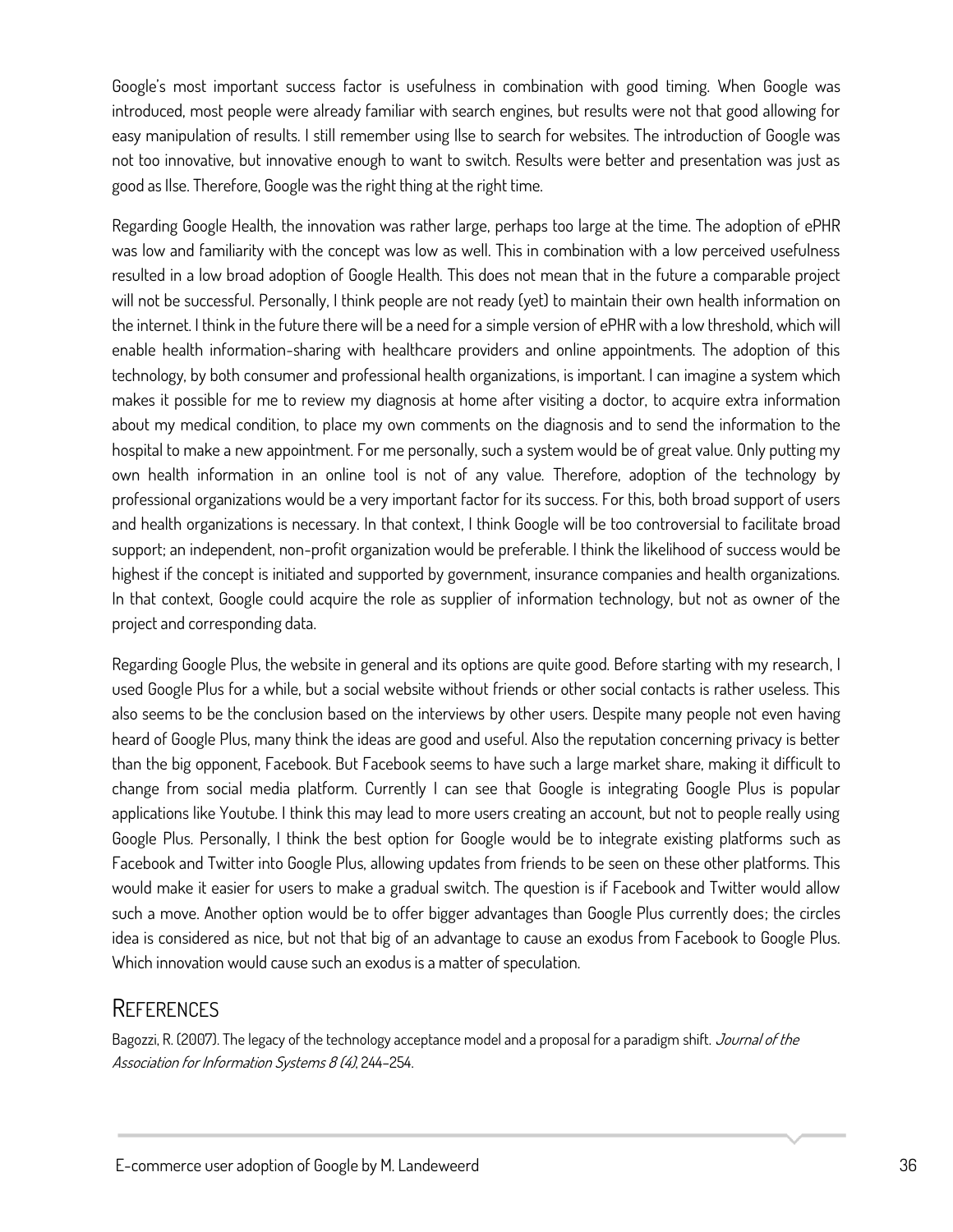Bernstein, V., Hakel, M. D., & Harlan, A. (1975). The college student as interviewer: A threat to generalizability? Journal of Applied Psychology, Vol 60(2), 266-268.

Bhatia, B. S. (2002). A Framework for Determining Success Factors of an E-Commerce Initiative. Journal of Internet Commerce Vol. 1(2), 63-75.

Chen, L.-D., & Tan, J. (2004). Technology Adaptation in E-commerce: Key Determinants of Virtual Stores Acceptance. European Management Journal Vol.22, No. 1, 74-86.

Chen, L.-d., Gillenson, M. L., & Sherrell, D. L. (2002). Enticing online customers: an extended technology acceptance perspective. Information & Management 39, 705-719.

Chervany, D. H. (2001–2002). What Trust Means in E-Commerce Customer Relationships: An Interdisciplinary Conceptual Typology. International Journal of Electronic Commerce / Winter , Vol. 6, No. 2, 35–59.

comScore. (2011, July 6). comScore Releases Overview of European Internet Usage for May 2011. Retrieved from comScore: http://www.comscore.com/Press\_Events/Press\_Releases/2011/7/comScore\_Releases\_Overview\_of\_European\_Internet\_Us age\_for\_May\_2011

comScore. (2012, July 11). *comScore Releases June 2012 U.S. Search Engine Rankings*. Retrieved from comScore: http://www.comscore.com/Press\_Events/Press\_Releases/2012/6/comScore\_Releases\_June\_2012\_U.S.\_Search\_Engine\_Ra nkings

Corritore, C. L., Kracher, B., & Wiedenbeck, S. (2003). On-line trust: concepts, evolving themes, a model. Int. J. Human-Computer Studies 58, 737–758.

Crespo, A. H. (2008). Explaining B2C e-commerce acceptance: An integrative model based on the framework by Gatignon and Robertson. Interacting with Computer 20, 212-224.

Cynthia L. Corritore, B. K. (2003). On-line trust: concepts, evolving themes, a model. Int. J. Human-Computer Studies 58, 737–758.

Davis, F. D. (1989). Perceived usefulness, perceived ease of use, and user acceptance of information technology. MIS Quarterly 13(3), 319–340.

DeLone, W. &. (2003). The DeLone and McLean model of information systems success: a ten-year update. *Journal of* Management Information Systems 19, 9–30.

Dwivedi, Y., Rana, N., Chen, H., & Williams, M. .. (2011). A Meta-analysis of the Unified Theory of Acceptance and Use of Technology (UTAUT). Governance and Sustainability in Information Systems. Managing the Transfer and Diffusion of IT, 155-170.

Eastin, M. S. (2002). Diffusion of e-commerce: an analysis of the adoption of four e-commerce activities. Telematics and Informatics 197, 251–267.

Elahi, S., & Hassanzadeh, A. (2009). A framework for evaluating electronic commerce adoption in Iranian companies. International Journal of Information Management 29, 27–36.

Gefen, D., Karahanna, E., & Straub, D. W. (2003). Trust and TAM in Online Shopping: An Integrated Model. MIS Quarterly, Vol. 27, No. 1, 51-90.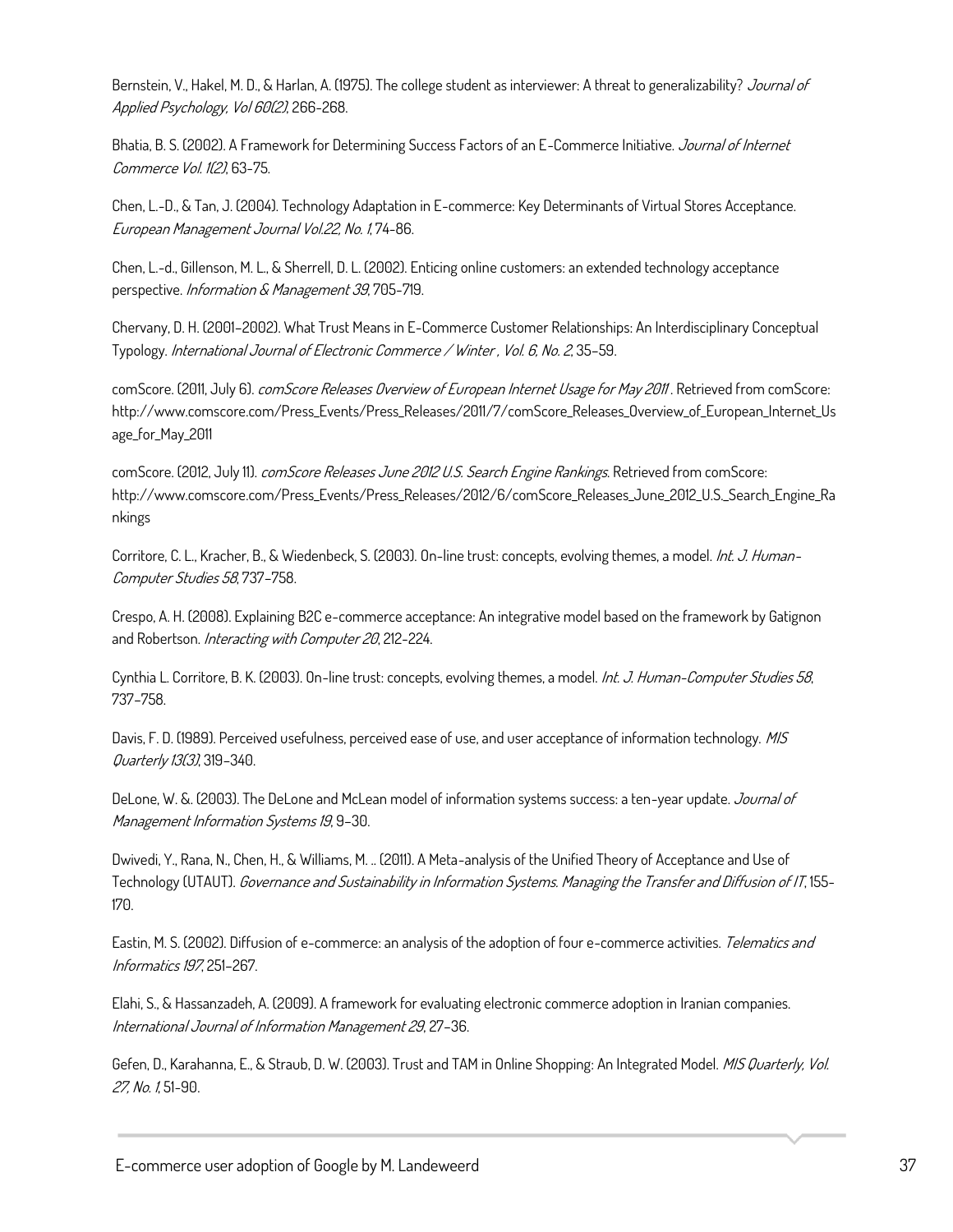Google. (2011, June 24). An update on Google Health and Google PowerMeter. Retrieved from Google Official Blog: http://googleblog.blogspot.nl/2011/06/update-on-google-health-and-google.html

Google Inc. (2000, June 26). Google Launches World's Largest Search Engine. Retrieved from Google: http://googlepress.blogspot.nl/2000/06/google-launches-worlds-largest-search.html

Google Inc. (2012, August 14). Our History in depth. Retrieved from Google: http://www.google.com/intl/en/about/company/history/

Han, L., & Jin, Y. (2009). A Review of Technology Acceptance Model in the E-commerce Environment. *International* Conference on Management of e-Commerce and e-Government (pp. 28 - 31). Nanchang, China: IEEE.

Hernández, B., Jiménez, J., & Martín, M. J. (2010). Customer behavior in electronic commerce: The moderating effect of epurchasing experience. Journal of Business Research 63, 964-971.

Hicks, M. (2002). Plug in to customers – Usability testing, tools help prevent site flaws, reveal secrets to Web success. *eWeek*, v.19(4).

Hwang, Y. (2010). The moderating effects of gender on e-commerce systems adoption factors: An empirical investigation. Computers in Human Behavior 26, 1753–1760.

Jacsó, P. (2008). Google Scholar revisited. Online Information Review 32, 102-114.

Jeon, B. N., Han, K. S., & Lee, M. J. (2006). Determining factors for the adoption of ebusiness: the case of SMEs in Korea. Applied Economics, 38:16,, 1905-1916.

Kim, H.-W., Xu, Y., & Gupta, S. (2012). Which is more important in Internet shopping, perceived price or trust? *Electronic* Commerce Research and Applications 11, 241–252.

Klopping, I. M., & McKiney, E. (2004). Extending the Technology Acceptance Model and the Task-Technology Tit model to consumer e-commerce. Information Technology, Learning, and Performance Journal; Spring 2004; 22, 1;, 35-48.

Lee, C.-S. (2001). An analytical framework for evaluating e-commerce business models and strategies. *Internet Research*, Vol. 11 Iss: 4, 349 - 359.

Lee, G.-G., & Lin, H.-F. (2005). Customer perceptions of e-service quality in online shopping. *International Journal of Retail &* Distribution Management, Vol. 33, No. 2, 161-176.

Lee, M.-C. (2009). Factors influencing the adoption of internet banking: An integration of TAM and TPB with perceived risk and perceived benefit. *Electronic Commerce Research and Applications 8*, 130-141.

Miles, M., & Huberman, E. (1994). *Qualitative Data Analysis: An expanded sourcebook*. Sage Publications Inc.

Murphy, G. B., & Tocher, N. (2011). Gender differences in the effectiveness of online trust building information cues: An empirical examination. Journal of High Technology Management Research 22, 26-35.

PwC & NVCA. (2011). MoneyTree report. PricewaterhouseCoopers (PwC) and the National Venture Capital Association (NVCA).

ROGERS, E. M. (1983). Diffusion of Innovations. New York: Free Press.